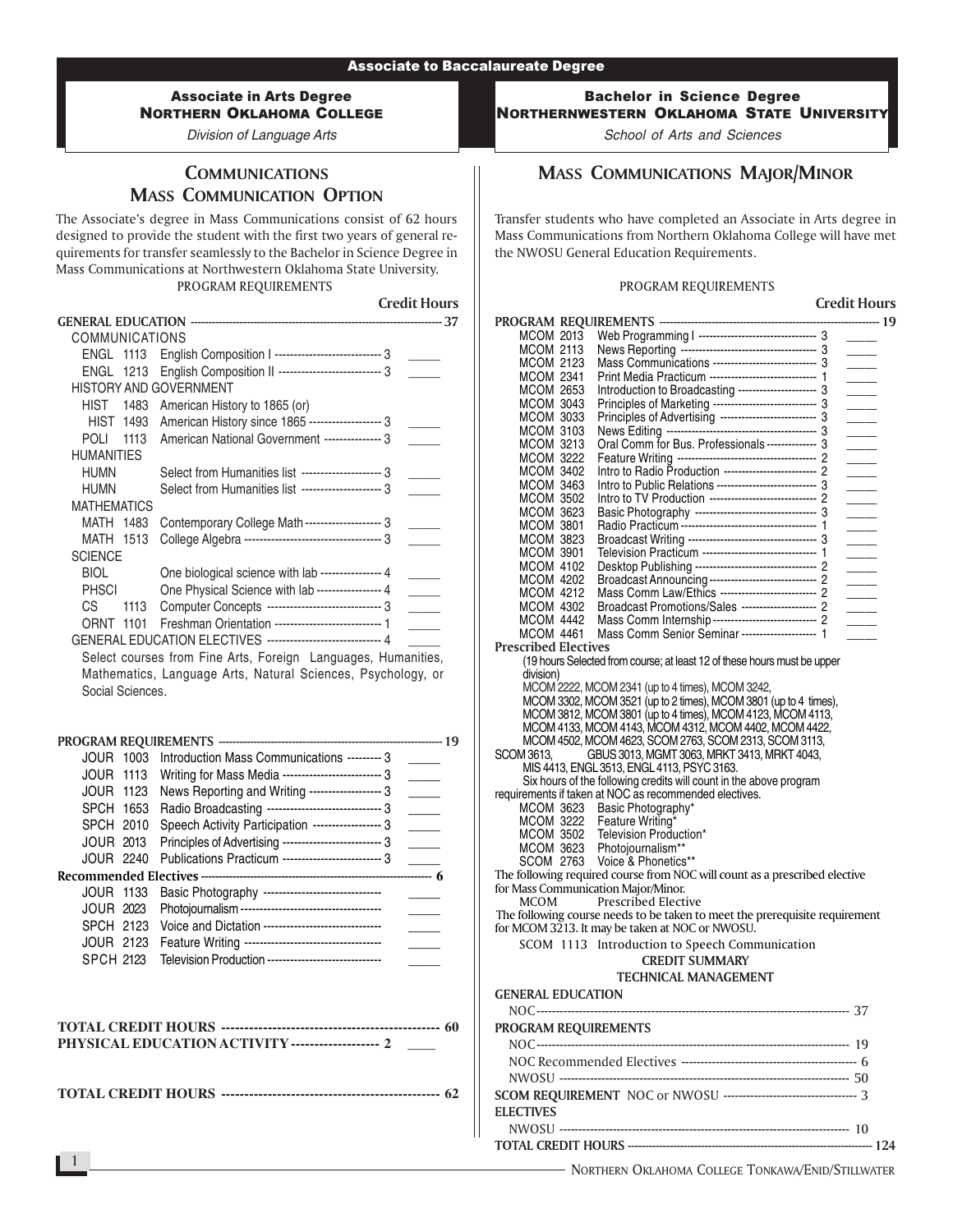### Associate in Arts Degree NORTHERN OKLAHOMA COLLEGE

Division of Language Arts

# **COMMUNICATIONS** MASS COMMUNICATION OPTION

The Associate's degree in Mass Communications consist of 62 hours designed to provide the student with the first two years of general requirements for transfer seamlessly to the Bachelor in Science Degree in Mass Communications at Northwestern Oklahoma State University. PROGRAM REQUIREMENTS

Credit Hours

| <b>COMMUNICATIONS</b> |                               |                                                               |  |
|-----------------------|-------------------------------|---------------------------------------------------------------|--|
| <b>ENGL 1113</b>      |                               | English Composition   ----------------------------- 3         |  |
| <b>ENGL 1213</b>      |                               | English Composition II -------------------------- 3           |  |
|                       | <b>HISTORY AND GOVERNMENT</b> |                                                               |  |
| HIST                  | 1483                          | American History to 1865 (or)                                 |  |
| <b>HIST 1493</b>      |                               | American History since 1865 ------------------- 3             |  |
| POLI                  | 1113                          | American National Government --------------- 3                |  |
| <b>HUMANITIES</b>     |                               |                                                               |  |
| <b>HUMN</b>           |                               | Select from Humanities list --------------------- 3           |  |
| HUMN                  |                               | Select from Humanities list --------------------- 3           |  |
| <b>MATHEMATICS</b>    |                               |                                                               |  |
| MATH 1483             |                               | Contemporary College Math-------------------- 3               |  |
| MATH<br>1513          |                               |                                                               |  |
| <b>SCIENCE</b>        |                               |                                                               |  |
| <b>BIOL</b>           |                               | One biological science with lab ---------------- 4            |  |
| <b>PHSCI</b>          |                               | One Physical Science with lab ---------------- 4              |  |
| CS.                   | 1113                          | Computer Concepts ----------------------------- 3             |  |
| <b>ORNT 1101</b>      |                               |                                                               |  |
|                       |                               | GENERAL EDUCATION ELECTIVES ----------------------------- 4   |  |
|                       |                               | Polect courses from Eine Arte, Essaign, Languages, Humanities |  |

Select courses from Fine Arts, Foreign Languages, Humanities, Mathematics, Language Arts, Natural Sciences, Psychology, or Social Sciences.

| JOUR 1003        |           | Introduction Mass Communications --------- 3         |  |  |
|------------------|-----------|------------------------------------------------------|--|--|
| <b>JOUR 1113</b> |           | Writing for Mass Media -------------------------- 3  |  |  |
| <b>JOUR 1123</b> |           | News Reporting and Writing ------------------- 3     |  |  |
| SPCH 1653        |           | Radio Broadcasting ------------------------------- 3 |  |  |
| <b>SPCH 2010</b> |           | Speech Activity Participation ------------------ 3   |  |  |
|                  | JOUR 2013 | Principles of Advertising ------------------------ 3 |  |  |
| JOUR 2240        |           | Publications Practicum --------------------------- 3 |  |  |
|                  |           |                                                      |  |  |
|                  | JOUR 1133 | Basic Photography ------------------------------     |  |  |
|                  | JOUR 2023 | Photojournalism ----------------------------------   |  |  |
| SPCH 2123        |           | Voice and Dictation -------------------------------  |  |  |
| JOUR 2123        |           | Feature Writing -----------------------------------  |  |  |
| SPCH 2123        |           | Television Production ---------------------------    |  |  |
|                  |           |                                                      |  |  |

| <b>PHYSICAL EDUCATION ACTIVITY ------------------- 2</b> |  |
|----------------------------------------------------------|--|

**TOTAL CREDIT HOURS ----------------------------------------------- 62**

Bachelor in Science Degree NORTHERNWESTERN OKLAHOMA STATE UNIVERSITY

School of Arts and Sciences

# MASS COMMUNICATIONS MAJOR

Transfer students who have completed an Associate in Arts degree in Mass Communications from Northern Oklahoma College will have met the NWOSU General Education Requirements.

#### PROGRAM REQUIREMENTS

Credit Hours

|                  |                                                        | <b>Crean Hours</b> |
|------------------|--------------------------------------------------------|--------------------|
|                  |                                                        | 19                 |
| <b>MCOM 2013</b> | Web Programming I ------------------------------ 3     |                    |
| <b>MCOM 2113</b> | News Reporting ---------------------------------- 3    |                    |
| <b>MCOM 2123</b> | Mass Communications -------------------------- 3       |                    |
| <b>MCOM 2341</b> | Print Media Practicum -------------------------- 1     |                    |
| <b>MCOM 2653</b> | Introduction to Broadcasting ------------------- 3     |                    |
| <b>MCOM 3043</b> | Principles of Marketing -------------------------- 3   |                    |
| <b>MCOM 3033</b> | Principles of Advertising ------------------------ 3   |                    |
| <b>MCOM 3103</b> |                                                        |                    |
| <b>MCOM 3213</b> | Oral Comm for Bus. Professionals ----------- 3         |                    |
| <b>MCOM 3222</b> |                                                        |                    |
| <b>MCOM 3402</b> |                                                        |                    |
| <b>MCOM 3463</b> | Intro to Public Relations -------------------------- 3 |                    |
| <b>MCOM 3502</b> |                                                        |                    |
| MCOM 3623        | Basic Photography ------------------------------ 3     |                    |
| <b>MCOM 3801</b> |                                                        |                    |
| <b>MCOM 3823</b> | Broadcast Writing -------------------------------- 3   |                    |
| <b>MCOM 3901</b> |                                                        |                    |
| <b>MCOM 4102</b> | Desktop Publishing ------------------------------ 2    |                    |
| <b>MCOM 4202</b> | Broadcast Announcing --------------------------- 2     |                    |
| <b>MCOM 4212</b> | Mass Comm Law/Ethics ------------------------ 2        |                    |
| <b>MCOM 4302</b> | Broadcast Promotions/Sales ------------------ 2        |                    |
| <b>MCOM 4442</b> | Mass Comm Internship -------------------------- 2      |                    |
| <b>MCOM 4461</b> | Mass Comm Senior Seminar ------------------ 1          |                    |
|                  |                                                        |                    |

Six hours of the following credits will count in the above program requirements if tak

|           | ken at NOC as recommended electives. |
|-----------|--------------------------------------|
|           | MCOM 3623 Basic Photography*         |
| MCOM 3222 | Feature Writing*                     |
|           | MCOM 3502 Television Production*     |

The following course needs to be taken to meet the prerequisite requirement for MCOM 3213. It may be taken at NOC or NWOSU. SCOM 1113 Introduction to Speech Communication CREDIT SUMMARY TECHNICAL MANAGEMENT

GENERAL EDUCATION

| <b>PROGRAM REQUIREMENTS</b>   |  |
|-------------------------------|--|
|                               |  |
|                               |  |
|                               |  |
|                               |  |
|                               |  |
|                               |  |
|                               |  |
| <b>ELECTIVES*</b>             |  |
|                               |  |
| *must equal at least 32 hours |  |
|                               |  |
|                               |  |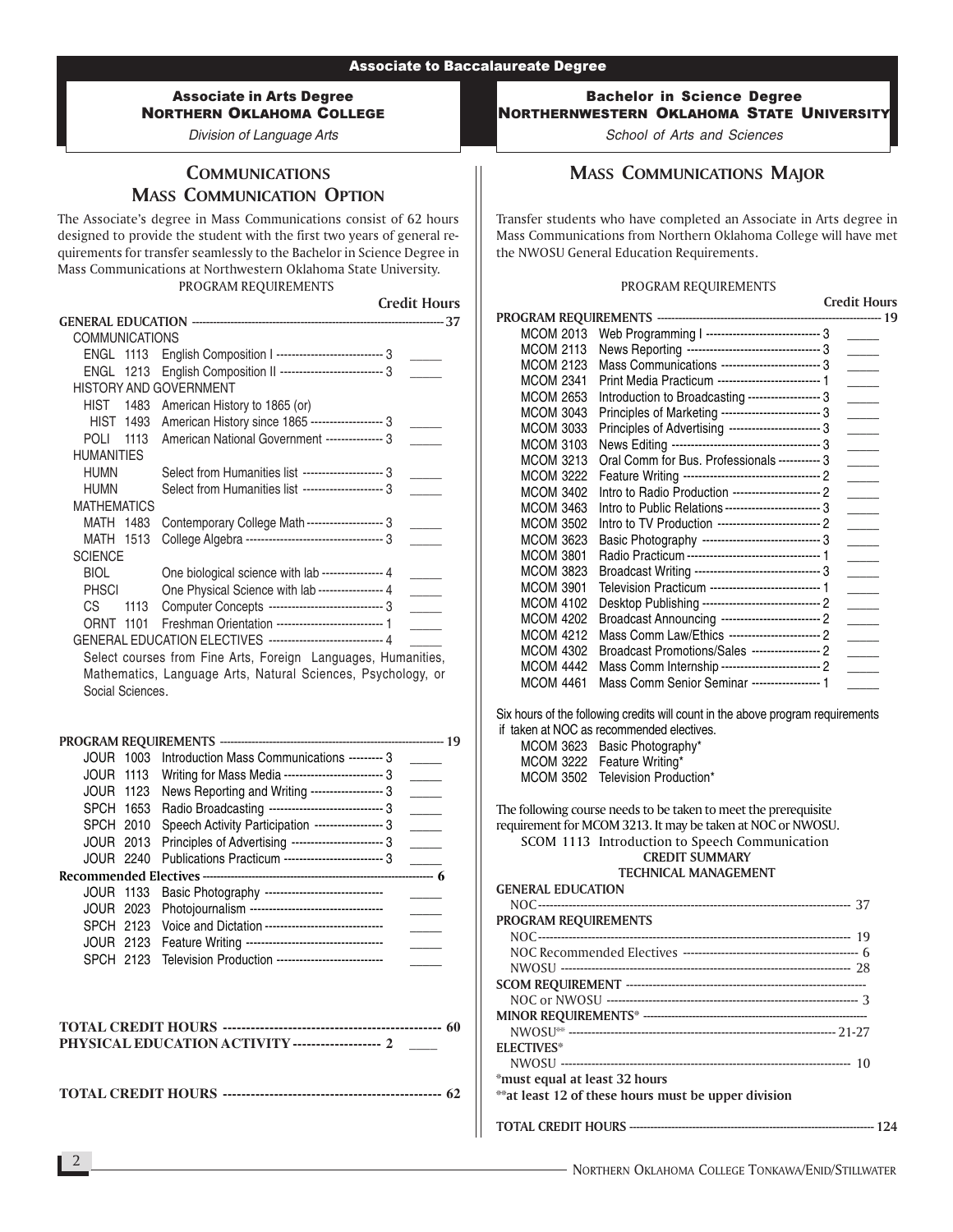# Associate in Arts Degree NORTHERN OKLAHOMA COLLEGE

Division of Social Science

# EDUCATION ELEMENTARY OPTION

This Associate in Arts degree program in Elementary Education consists of 67 hours designed to provide the student with the first two years of general requirements for transfer seamlessly to the Bachelor of Science Degree in Elementary Education at Northwestern Oklahoma State University.

#### PROGRAM REQUIREMENTS

Credit Hours GENERAL EDUCATION ------------------------------------------------------------------------ 33 COMMUNICATIONS ENGL 1113 English Composition I ---------------------------- 3 ENGL 1213 English Composition II --------------------------- 3 HISTORY AND GOVERNMENT HIST 1483 American History to 1865 (or) HIST 1493 American History since 1865 -------------- 3 POLI 1113 American Government --------------------------- 3 HUMN Select from Humanities List\* --------------- 6 MATHEMATICS MATH 1513 College Algebra (or)--------------------------- \_\_\_\_ MATH 1483 Contemporary College Math --------------- 3 **SCIENCE** BIOL One Biological Science with Lab --------- 4 PH SCI One Physical Science with Lab ------------ 4 CS 1113 Computer Concepts --------------------------------- 3 ORNT 1101 Freshman Orientation -------------------------- 1 PROGRAM REQUIREMENTS ----------------------------------------------------------- 32-35 SPCH 1713 Intro to Oral Communication ------------- 3 ENGL 2013 Traditional Grammar for Educators ---- 3 PSYC 1113 General Psychology --------------------------------- 3 GEOG 2253 World Regional Geography ---------------- 3 MATH 1233 Logic and Problem Solving ----------------- 3 MATH 2013 Mathematics Concepts for Educators - 3 MATH 2023 Elementary Statistics -------------------------- 3 PHYS 2104 Concepts in Physics (or) CHEM 1314 General Chemistry ----------------------------- 4 HPER 1223 Health and Wellness ---------------------------- 3 First Aid -------------------------------------------- 1-2 \_\_\_\_ LANG Foreign Language -------------------------------- 3-5 \* Student scoring 25 and above on the math score on the ACT may take Elementary Calculus or Elementary Statistics. TOTAL CREDIT HOURS ------------------------------------------------------------------- 65-68 PHYSICAL EDUCATION ACTIVITY COURSES --------------------- 2 \_\_\_\_

TOTAL CREDIT HOURS ------------------------------------------------------------------- 67-70

Bachelor in Science Degree NORTHERNWESTERN OKLAHOMA STATE UNIVERSITY

School of Arts and Sciences

### ELMENTARY EDUCATION PROGRAM

Transfer students who have completed an Associate in Arts degree in Elementary Education from Northern Oklahoma College will have met the NWOSU General Education Requirements.

#### PROGRAM REQUIREMENTS

|                    |      |                                                                                                                       | <b>Credit Hours</b> |
|--------------------|------|-----------------------------------------------------------------------------------------------------------------------|---------------------|
|                    |      |                                                                                                                       |                     |
| <b>ORIENTATION</b> |      |                                                                                                                       |                     |
| UNIV 1011          |      | Ranger Connection ----------------------------                                                                        |                     |
|                    |      |                                                                                                                       |                     |
| ENGL               |      |                                                                                                                       |                     |
|                    |      | ENGL 1213 Gram & Comp II--------------------------------                                                              |                     |
| SPCH               |      |                                                                                                                       |                     |
|                    |      |                                                                                                                       |                     |
| <b>MATHEMATICS</b> |      |                                                                                                                       |                     |
| <b>MATH 1513</b>   |      | College Algebra ---------------------------------                                                                     |                     |
| <b>MATH 2233</b>   |      | Struct Con I Arith-------------------------------                                                                     |                     |
| <b>MATH 3203</b>   |      | Struct Con II Math -----------------------------                                                                      |                     |
|                    |      | MATH 3223 Geometry for Elementary Teachers ----                                                                       |                     |
| SOCIAL STUDIES     |      |                                                                                                                       |                     |
| HIST               | 1483 | US History to 1877 (or)                                                                                               |                     |
| HIST               | 1493 | US History since 1877 ------------------------                                                                        |                     |
| POLI               | 1113 | American Government -----------------------                                                                           |                     |
|                    |      |                                                                                                                       |                     |
| HIST               | 3123 | Oklahoma History and Government -----                                                                                 |                     |
| <b>SCIENCE</b>     |      |                                                                                                                       |                     |
| <b>PHYS</b>        |      | 3114 Earth and Space Science ---------------------                                                                    |                     |
| BIOL               |      | 1114 General Biology --------------------------------                                                                 |                     |
| PHSC               |      | 1114 General Physical Science (or)                                                                                    |                     |
|                    |      | CHEM 1105 General Chemistry (or)                                                                                      |                     |
| <b>PHYS</b>        |      | 1114 General Physics I--------------------------------                                                                |                     |
|                    |      |                                                                                                                       |                     |
|                    |      | Foreign Language or SCOM 1014 Sign Language ----                                                                      |                     |
|                    |      | Select ONE of these:                                                                                                  |                     |
| HUM                |      | 2633 Philosophy in Life ------------------------------                                                                |                     |
| HUM                |      |                                                                                                                       |                     |
| <b>ART</b>         |      | 1103 Fundamentals of Art --------------------------                                                                   |                     |
| HUM                |      | 2113 General Humanities I ------------------------                                                                    |                     |
| <b>MUS</b>         |      | 3153 Music History I ----------------------------------                                                               |                     |
| ENGL               |      | 2413 Introduction to Literature ------------------                                                                    |                     |
|                    |      | HEALTH AND PHYSICAL EDUCATION ----------------------------- 4                                                         |                     |
| <b>HPE</b>         |      | 2211 Injury and First Aid ----------------------------                                                                |                     |
| <b>HPE</b>         |      | 2303 Wellness Concepts ----------------------------                                                                   |                     |
|                    |      |                                                                                                                       |                     |
| PSY                |      | 1113 General Psychology -----------------------------<br>CONTEMPORARY WORLD CULTURE ------------------------------- 4 |                     |
|                    |      |                                                                                                                       |                     |
| <b>PSY</b>         |      | 1213 Marriage and Family --------------------------                                                                   |                     |
| SOC                |      | 1113 Introduction to Sociology ------------------<br>1223 Modern Western Civilization--------------                   |                     |
| HIS.               |      | ENGL 3403 World Literature ---------------------------------                                                          |                     |
|                    |      | ENGL 2883 Literature Stan Whitman ---------------------                                                               |                     |
|                    |      |                                                                                                                       |                     |
|                    |      |                                                                                                                       |                     |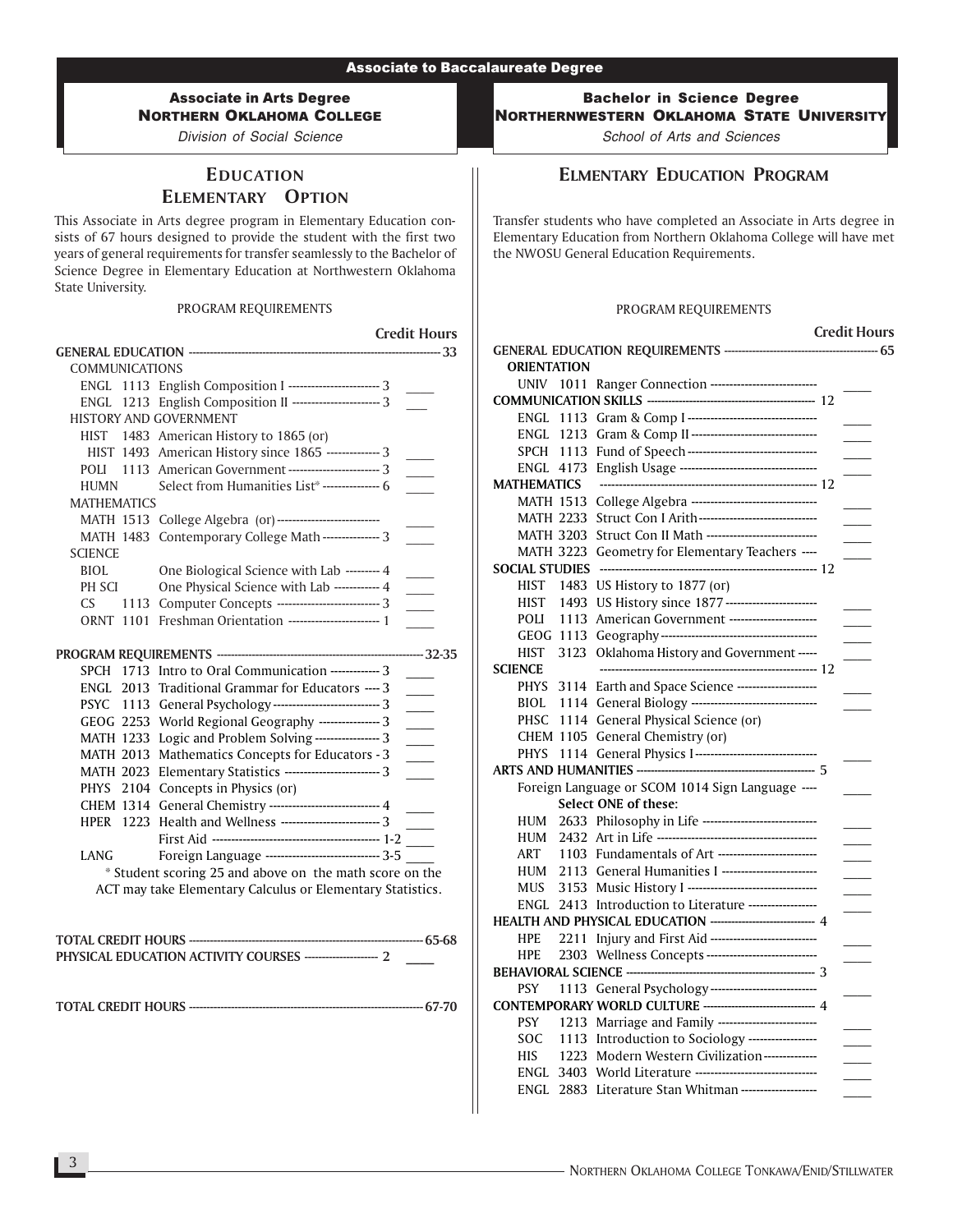### Associate in Arts Degree NORTHERN OKLAHOMA COLLEGE

Division of Language Arts

# ENGLISH OPTION

This Associate in Arts degree program in English consists of 60 hours designed to provide the student with the first two years of general requirements for transfer seamlessly to the Bachelor of Arts Degree in English at Northwestern Oklahoma State University.

### PROGRAM REQUIREMENTS

|                    |                                                                 | <b>Credit Hours</b> |
|--------------------|-----------------------------------------------------------------|---------------------|
|                    |                                                                 |                     |
|                    | ENGL 1113 English Composition I ------------------------ 3      |                     |
|                    | ENGL 1213 English Composition II ----------------------- 3      |                     |
|                    | <b>HISTORY AND GOVERNMENT</b>                                   |                     |
|                    | HIST 1483 American History to 1865 (or)                         |                     |
|                    | HIST 1493 American History since 1865 --------------- 3         |                     |
|                    | POLI 1113 American Government ------------------------ 3        |                     |
| HUMN               | Select from the Humanities List ---------- 3                    |                     |
| HUMN               | Select from the humanities List ----------- 3                   |                     |
| <b>MATHEMATICS</b> |                                                                 |                     |
|                    | MATH 1513 College Algebra --------------------------------- 3   |                     |
| <b>SCIENCE</b>     |                                                                 |                     |
| BIOL               | One Biological Science with Lab --------- 4                     |                     |
| PHSCI              | One Physical Science with Lab ------------ 4                    |                     |
| CS.                | 1113 Computer Concepts -------------------------- 3             |                     |
|                    | <b>ORNT 1101 Freshman Orientation ----------------------- 1</b> |                     |
|                    | GENERAL EDUCATION ELECTIVES --------------------------------- 3 |                     |
|                    | Select courses from Fine Arts, Foreign Languages, Humanities,   |                     |
|                    | Mathematics, Language Arts, Natural Sciences, Psychology, or    |                     |

| LIT        | 2413 Introduction to Literature ------------------ 3          |  |
|------------|---------------------------------------------------------------|--|
| LIT        | 2543 British Literature to 1800 --------------------- 3       |  |
| LIT        | 2653 British Literature since 1800 -------------- 3           |  |
| LIT        | 2773 American Literature to 1865 --------------3              |  |
| <b>IIT</b> | 2883 American Literature since 1865 ---------- 3              |  |
|            |                                                               |  |
|            | SPCH 1713 Intro. to Oral Communication ------------ 3         |  |
|            | JOUR 2240 Publications Practicum ------------------------ 1-2 |  |
|            |                                                               |  |
| LANG       | Foreign Language ------------------------------ 5             |  |

\* Student scoring 25 and above on the math score on the ACT may take Elementary Calculus or Elementary Statistics.

TOTAL CREDIT HOURS ------------------------------------------------------------------------ 62

### Bachelor in Arts Degree NORTHERNWESTERN OKLAHOMA STATE UNIVERSITY

School of Arts and Sciences

# GENERAL EDUCATION

Transfer students who have completed an Associate in Arts degree in English degree from Northern Oklahoma College will have met NWOSU General Education Requirements.

### PROGRAM REQUIREMENTS

# Credit Hours

|                              | uuu muus                                                       |
|------------------------------|----------------------------------------------------------------|
|                              |                                                                |
|                              | ENGL 1113 English Composition I ---------------------------- 3 |
|                              | ENGL 1213 English Composition II ----------------------- 3     |
| LIT                          | 2413 Introduction to Literature ------------------ 3           |
| LIT                          |                                                                |
| LIT                          | 2653 English Literature since 1800 ------------- 3             |
| LIT                          | 2773 American Literature to Whitman ------- 3                  |
| LIT                          | 2883 American Literature since Whitman --- 3                   |
| ENGL 3103 Shakespeare I (or) |                                                                |
|                              |                                                                |
|                              | ENGL 3433 American Novel ---------------------------------- 3  |
| ENGL.                        | Elective American Literature -------------- 2                  |
| ENGL                         | Elective English --------------------------------- 10          |
| ENGL                         | Elective Advanced English----------------- 14                  |

# CREDIT SUMMARY

### GENERAL EDUCATION

| <b>GENERAL EDUCATION</b>    |
|-----------------------------|
|                             |
| <b>PROGRAM REQUIREMENTS</b> |
|                             |
|                             |
| <b>ELECTIVES</b>            |
|                             |
|                             |
|                             |
|                             |
|                             |

Social Sciences.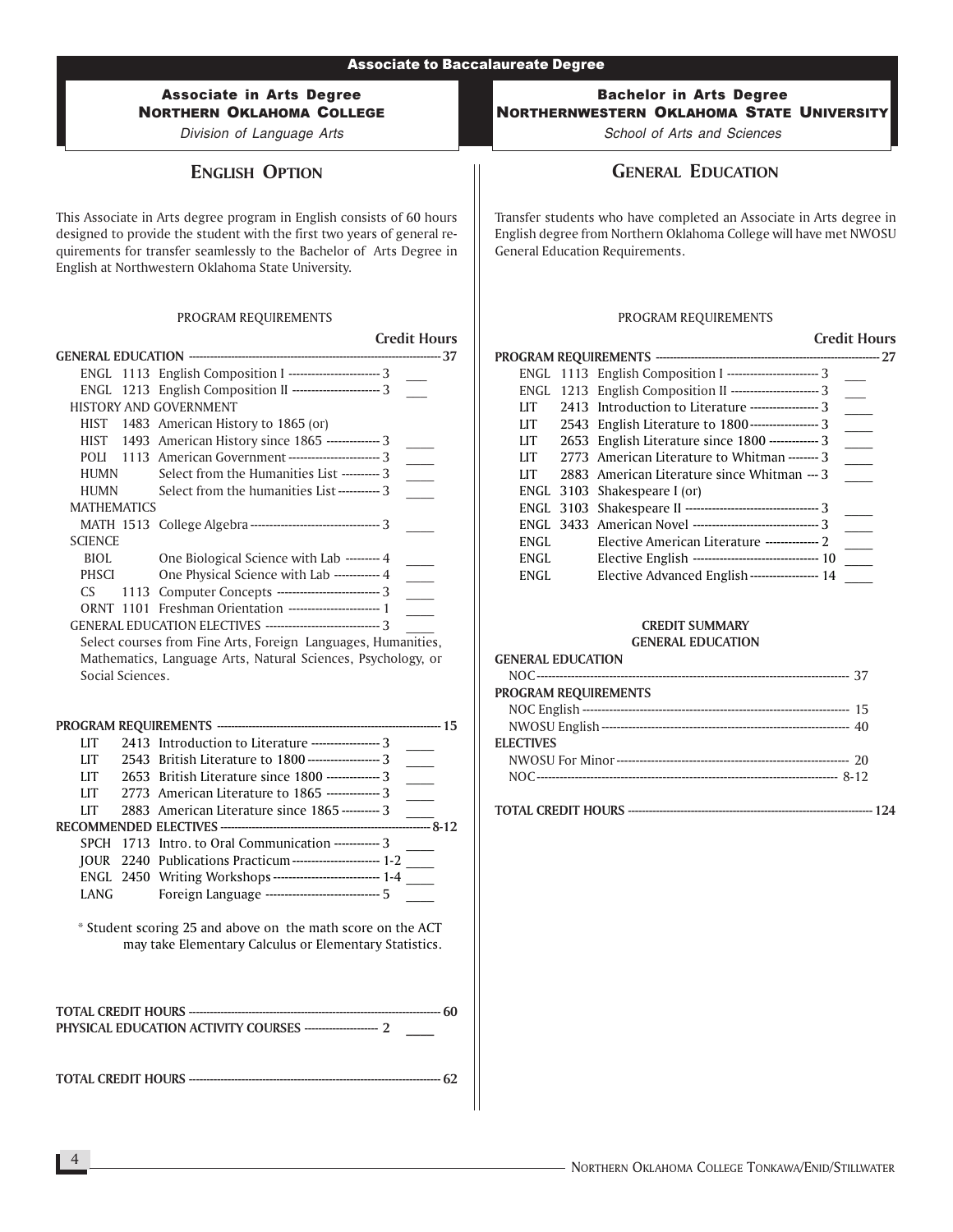### Associate in Arts Degree NORTHERN OKLAHOMA COLLEGE

Division of Social Science

SOCIAL SCIENCE

The Associate's degree in Social Science consists of 62 hours designed to provide the student with the first two years of general requirements for transfer seamlessly to the Bachelor of Science degree in Psychology at Northwestern Oklahoma State University.

#### PROGRAM REQUIREMENTS

|                    |                                                                 | <b>Credit Hours</b> |
|--------------------|-----------------------------------------------------------------|---------------------|
|                    |                                                                 | 37                  |
|                    | ENGL 1113 English Composition I --------------------------- 3   |                     |
|                    | ENGL 1213 English Composition II ----------------------- 3      |                     |
|                    | <b>HISTORY AND GOVERNMENT</b>                                   |                     |
| HIST               | 1483 American History to 1865 (or)                              |                     |
|                    | HIST 1493 American History since 1865 -------------- 3          |                     |
|                    | POLI 1113 American Government -------------------------- 3      |                     |
| HUMN               | Select from Humanities List ---------------- 3                  |                     |
| HUMN               | Select from Humanities List ---------------- 3                  |                     |
| <b>MATHEMATICS</b> |                                                                 |                     |
|                    | MATH 1483 Contemporary College Math---------------3             |                     |
|                    | MATH 1513 College Algebra ----------------------------------- 3 |                     |
| <b>SCIENCE</b>     |                                                                 |                     |
| BIOL               | One Biological Science with Lab --------- 4                     |                     |
| PHSCI              | One Physical Science with Lab ------------ 4                    |                     |
| CS.<br>1113        | Computer Concepts --------------------------- 3                 |                     |
| 1101<br>ORNT       |                                                                 |                     |
|                    | GENERAL EDUCATION ELECTIVES -------------------------------- 3  |                     |

Select courses from Fine Arts, Foreign Languages, Humanities, Mathematics, Language Arts, Natural Sciences, Psychology, or Social Sciences.

\* Student scoring 25 and above on the math score on the ACT may take Elementary Calculus or Elementary Statistics.

|      | PSYC 1113 General Psychology ----------------------------- 3       |    |
|------|--------------------------------------------------------------------|----|
|      | SOCI 1113 Principles of Sociology------------------------------- 3 |    |
|      | HIST 1483 American History to 1865 ------------------- 3           |    |
|      | HIST 1493 American History since 1865---------------3              |    |
|      | GEOG 2253 World Regional Geography ---------------- 3              |    |
|      | Substitutions may be made with prior approval. ---------- 3        |    |
|      |                                                                    |    |
|      | ECON 2113 Macroeconomic Principles -----------------3              |    |
|      | ECON 2123 Macroeconomic Principles ----------------- 3             |    |
|      | GEOG 2243 Fundamentals of Geography --------------3                |    |
|      | HIST 2323 Oklahoma History---------------------------------- 3     |    |
|      | MATH 2023 Elementary Statistics ------------------------- 3        |    |
| POLI | 2133 State and Local Government --------------3                    |    |
|      | PSYC 2113 Human Sexuality --------------------------------- 3      |    |
|      | PSYC 2233 Social Psychology -------------------------------- 3     |    |
| SOCI |                                                                    |    |
|      |                                                                    |    |
|      |                                                                    | 60 |
|      | PHYSICAL EDUCATION ACTIVITY COURSES ---------------------- 2       |    |
|      |                                                                    |    |

TOTAL CREDIT HOURS ------------------------------------------------------------------------ 62

### Bachelor in Science Degree NORTHERNWESTERN OKLAHOMA STATE UNIVERSITY

School of Professional Studies

# PSYCHOLOGY MAJOR

Transfer students who have completed an Associate in Arts degree in Social Science from Northern Oklahoma College will have met the NWOSU General Education Requirements.

#### PROGRAM REQUIREMENTS

### Credit Hours PSYCHOLOGY MAJOR REQUIREMENTS----------------------------------------------- 40 PSYC 1113 General Psychology ------------------------------- 3 PSYC 3103 History of Psychology --------------------------- 3 PSYC 3123 Human Life-span Development ---------- 3 PSYC 4213 Statistics ------------------------------------------- 3 \_\_\_\_ PSYC 4222 Research Methodology ----------------------- 2 PSYC 4232 Experimental Psychology ------------------- 2 Choice of one course from ----------------- 9-12 group I, II, III, and IV. Group I PSYC 2113 Psychology of Adjustment PSYC 4413 Advanced General Psychology PSYC 4460 Psychology Laboratory PSYC 4470 Independent Study PSYC 4480 Seminar in Psychology PSYC 4490 Readings Group II PSYC 3153 Theories for Psychological Testing PSYC 3163 Motivation PSYC 3243 Biopsychology PSYC 4163 Personality Group III PSYC 1213 Marriage and Family PSYC 3143 Social Psychology PSYC 4153 Psychology of Learning PSYC 4253 Cognitive Psychology Group IV PSYC 3213 Industrial Psychology PSYC 3313 Consumer Behavior PSYC 3412 Child Guidance PSYC 3512 Adolescent Guidance PSYC 4103 Psychology of Exceptionalities PSYC 4113 Abnormal Psychology PSYC 4123 Therapy Elective Advanced Psychology ------------ 12-15 CREDIT SUMMARY GENERAL EDUCATION GENERAL EDUCATION

| PROGRAM REQUIREMENTS |  |
|----------------------|--|
|                      |  |
|                      |  |
| <b>ELECTIVES</b>     |  |
|                      |  |
|                      |  |
|                      |  |

TOTAL CREDIT HOURS ---------------------------------------------------------------------- 124

5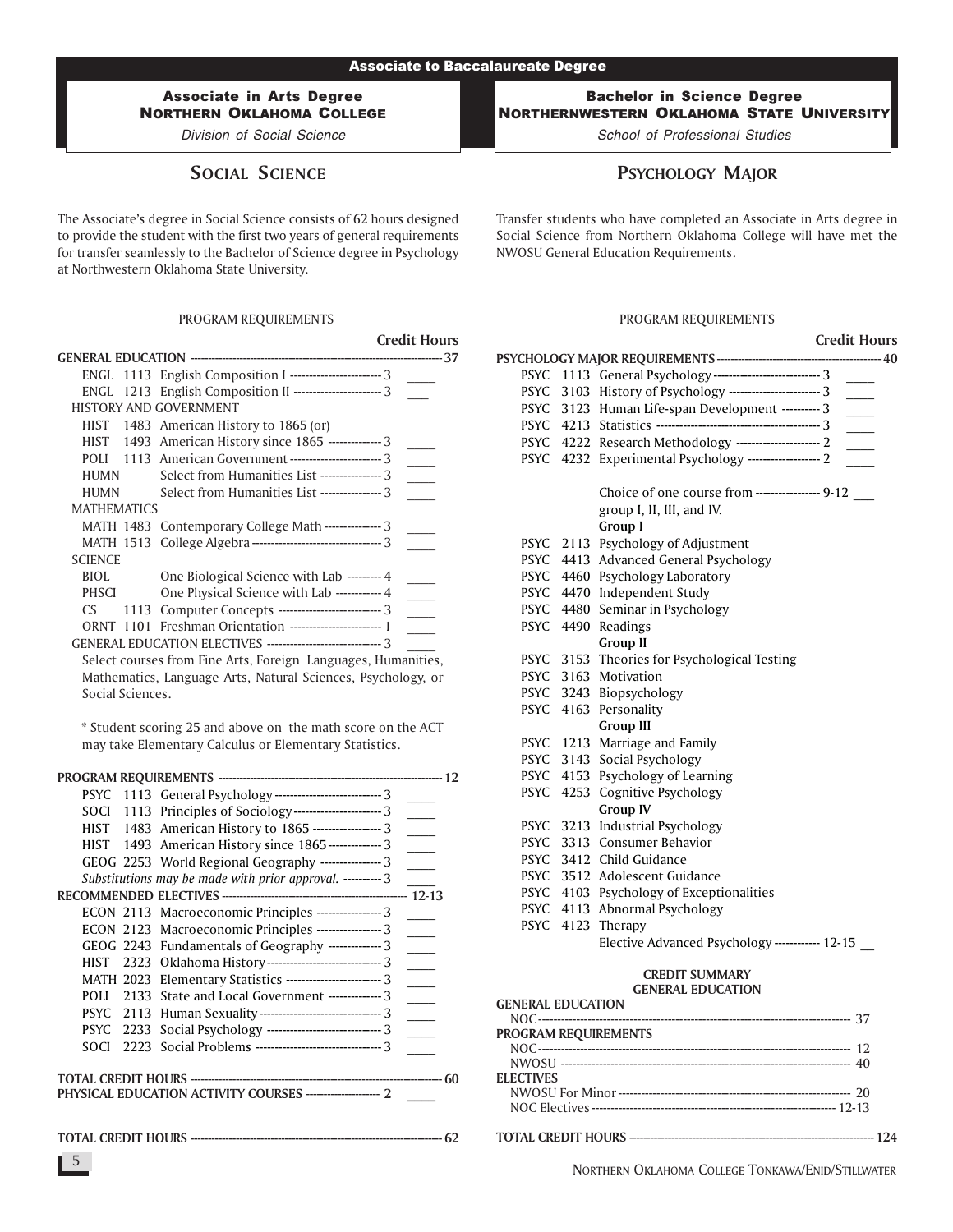# Associate in Science Degree NORTHERN OKLAHOMA COLLEGE

Division of Science, Math, and Engineering

# **AGRICULTURE**

This Associate in Science degree program in Agriculture consists of 60 hours designed to provide the student with the first two years of general requirements for transfer seamlessly to the Bachelor of Science degree in Agriculture Business or Agriculture Ecology at Northwestern Oklahoma State University.

#### PROGRAM REQUIREMENTS

|                    |                                                               | <b>Credit Hours</b> |
|--------------------|---------------------------------------------------------------|---------------------|
|                    |                                                               |                     |
|                    | ENGL 1113 English Composition I --------------------------- 3 |                     |
|                    | ENGL 1213 English Composition II ------------------------ 3   |                     |
|                    | <b>HISTORY AND GOVERNMENT</b>                                 |                     |
| HIST               | 1483 American History to 1865 (or)                            |                     |
|                    | HIST 1493 American History since 1865 -------------- 3        |                     |
|                    | POLI 1113 American Government -------------------------- 3    |                     |
| HUMN               | Select from Humanities List ---------------- 3                |                     |
| <b>HUMN</b>        | Select from Humanities List ---------------- 3                |                     |
| <b>MATHEMATICS</b> |                                                               |                     |
|                    | MATH 1513 College Algebra* -------------------------------- 3 |                     |
| <b>SCIENCE</b>     |                                                               |                     |
| BIOL               | One Biological Science with Lab --------- 4                   |                     |
| <b>PHSCI</b>       | One Physical Science with Lab ------------ 4                  |                     |
| CS.                | 1113 Computer Concepts --------------------------- 3          |                     |
| ORNT 1101          | Freshman Orientation ------------------------ 1               |                     |
|                    | GENERAL EDUCATION ELECTIVES ------------------------------ 4  |                     |

Select courses from Fine Arts, Foreign Languages, Humanities, Mathematics, Language Arts, Natural Sciences, Psychology, or Social Sciences.

\* Student scoring 25 and above on the math score on the ACT may take Elementary Calculus or Elementary Statistics.

|             | AGRI 1114 Agricultural Economics --------------------- 4       |                             |
|-------------|----------------------------------------------------------------|-----------------------------|
| AGRI        | 1124 Animal Sciences -------------------------------- 4        |                             |
|             | AGRI 1214 Plant Sciences ----------------------------------- 4 | $\frac{1}{2}$               |
| AGRI        |                                                                |                             |
| AGRI        | 2123 Livestock Feeding ----------------------------- 3         | $\mathcal{L}^{\mathcal{L}}$ |
| AGRI        | 2222 Live Animal Evaluation -------------------------- 2       |                             |
|             |                                                                |                             |
| BISI        | 1314 General Botany -------------------------------- 4         |                             |
| BISI        | 1414 General Zoology ------------------------------- 4         |                             |
|             | CHEM 1314 General Chemistry ---------------------------- 4     |                             |
| <b>SPCH</b> | 1713 Introduction to Oral Communication - 3                    |                             |
|             | MATH 2023 Elementary Statistics ------------------------- 3    |                             |
|             | ACCT 2103 Accounting I - Financial --------------------- 3     |                             |
|             | ACCT 2203 Accounting II - Managerial ----------------- 3       |                             |
|             |                                                                |                             |
|             |                                                                |                             |
|             | PHYSICAL EDUCATION ACTIVITY COURSES ---------------------- 2   |                             |
|             |                                                                |                             |

TOTAL CREDIT HOURS ------------------------------------------------------------------------ 62

Bachelor in Science Degree NORTHERNWESTERN OKLAHOMA STATE UNIVERSITY

School of Professional Studies

# AGRI-BUSINESS (MAJOR/MINOR)

Transfer students who have completed an Associate in Science degree from Northern Oklahoma College will have met the NWOSU General Education Requirements.

#### PROGRAM REQUIREMENTS

Credit Hours

|             |                                                                          | Gedictions               |
|-------------|--------------------------------------------------------------------------|--------------------------|
|             | AGRI-BUSINESS MAJOR/MINOR REQUIREMENTS ------------------------------ 40 |                          |
|             | CMSC 1103 Microcomputer Applications -------------- 3                    |                          |
|             | ECON 2123 Principles of Microeconomics (or)                              |                          |
|             | AGRI 1113 Agricultural Economics ----------------------- 3               |                          |
|             | ACCT 2123 Financial Accounting ------------------------ 3                |                          |
|             | ACCT 2133 Managerial Accounting ---------------------- 3                 |                          |
| <b>GBUS</b> | 3013 Business Communication -------------------- 3                       | $\overline{\phantom{a}}$ |
|             |                                                                          |                          |
|             |                                                                          | $\overline{\phantom{a}}$ |
| AGRI        | 1124 Introduction to Animal Science ---------- 4                         |                          |
|             | AGRI 1214 Introduction to Plant Science ------------- 4                  |                          |
|             | AGRI 2123 Livestock Feeding ------------------------------- 3            | $\mathbb{R}$             |
| AGRI        |                                                                          |                          |
| AGRI        | 4133 Crop Production & Cultural Systems - 3                              |                          |
| AGRI        | 4123 Agricultural Marketing ---------------------- 3                     | $\overline{\phantom{a}}$ |
| AGRI        | 4233 Farm Management ---------------------------- 3                      |                          |
|             |                                                                          |                          |
|             | AGRI 4613 Beef Cattle Science (or)                                       |                          |
|             | AGRI 4643 Swine Science (or)                                             |                          |
|             | AGRI 4542 Sheep Science (or)                                             |                          |
| AGRI        | 3422 Horse Production                                                    |                          |
|             |                                                                          |                          |
|             | Bus, Acct, Econ, or Comp Sci Electives. -------------------------- 6     |                          |
|             |                                                                          |                          |

TOTAL CREDIT HOURS ------------------------------------------------------------------- 65-66

6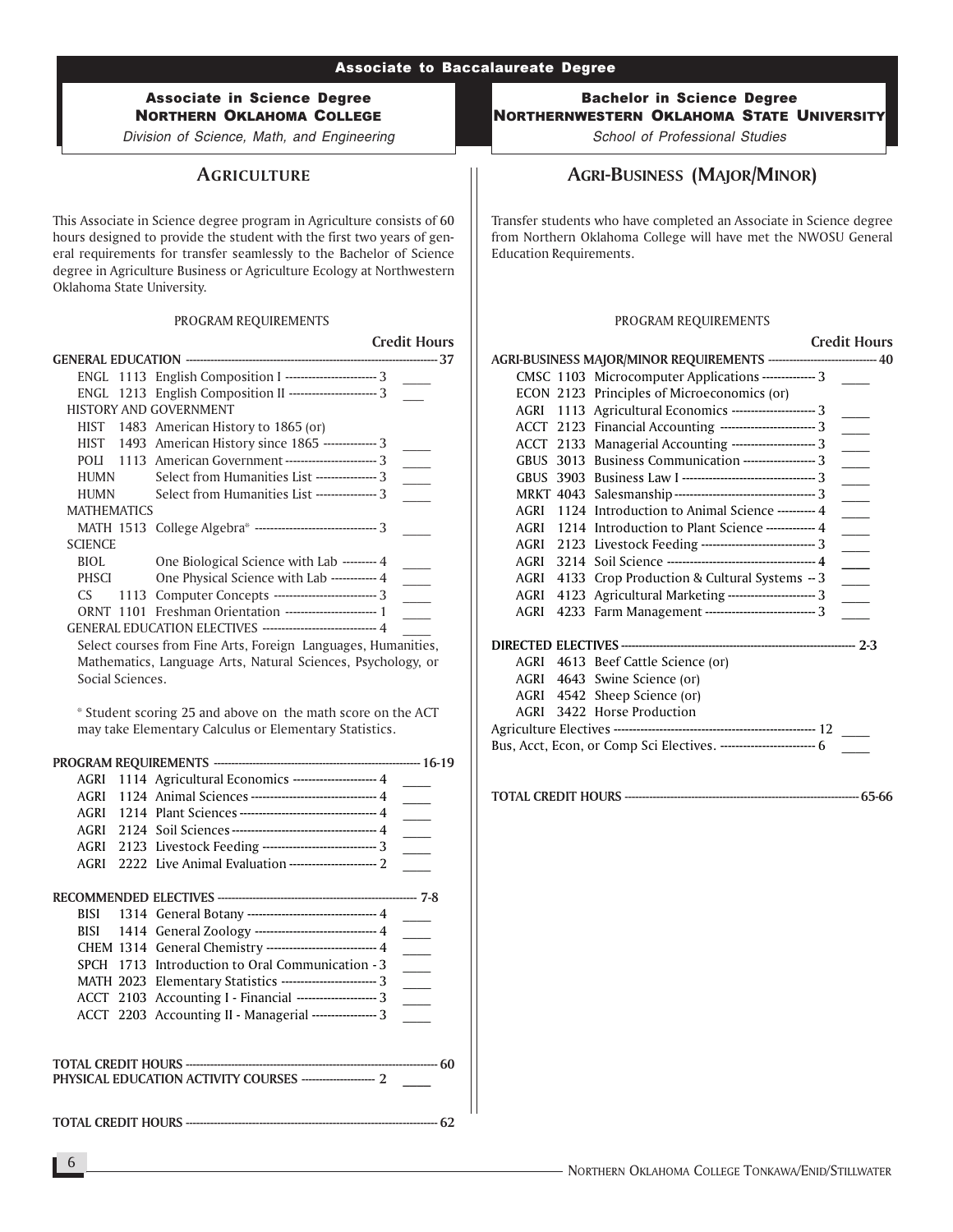Division of Science, Math, and Engineering

# **AGRICULTURE**

This Associate in Science degree program in Agriculture consists of 60 hours designed to provide the student with the first two years of general requirements for transfer seamlessly to the Bachelor of Science degree in Agriculture Business or Agriculture Ecology at Northwestern Oklahoma State University.

### PROGRAM REQUIREMENTS

|                    |                                                               | <b>Credit Hours</b> |
|--------------------|---------------------------------------------------------------|---------------------|
|                    |                                                               |                     |
|                    | ENGL 1113 English Composition I ------------------------- 3   |                     |
|                    | ENGL 1213 English Composition II -------------------------- 3 |                     |
|                    | <b>HISTORY AND GOVERNMENT</b>                                 |                     |
| HIST               | 1483 American History to 1865 (or)                            |                     |
|                    | HIST 1493 American History since 1865 --------------3         |                     |
|                    | POLI 1113 American Government ------------------------- 3     |                     |
| <b>HUMN</b>        | Select from Humanities List ---------------- 3                |                     |
| <b>HUMN</b>        | Select from Humanities List ---------------- 3                |                     |
| <b>MATHEMATICS</b> |                                                               |                     |
|                    | MATH 1513 College Algebra* -------------------------------- 3 |                     |
| <b>SCIENCE</b>     |                                                               |                     |
| BIOL               | One Biological Science with Lab --------- 4                   |                     |
| <b>PHSCI</b>       | One Physical Science with Lab ------------ 4                  |                     |
| CS.                | 1113 Computer Concepts --------------------------- 3          |                     |
| ORNT 1101          | Freshman Orientation ------------------------ 1               |                     |
|                    | GENERAL EDUCATION ELECTIVES ------------------------------ 4  |                     |

Select courses from Fine Arts, Foreign Languages, Humanities, Mathematics, Language Arts, Natural Sciences, Psychology, or Social Sciences.

\* Student scoring 25 and above on the math score on the ACT may take Elementary Calculus or Elementary Statistics.

| AGRI        | 1114 Agricultural Economics ---------------------- 4           |        |  |
|-------------|----------------------------------------------------------------|--------|--|
|             | AGRI 1124 Animal Sciences -------------------------------- 4   |        |  |
|             | AGRI 1214 Plant Sciences ----------------------------------- 4 |        |  |
|             |                                                                |        |  |
| AGRI        | 2123 Livestock Feeding ------------------------------ 3        |        |  |
| AGRI        |                                                                |        |  |
|             |                                                                |        |  |
| BISI        | 1314 General Botany --------------------------------- 4        |        |  |
| BISI        | 1414 General Zoology -------------------------------- 4        |        |  |
|             | CHEM 1314 General Chemistry ----------------------------- 4    |        |  |
| <b>SPCH</b> | 1713 Introduction to Oral Communication - 3                    |        |  |
|             | MATH 2023 Elementary Statistics ------------------------- 3    |        |  |
|             | ACCT 2103 Accounting I - Financial ---------------------- 3    |        |  |
|             | ACCT 2203 Accounting II - Managerial ----------------- 3       | $\sim$ |  |
|             |                                                                |        |  |
|             | PHYSICAL EDUCATION ACTIVITY COURSES ---------------------- 2   |        |  |

TOTAL CREDIT HOURS ------------------------------------------------------------------------ 62

Bachelor in Science Degree NORTHERNWESTERN OKLAHOMA STATE UNIVERSITY

School of Professional Studies

# AGRICULTURE ECOLOGY (MAJOR/MINOR)

Transfer students who have completed an Associate in Science degree from Northern Oklahoma College will have met the NWOSU General Education Requirements.

### PROGRAM REQUIREMENTS

#### Credit Hours

|             | AGRI-BUSINESS MAJOR/MINOR REQUIREMENTS ---------------------------- 40 |  |
|-------------|------------------------------------------------------------------------|--|
| <b>AGRI</b> | 1124 Introduction to Animal Science ----------- 4                      |  |
| AGRI        | 1214 Introduction to Plant Science -------------- 4                    |  |
| AGRI        | 3173 Crop Adaptation & Distribution --------- 3                        |  |
| AGRI        |                                                                        |  |
| AGRI        | 3443 Animal Reproduction ------------------------------ 3              |  |
| AGRI        | 4133 Crop Production & Cultural Systems - 3                            |  |
| AGRI        | 4143 Agri-Chemicals and Waste Mgmt -------- 3                          |  |
| BIOL.       | 1125 General Botany ---------------------------------- 5               |  |
|             |                                                                        |  |
| <b>BIOL</b> |                                                                        |  |
| BIOL.       | 3374 Grassland Ecosystems ------------------------- 4                  |  |
| BIOL.       | 4153 Wildlife Conservation ------------------------- 3                 |  |
|             | CHEM 1105 General Chemistry ----------------------------- 5            |  |
|             |                                                                        |  |
|             |                                                                        |  |
|             |                                                                        |  |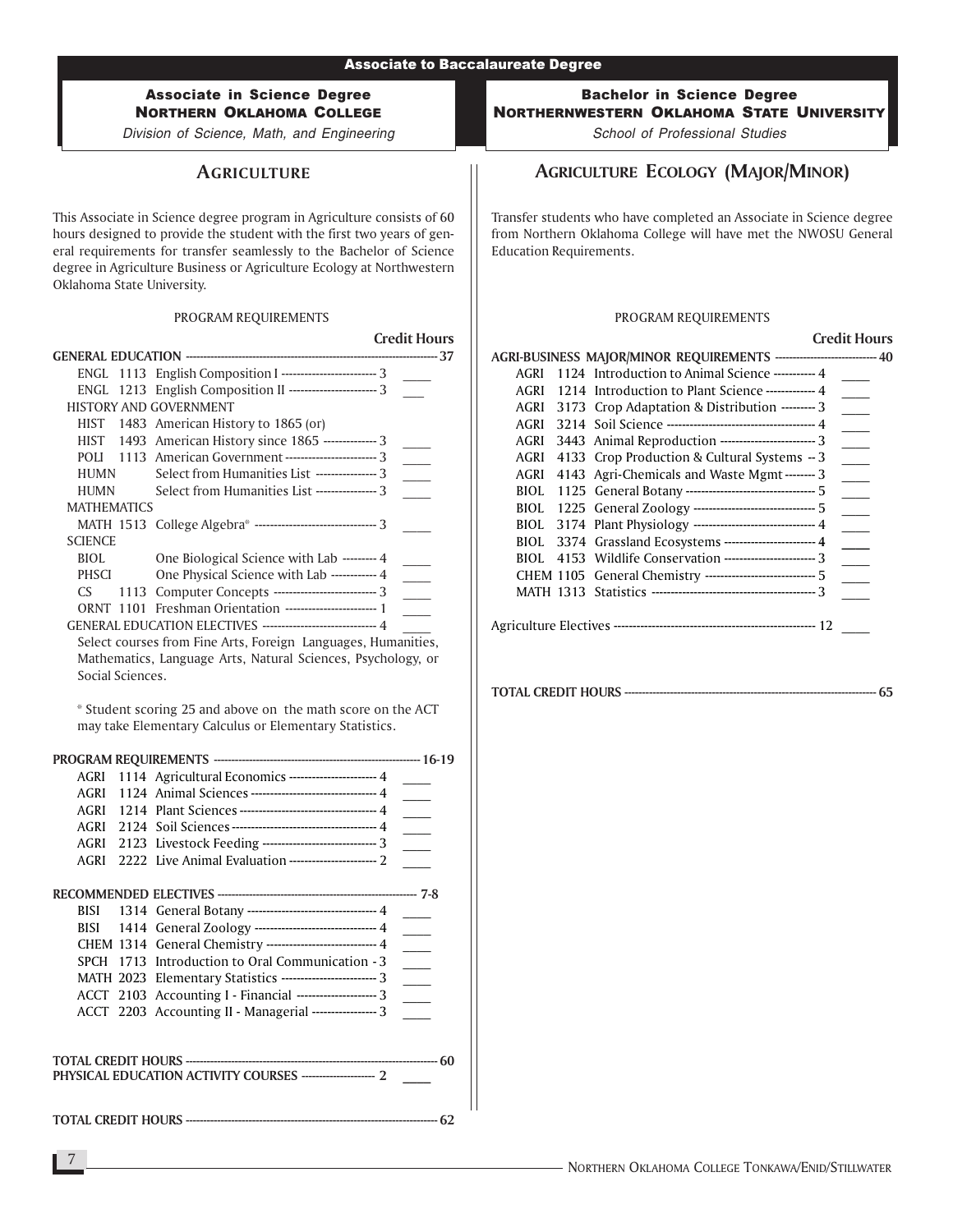Division of Science, Math, and Engineering

# **AGRICULTURE**

This Associate in Science degree program in Agriculture consists of 60 hours designed to provide the student with the first two years of general requirements for transfer seamlessly to the Bachelor of Science degree in Agriculture Business or Agriculture Ecology at Northwestern Oklahoma State University.

#### PROGRAM REQUIREMENTS

Credit Hours

|                    |                                                               | 37 |
|--------------------|---------------------------------------------------------------|----|
|                    | ENGL 1113 English Composition I ------------------------ 3    |    |
|                    | ENGL 1213 English Composition II ----------------------- 3    |    |
|                    | <b>HISTORY AND GOVERNMENT</b>                                 |    |
| <b>HIST</b>        | 1483 American History to 1865 (or)                            |    |
| HIST               | 1493 American History since 1865 -------------- 3             |    |
| POLI               | 1113 American Government ------------------------- 3          |    |
| HUMN               | Select from Humanities List ---------------- 3                |    |
| HUMN               | Select from Humanities List ---------------- 3                |    |
| <b>MATHEMATICS</b> |                                                               |    |
|                    | MATH 1513 College Algebra* ------------------------------- 3  |    |
| <b>SCIENCE</b>     |                                                               |    |
| <b>BIOL</b>        | One Biological Science with Lab --------- 4                   |    |
| PHSCI              | One Physical Science with Lab ------------ 4                  |    |
| CS.                | 1113 Computer Concepts -------------------------- 3           |    |
|                    | ORNT 1101 Freshman Orientation ------------------------- 1    |    |
|                    | GENERAL EDUCATION ELECTIVES ------------------------------ 4  |    |
|                    | Select courses from Fine Arts, Foreign Languages, Humanities, |    |
|                    | Mathematics, Language Arts, Natural Sciences, Psychology, or  |    |

Social Sciences.

\* Student scoring 25 and above on the math score on the ACT may take Elementary Calculus or Elementary Statistics.

|      | AGRI 1114 Agricultural Economics --------------------- 4      |                 |
|------|---------------------------------------------------------------|-----------------|
|      | AGRI 1124 Animal Sciences -------------------------------- 4  |                 |
| AGRI | 1214 Plant Sciences ----------------------------------- 4     |                 |
|      |                                                               | $\frac{1}{2}$ . |
| AGRI | 2123 Livestock Feeding ------------------------------- 3      |                 |
| AGRI | 2222 Live Animal Evaluation ----------------------- 2         |                 |
|      |                                                               |                 |
| BISI | 1314 General Botany -------------------------------- 4        |                 |
|      | BISI 1414 General Zoology -------------------------------- 4  | $\sim$          |
|      | CHEM 1314 General Chemistry ---------------------------- 4    | $\frac{1}{2}$   |
|      | SPCH 1713 Introduction to Oral Communication - 3              |                 |
|      | MATH 2023 Elementary Statistics ------------------------- 3   | $\frac{1}{1}$   |
|      | ACCT 2103 Accounting I - Financial -------------------- 3     |                 |
|      | ACCT 2203 Accounting II - Managerial ----------------- 3      | $\sim$ $\sim$   |
|      |                                                               |                 |
|      | PHYSICAL EDUCATION ACTIVITY COURSES ----------------------- 2 |                 |
|      |                                                               |                 |

Bachelor in Science Degree NORTHERNWESTERN OKLAHOMA STATE UNIVERSITY

School of Professional Studies

# AGRI-BUSINESS MAJOR WITH A MINOR

Transfer students who have completed an Associate in Science degree from Northern Oklahoma College will have met the NWOSU General Education Requirements.

#### PROGRAM REQUIREMENTS

|             |      |                                                                     | <b>Credit Hours</b>         |  |
|-------------|------|---------------------------------------------------------------------|-----------------------------|--|
|             |      |                                                                     |                             |  |
|             |      | CMSC 1103 Microcomputer Applications ------------- 3                |                             |  |
|             |      | ECON 2123 Principles of Microeconomics (or)                         |                             |  |
|             |      | AGRI 1113 Agricultural Economics ---------------------- 3           |                             |  |
|             |      | ACCT 2123 Financial Accounting ------------------------- 3          | $\overline{\phantom{a}}$    |  |
| ACCT        | 2133 | Managerial Accounting --------------------- 3                       | $\overline{\phantom{a}}$    |  |
| GBUS        | 3013 | Business Communication ------------------- 3                        |                             |  |
|             |      |                                                                     |                             |  |
| MRKT 4043   |      |                                                                     | $\overline{\phantom{a}}$    |  |
| AGRI        | 1124 | Introduction to Animal Science --------- 4                          | $\overline{\phantom{a}}$    |  |
| AGRI        |      | 1214 Introduction to Plant Science ------------- 4                  |                             |  |
|             |      | AGRI 2123 Livestock Feeding ------------------------------ 3        | $\overline{\phantom{a}}$    |  |
| AGRI        |      |                                                                     |                             |  |
| AGRI        | 4123 | Agricultural Marketing ----------------------- 3                    | $\sim 10$                   |  |
| AGRI        |      | 4233 Farm Management ---------------------------- 3                 | $\overline{\phantom{a}}$    |  |
|             |      | Advanced Agriculture Electives----------------------------------- 6 |                             |  |
|             |      | AGRICULTURE MINOR REQUIREMENTS -----------------------------        | $\frac{1}{24}$              |  |
| AGRI        |      | 1124 Introduction to Animal Science ---------- 4                    |                             |  |
| AGRI        |      | 1214 Introduction to Plant Science ------------- 4                  | $\mathcal{L}^{\mathcal{L}}$ |  |
| AGRI        |      | 2123 Livestock Feeding ----------------------------- 3              |                             |  |
| AGRI        |      |                                                                     |                             |  |
|             |      | AGRICULTURE ECONOMICS MINOR REQUIREMENTS ---------                  | —<br>—— 23                  |  |
| AGRI        |      | 1113 Agricultural Economics --------------------- 3                 |                             |  |
| AGRI        |      | 1124 Introduction to Animal Science --------- 4                     |                             |  |
| AGRI        |      | 1214 Introduction to Plant Science ------------- 4                  |                             |  |
|             |      | ECON 3103 Economics of Agricultural Policy (or)                     |                             |  |
| AGRI        |      | 3103 Agricultural Policy------------------------------ 3            | $\overline{\phantom{0}}$    |  |
| AGRI        |      | 4123 Agricultural Marketing ---------------------- 3                |                             |  |
| AGRI        |      | 4153 Agricultural Economics of Development --- 4                    | $\sim 10^{-1}$              |  |
| AGRI        |      | 4233 Farm Management ---------------------------- 3                 |                             |  |
|             |      | ANIMAL SCIENCE MINOR REQUIREMENTS -------------------------         | $\overline{\phantom{1}}$ 23 |  |
| AGRI        |      | 1124 Introduction to Animal Science ---------- 4                    |                             |  |
| AGRI        |      | 1214 Introduction to Plant Science ------------- 4                  |                             |  |
| AGRI        |      | 2123 Livestock Feeding ----------------------------- 3              | $\overline{\phantom{a}}$    |  |
| AGRI        |      | 3413 Animal Genetics --------------------------------- 3            | $\overline{\phantom{a}}$    |  |
| AGRI        |      | 3443 Animal Reproduction ------------------------ 3                 | $\sim 10^{-1}$              |  |
|             |      |                                                                     |                             |  |
| AGRI        |      | 3033 Forage Crops & Pastures                                        |                             |  |
| AGRI        |      | 3422 Horse Production                                               |                             |  |
| AGRI        |      | 3543 Principles of Animal Nutrition                                 |                             |  |
| AGRI        |      | 4542 Sheep Science                                                  |                             |  |
| AGRI        |      | 4613 Beef Cattle Science                                            |                             |  |
| AGRI        |      | 4643 Swine Science                                                  |                             |  |
|             |      | FIELD CROP CONSULTING MINOR REQUIREMENTS ----------                 | ------- 25                  |  |
| AGRI        | 1124 | Introduction to Animal Science ---------- 4                         |                             |  |
| AGRI        |      | 1214 Introduction to Plant Science ------------ 4                   |                             |  |
| AGRI        | 3033 | Forage Crops & Pastures ------------------- 3                       |                             |  |
| AGRI        | 3214 |                                                                     |                             |  |
| AGRI        | 4133 | Crop Prod. & Cultural Systems ----------- 3                         |                             |  |
| AGRI        | 4143 | Agri-Chemicals & Waste Mgmt ----------- 4                           |                             |  |
| <b>BIOL</b> | 3174 | Plant Physiology ------------------------------ 4                   |                             |  |
|             |      |                                                                     |                             |  |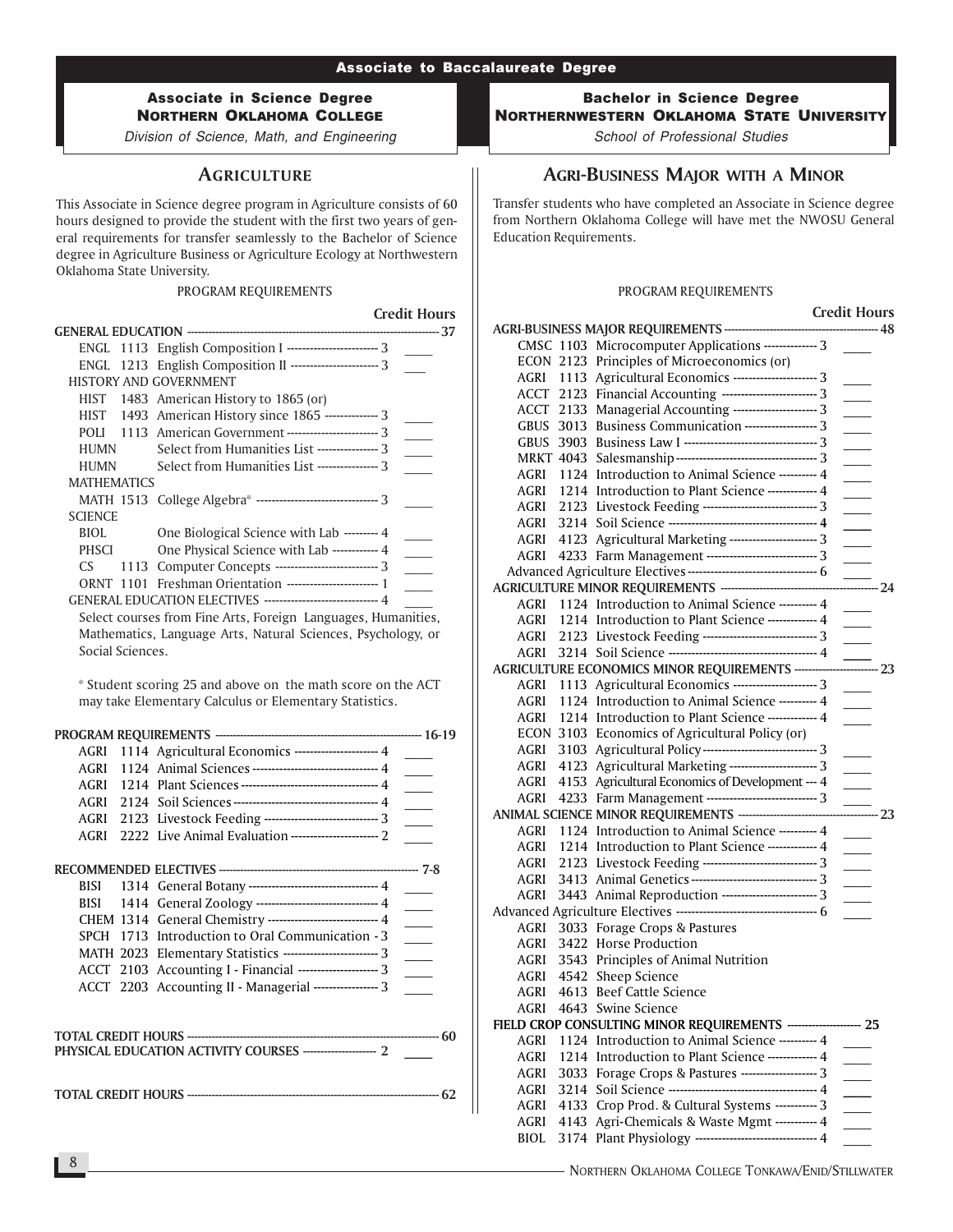# Associate in Science Degree NORTHERN OKLAHOMA COLLEGE

Interdivisional

# GENERAL STUDIES

This Associate in Science degree program in consists of 60 hours designed to provide the student with the first two years of general requirements for transfer seamlessly to the Bachelor of Science degree in Agriculture Business or Agriculture Ecology at Northwestern Oklahoma State University.

#### PROGRAM REQUIREMENTS

|                                |                                                                                                                                              | <b>Credit Hours</b> |
|--------------------------------|----------------------------------------------------------------------------------------------------------------------------------------------|---------------------|
| <b>GENERAL EDUCATION -----</b> |                                                                                                                                              |                     |
| ENGL                           | 1113 English Composition I ------------------------ 3                                                                                        |                     |
| ENGL.                          | 1213 English Composition II ----------------------- 3                                                                                        |                     |
|                                | <b>HISTORY AND GOVERNMENT</b>                                                                                                                |                     |
|                                | HIST 1483 American History to 1865 (or)                                                                                                      |                     |
| HIST                           | 1493 American History since 1865 -------------- 3                                                                                            |                     |
| POLI                           | 1113 American Government ----------------------- 3                                                                                           |                     |
| <b>HUMN</b>                    | Select from Humanities List ---------------- 3                                                                                               |                     |
| <b>HUMN</b>                    | Select from Humanities List ---------------- 3                                                                                               |                     |
| <b>MATHEMATICS</b>             |                                                                                                                                              |                     |
|                                | MATH 1513 College Algebra* ------------------------------- 3                                                                                 |                     |
| <b>SCIENCE</b>                 |                                                                                                                                              |                     |
| BIOL.                          | One Biological Science with Lab --------- 4                                                                                                  |                     |
| <b>PHSCI</b>                   | One Physical Science with Lab ------------ 4<br>1113 Computer Concepts --------------------------- 3                                         |                     |
| CS.                            | ORNT 1101 Freshman Orientation ------------------------ 1                                                                                    |                     |
|                                | GENERAL EDUCATION ELECTIVES ------------------------------ 4                                                                                 |                     |
|                                | Select courses from Fine Arts, Foreign Languages, Humanities,                                                                                |                     |
|                                | Mathematics, Language Arts, Natural Sciences, Psychology, or                                                                                 |                     |
| Social Sciences.               |                                                                                                                                              |                     |
|                                |                                                                                                                                              |                     |
|                                | * Student scoring 25 and above on the math score on the ACT<br>may take Elementary Calculus or Elementary Statistics.                        |                     |
|                                | Program may be worked out with the adviser to suite the individual<br>student's needs. Courses are to be completed from the following areas: |                     |
|                                | Science-Math courses                                                                                                                         |                     |
|                                | Social Sciences courses                                                                                                                      |                     |
|                                | Liberal-Arts courses                                                                                                                         |                     |
|                                |                                                                                                                                              |                     |
|                                | PHYSICAL EDUCATION ACTIVITY COURSES ----------------------- 2                                                                                |                     |
|                                |                                                                                                                                              |                     |
|                                |                                                                                                                                              | ------------ 62     |
|                                |                                                                                                                                              |                     |
|                                |                                                                                                                                              |                     |
|                                |                                                                                                                                              |                     |
|                                |                                                                                                                                              |                     |
|                                |                                                                                                                                              |                     |
|                                |                                                                                                                                              |                     |

### Bachelor in Arts Degree NORTHERNWESTERN OKLAHOMA STATE UNIVERSITY

School of Arts and Sciences

# GENERAL STUDIES

Transfer students who have completed an Associate in Science degree from Northern Oklahoma College will have met the NWOSU General Education Requirements.

#### PROGRAM REQUIREMENTS

# Credit Hours<br>70

GENERAL STUDIES REQUIREMENTS-------------------------------------------------- 70 Students must complete a minimum of 12 hours in four of five concentration areas listed below (48 hours). In addition, students must complete a major concentration by earning 22 additional hours in one of the four selected concentration areas, for a total of 34 hours in one concentration. Total hours may include course work taken in areas of emphasis at NOC. At least 40 hours of the 70 hours required must be of senior college (3000-4000) level.

Concentration Areas: I. Arts and Humanities English History Music Spanish Speech and Theatre II. Natural Science Biology Chemistry Computer Science Mathematics Physical Science III. Business Accounting Agriculture Business Administration E-Commerce Economics IV. Behavioral Science Political Science Psychology Sociology V. Applied Behavioral Science Criminal Justice Education HPER Mass Communication Social Work

#### CREDIT SUMMARY TECHNICAL MANAGEMENT

#### GENERAL EDUCATION NOC---------------------------------------------------------------------------------- 37 PROGRAM REQUIREMENTS NOC---------------------------------------------------------------------------------- 23 NWOSU (In four of five selected categories) ----------------------- 64 TOTAL CREDIT HOURS ---------------------------------------------------------------------- 124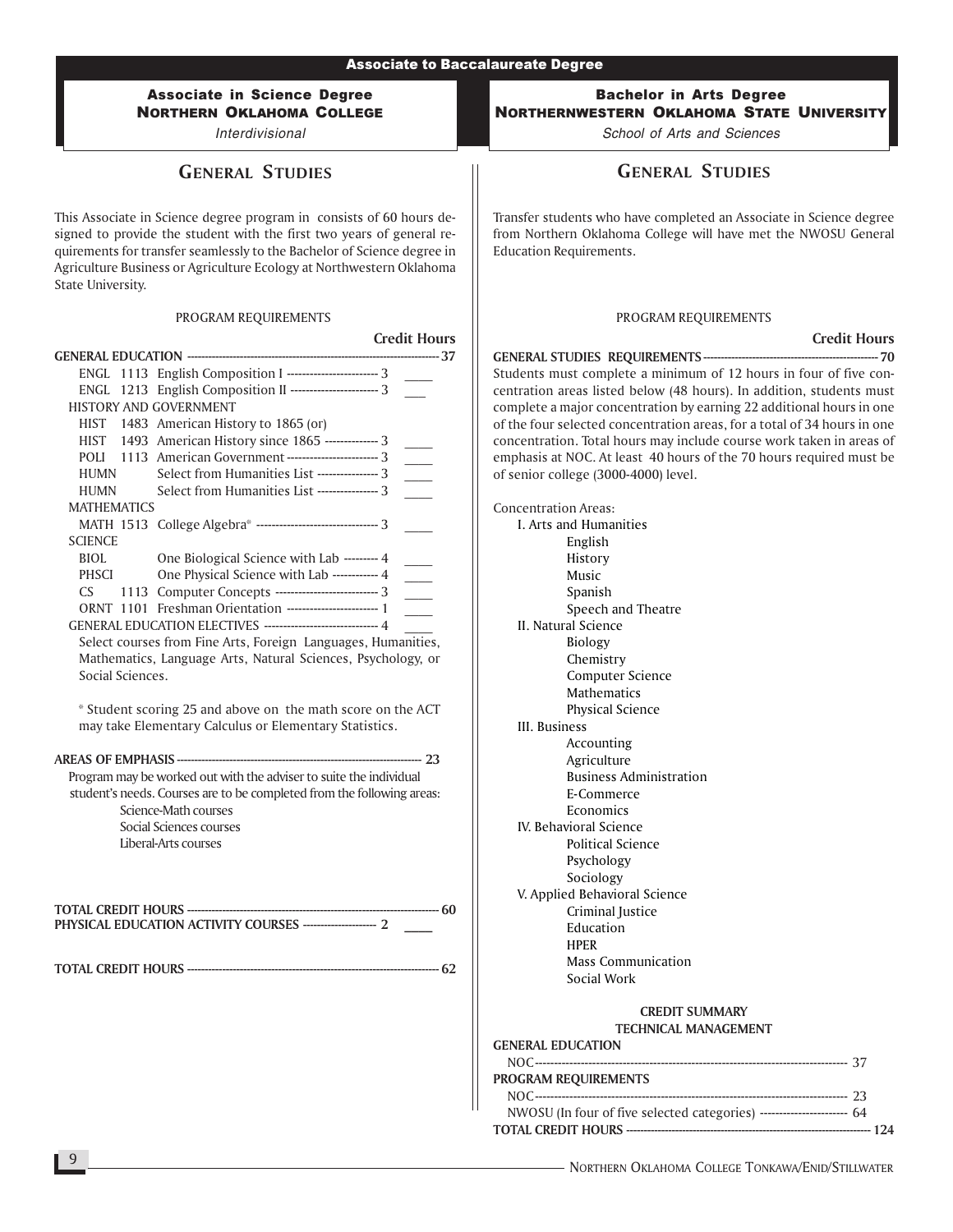Associate in Science Degree NORTHERN OKLAHOMA COLLEGE

Division of Business

### BUSINESS ADMINISTRATION

This Associate in Science degree program in Business Administration consists of 62 hours designed to provide the student with the first two years of general requirements for transfer seamlessly to the Bachelor of Science Degree in Business Administration at Northwestern Oklahoma State University.

#### PROGRAM REQUIREMENTS

|                    |                                                                  | <b>Credit Hours</b> |
|--------------------|------------------------------------------------------------------|---------------------|
|                    |                                                                  |                     |
|                    | ENGL 1113 English Composition I ------------------------ 3       |                     |
|                    | ENGL 1213 English Composition II ----------------------- 3       |                     |
|                    | <b>HISTORY AND GOVERNMENT</b>                                    |                     |
| <b>HIST</b>        | 1483 American History to 1865 (or)                               |                     |
|                    | HIST 1493 American History since 1865 --------------3            |                     |
| <b>POLI</b>        | 1113 American Government -------------------------- 3            |                     |
| <b>HUMN</b>        | Select from the Humanities List ---------- 3                     |                     |
| <b>HUMN</b>        | Select from the humanities List-----------3                      |                     |
| <b>MATHEMATICS</b> |                                                                  |                     |
|                    | MATH 1513 College Algebra* --------------------------------- 3   |                     |
| <b>SCIENCE</b>     |                                                                  |                     |
| <b>BIOL</b>        | One Biological Science with Lab --------- 4                      |                     |
| <b>PHSCI</b>       | One Physical Science with Lab ------------ 4                     |                     |
| CS.                | 1113 Computer Concepts ---------------------------- 3            |                     |
| ORNT 1101          | Freshman Orientation ------------------------- 1                 |                     |
|                    | GENERAL EDUCATION ELECTIVES ---------------------------------- 3 |                     |
|                    | Select courses from Fine Arts, Foreign Languages, Humanities,    |                     |
|                    | Mathematics, Language Arts, Natural Sciences, Psychology, or     |                     |
| Social Sciences.   |                                                                  |                     |
|                    |                                                                  |                     |

### PROGRAM REQUIREMENTS ---------------------------------------------------------------- 21 CS 2123 Business Technologies/Applic. ------------ 3 BSAD 1103 Introduction to Business --------------------- 3 MATH 2023 Elementary Statistics --------------------------- 3 ACCT 2103 Accounting I -------------------------------------- 3 \_\_\_\_ ECON 2113 Macroeconomic Principles ----------------- 3 ECON 2123 Microeconomic Principles ------------------ 3 ACCT 2203 Accounting II - Managerial ----------------- 3 RECOMMENDED ELECTIVES ----------------------------------------------------------------- 3 BGMT 2023 Internet Issues (or) MATH 2240 Elementary Calculus (or) BGMT 2450 Business Internship

\* Student scoring 25 and above on the math score on the ACT may take Elementary Calculus or Elementary Statistics.

TOTAL CREDIT HOURS ------------------------------------------------------------------------ 63

Bachelor in Science Degree NORTHERNWESTERN OKLAHOMA STATE UNIVERSITY

School of Professional Studies

### BUSINESS ADMINISTRATION

Transfer students who have completed an Associate in Science degree in Business Administration degree from Northern Oklahoma College will have met NWOSU General Education Requirements.

#### PROGRAM REQUIREMENTS

|             |                                                               | <b>Credit Hours</b> |
|-------------|---------------------------------------------------------------|---------------------|
|             | PROGRAM REQUIREMENTS ------------------------------           | ------------- 66    |
|             | CMSC 1103 Microcomputer Applications ---------------- 3       |                     |
|             | ECON 2113 Principles of Macroeconomics ------------ 3         |                     |
|             | ECON 2123 Principles of Microeconomics ------------ 3         |                     |
|             | ACCT 2123 Financial Accounting --------------------------- 3  |                     |
|             | ACCT 2133 Managerial Accounting ---------------------- 3      |                     |
|             | ACCT 3103 Intermediate Accounting (or)                        |                     |
|             | ACCT 3133 Income Tax Accounting ---------------------- 3      |                     |
|             | ECON 2163 Introduction to Statistics (or)                     |                     |
|             | MATH 1313 Statistics (or)                                     |                     |
| <b>PSYC</b> |                                                               |                     |
|             | GBUS 3013 Business Communications ----------------- 3         |                     |
|             | MRKT 3043 Principles of Marketing ---------------------- 3    |                     |
|             | MGMT 3063 Principles of Management ----------------- 3        |                     |
|             | MGMT 3433 Organizational Behavior ---------------------- 3    |                     |
|             | ECON 3213 International Economics (or) --------------         |                     |
| <b>INTB</b> | 3513 International Business ------------------------- 3       |                     |
|             |                                                               |                     |
| <b>GBUS</b> |                                                               |                     |
| <b>FIN</b>  |                                                               |                     |
|             | MGMT 4333 Human Resource Management ----------- 3             |                     |
|             | MGMT 4353 Prod/Oper Management --------------------- 3        |                     |
| <b>MIS</b>  | 4413 Management Information Systems ----- 3                   |                     |
|             | MGMT 4433 Business Policy --------------------------------- 3 |                     |
|             | Advanced Electives: Select from                               |                     |
|             | <b>Business</b>                                               |                     |
|             | Accounting                                                    |                     |
|             | Economics                                                     |                     |
|             | E-Commerce                                                    |                     |
|             | <b>Computer Science</b>                                       |                     |
|             |                                                               |                     |

| <b>GENERAL EDUCATION</b> |  |
|--------------------------|--|
|                          |  |
| PROGRAM REQUIRENTS       |  |
|                          |  |
|                          |  |
| <b>ELECTIVES</b>         |  |
|                          |  |
|                          |  |
|                          |  |
|                          |  |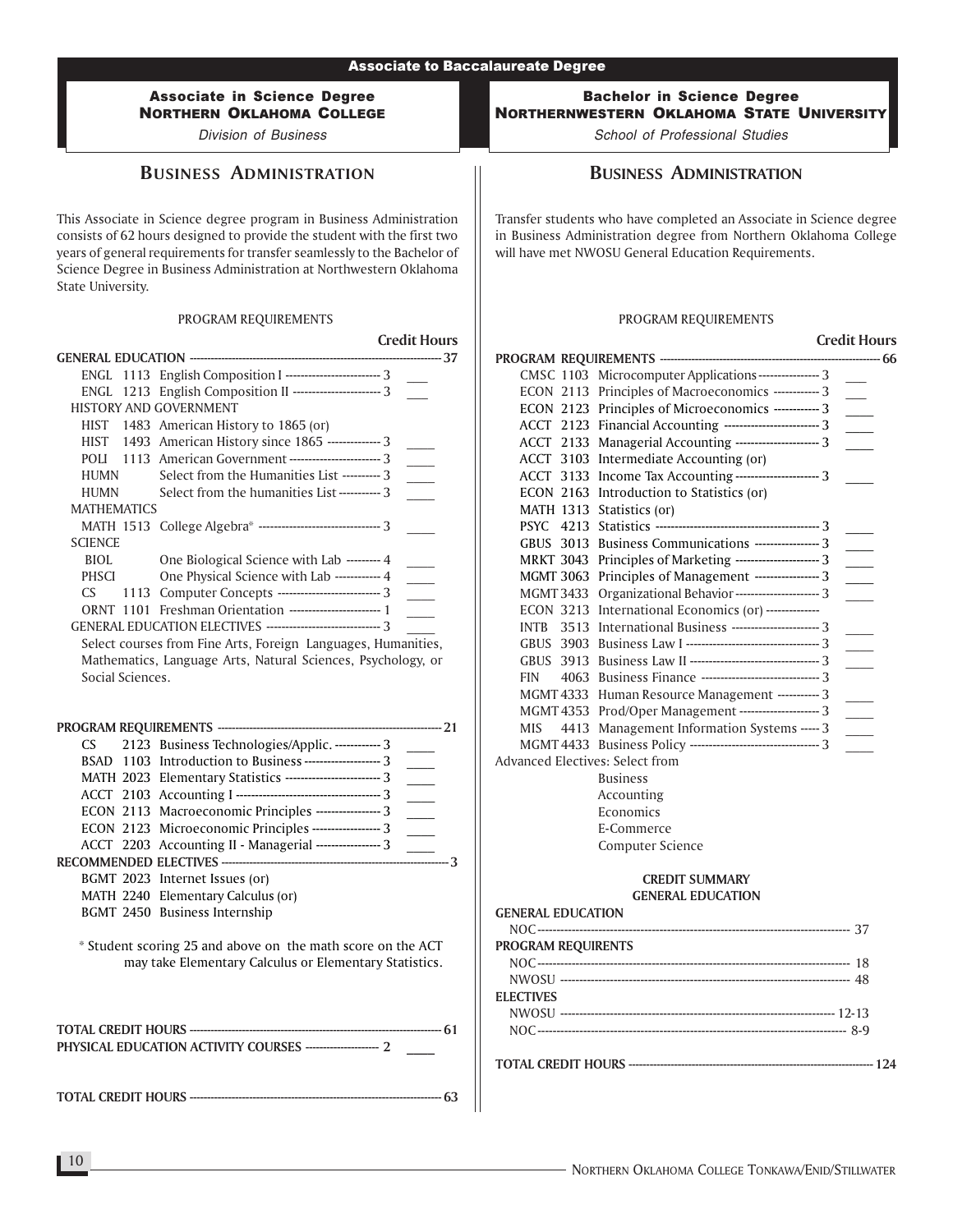Division of Science, Math, and Engineering

# COMPUTER SCIENCE, PRE-PROFESSIONAL

The Associate's in Science degree program consists of 63-64 hours designed to provide the student with the first two years of general requirements for transfer seamlessly to the Bachelor of Science degree in Computer Science at Northwestern Oklahoma State University.

#### PROGRAM REQUIREMENTS

|                               | <b>Credit Hours</b>                                           |
|-------------------------------|---------------------------------------------------------------|
|                               |                                                               |
|                               | ENGL 1113 English Composition I --------------------------- 3 |
|                               | ENGL 1213 English Composition II ------------------------ 3   |
| <b>HISTORY AND GOVERNMENT</b> |                                                               |
|                               | HIST 1483 American History to 1865 (or)                       |
|                               | HIST 1493 American History since 1865 -------------- 3        |
|                               | POLI 1113 American Government -------------------------- 3    |
| HUMN                          | Select from Humanities List ---------------- 3                |
| <b>HUMN</b>                   | Select from Humanities List ---------------- 3                |
| <b>MATHEMATICS</b>            |                                                               |
|                               | MATH 1513 College Algebra --------------------------------- 3 |
| <b>SCIENCE</b>                |                                                               |
| <b>BIOL</b>                   | One Biological Science with Lab --------- 4                   |
| PHSCI                         | One Physical Science with Lab ------------ 4                  |
| CS.                           | 1113 Computer Concepts -------------------------- 3           |
|                               | ORNT 1101 Freshman Orientation ------------------------ 1     |
|                               | GENERAL EDUCATION ELECTIVES ------------------------------ 4  |
|                               | Soloct courses from Eine Arts, Equipm Languages, Humanities   |

Select courses from Fine Arts, Foreign Languages, Humanities, Mathematics, Language Arts, Natural Sciences, Psychology, or Social Sciences.

| CS —          | 1013 Visual Basic Programming ------------------ 3         |  |
|---------------|------------------------------------------------------------|--|
| $\mathsf{CS}$ | 1113 Computer Concepts -------------------------- 3        |  |
|               | ACCT 2103 Accounting I - Financial --------------------- 3 |  |
|               | ECON 2123 Microeconomic Principles ------------------ 3    |  |
|               | MATH 2103 Elementary Calculus (or)                         |  |
|               |                                                            |  |
| CS.           | Procedural Programming Language ---- 3                     |  |
|               | (CS 2113 Pascal, 2223 COBOL, or 2313 C++)                  |  |
| <b>CS</b>     |                                                            |  |
|               | (CS 1323 Visual $C++$ , CS 1333 Advanced Visual            |  |
|               | $C++$ , CS 2103 Advanced Visual Basic, or CS               |  |
|               | 2303 Java)                                                 |  |
|               |                                                            |  |
| CS.           | Programming Languages -------------------- 3               |  |
|               | MATH 2023 Elementary Statistics ------------------------ 3 |  |
|               | ECON 2113 Macroeconomic Principles ----------------- 3     |  |
|               |                                                            |  |
|               | ACCT 2203 Accounting II - Managerial ----------------- 3   |  |
|               |                                                            |  |
|               |                                                            |  |

TOTAL CREDIT HOURS ------------------------------------------------------------------- 63-65

### Bachelor in Science Degree NORTHERNWESTERN OKLAHOMA STATE UNIVERSITY

School of Arts and Sciences

# COMPUTER SCIENCE

Transfer students who have completed an Associate in Science degree in Computer Science from Northern Oklahoma College will have met the NWOSU General Education Requirements.

#### PROGRAM REQUIREMENTS

### Credit Hours PROGRAM REQUIREMENTS ---------------------------------------------------------------- 40 CMSC 2103 Computer Programming I ----------------- 3 CMSC 3203 Computer Programming II ---------------- 3 CMSC 3003 Database Management Systems --------- 3 CMSC 4023 Object Oriented Programming ----------- 3 CMSC 4603 Operating Systems ----------------------------- 2 CMSC 4703 Data Structures ---------------------------------- 2 \_\_\_\_ ECOM 2103 Web Programming I ----------------------------- 3 MATH 2215 Calculus I 5 MATH 3053 Discrete Math 3 CMSC \*Electives in Computer Science \*Majors must have at minimum total of 20 hours of upper level Computer Science, Minors must have a minimum of 9 hours of upper-level Computer Science.

# CREDIT SUMMARY

#### GENERAL EDUCATION GENERAL EDUCATION

| ,,,,,,,,,,,,,,,,,,,,,,,,,,, |  |
|-----------------------------|--|
|                             |  |
| PROGRAM REQUIREMENTS        |  |
|                             |  |
|                             |  |
| <b>ELECTIVES</b>            |  |
|                             |  |
|                             |  |
|                             |  |
|                             |  |
|                             |  |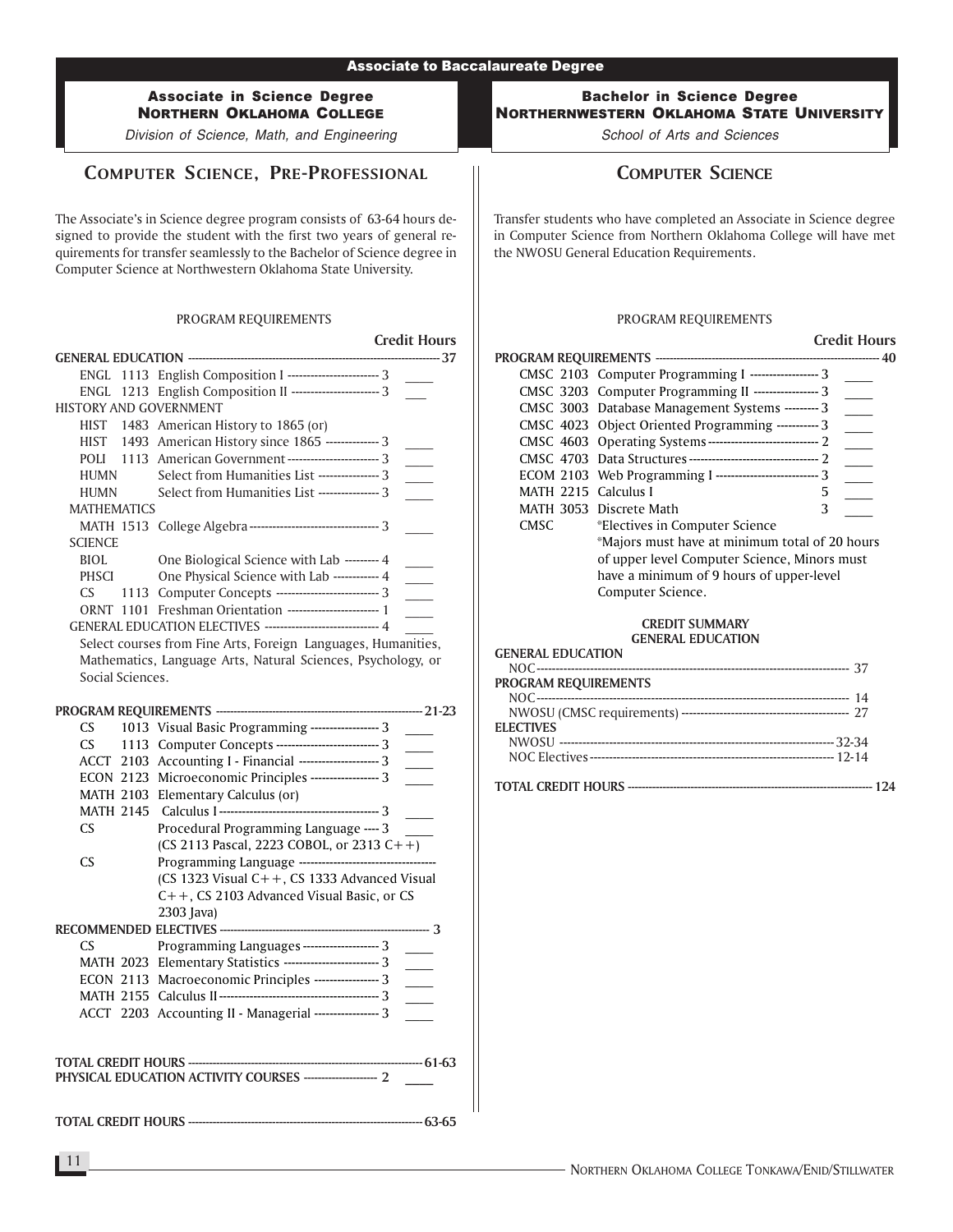Division of Science, Math, and Engineering

# COMPUTER SCIENCE, PRE-PROFESSIONAL

The Associate's in Science degree program consists of 63-64 hours designed to provide the student with the first two years of general requirements for transfer seamlessly to the Bachelor of Science degree in Computer Science at Northwestern Oklahoma State University.

#### PROGRAM REQUIREMENTS

|                    |                                                                | <b>Credit Hours</b> |
|--------------------|----------------------------------------------------------------|---------------------|
|                    |                                                                |                     |
|                    | ENGL 1113 English Composition I ------------------------ 3     |                     |
|                    | ENGL 1213 English Composition II ----------------------- 3     |                     |
|                    | <b>HISTORY AND GOVERNMENT</b>                                  |                     |
| HIST               | 1483 American History to 1865 (or)                             |                     |
|                    | HIST 1493 American History since 1865 -------------- 3         |                     |
|                    | POLI 1113 American Government ------------------------- 3      |                     |
| HUMN               | Select from Humanities List ---------------- 3                 |                     |
| HUMN               | Select from Humanities List ---------------- 3                 |                     |
| <b>MATHEMATICS</b> |                                                                |                     |
|                    | MATH 1513 College Algebra ---------------------------------- 3 |                     |
| <b>SCIENCE</b>     |                                                                |                     |
| BIOL               | One Biological Science with Lab --------- 4                    |                     |
| PHSCI              | One Physical Science with Lab ----------- 4                    |                     |
| CS.                | 1113 Computer Concepts -------------------------- 3            |                     |
| ORNT 1101          | Freshman Orientation ------------------------ 1                |                     |
|                    | GENERAL EDUCATION ELECTIVES ----------------------------- 4    |                     |
|                    | Select courses from Eine Arts, Foreign, Languages, Humanities  |                     |

Select courses from Fine Arts, Foreign Languages, Humanities, Mathematics, Language Arts, Natural Sciences, Psychology, or Social Sciences.

| CS — | 1013 Visual Basic Programming ------------------ 3          |  |
|------|-------------------------------------------------------------|--|
| CS — | 1113 Computer Concepts -------------------------- 3         |  |
|      | ACCT 2103 Accounting I - Financial --------------------- 3  |  |
|      | ECON 2123 Microeconomic Principles ------------------ 3     |  |
|      | MATH 2103 Elementary Calculus (or)                          |  |
|      |                                                             |  |
| CS.  | Procedural Programming Language ---- 3                      |  |
|      | (CS 2113 Pascal, 2223 COBOL, or 2313 C++)                   |  |
| CS.  |                                                             |  |
|      | (CS 1323 Visual $C++$ , CS 1333 Advanced Visual             |  |
|      | $C++$ , CS 2103 Advanced Visual Basic, or CS                |  |
|      | 2303 Java)                                                  |  |
|      |                                                             |  |
| CS.  | Programming Languages -------------------- 3                |  |
|      | MATH 2023 Elementary Statistics ------------------------- 3 |  |
|      | ECON 2113 Macroeconomic Principles ----------------- 3      |  |
|      |                                                             |  |
|      | ACCT 2203 Accounting II - Managerial ----------------- 3    |  |
|      |                                                             |  |
|      |                                                             |  |
|      |                                                             |  |

### TOTAL CREDIT HOURS ------------------------------------------------------------------- 61-63 PHYSICAL EDUCATION ACTIVITY COURSES ---------

TOTAL CREDIT HOURS ------------------------------------------------------------------- 63-65

### Bachelor in Science Degree NORTHERNWESTERN OKLAHOMA STATE UNIVERSITY

School of Arts and Sciences

# COMPUTER SCIENCE BUSINESS INFORMATION SYSTEM OPTION

Transfer students who have completed an Associate in Science degree in Computer Science from Northern Oklahoma College will have met the NWOSU General Education Requirements.

#### PROGRAM REQUIREMENTS

|             |                                                                | <b>Credit Hours</b> |
|-------------|----------------------------------------------------------------|---------------------|
|             |                                                                |                     |
|             | CMSC 1103 Microcomputer Applications -------------- 3          |                     |
|             | CMSC 2023 Introduction to COBOL ----------------------- 3      |                     |
|             | CMSC 2033 Visual Basic Programming ------------------- 3       |                     |
|             | CMSC 2103 Computer Programming I ------------------- 3         |                     |
|             | CMSC 3203 Computer Programming II ------------------ 3         |                     |
|             | CMSC 3003 Database Management Systems --------- 3              |                     |
|             | CMSC 4013 System Analysis & Design ------------------ 3        |                     |
|             | ACCT 2123 Financial Accounting ------------------------- 3     |                     |
|             | ACCT 2133 Managerial Accounting ---------------------- 3       |                     |
|             | ECOM 2103 Web Programming I -------------------------------- 3 |                     |
|             | ACCT 3103 Intermediate Accounting ------------------ 3         |                     |
| MIS.        | 4413 Management Information Systems ----- 3                    |                     |
| <b>CMSC</b> | *Upper-level Electives in Computer ---- 6                      |                     |
|             | Science, Accounting, or E-commerce                             |                     |

#### CREDIT SUMMARY GENERAL EDUCATION

#### GENERAL EDUCATION

| <b>PROGRAM REQUIREMENTS</b> |  |
|-----------------------------|--|
|                             |  |
|                             |  |
| <b>ELECTIVES</b>            |  |
|                             |  |
|                             |  |
|                             |  |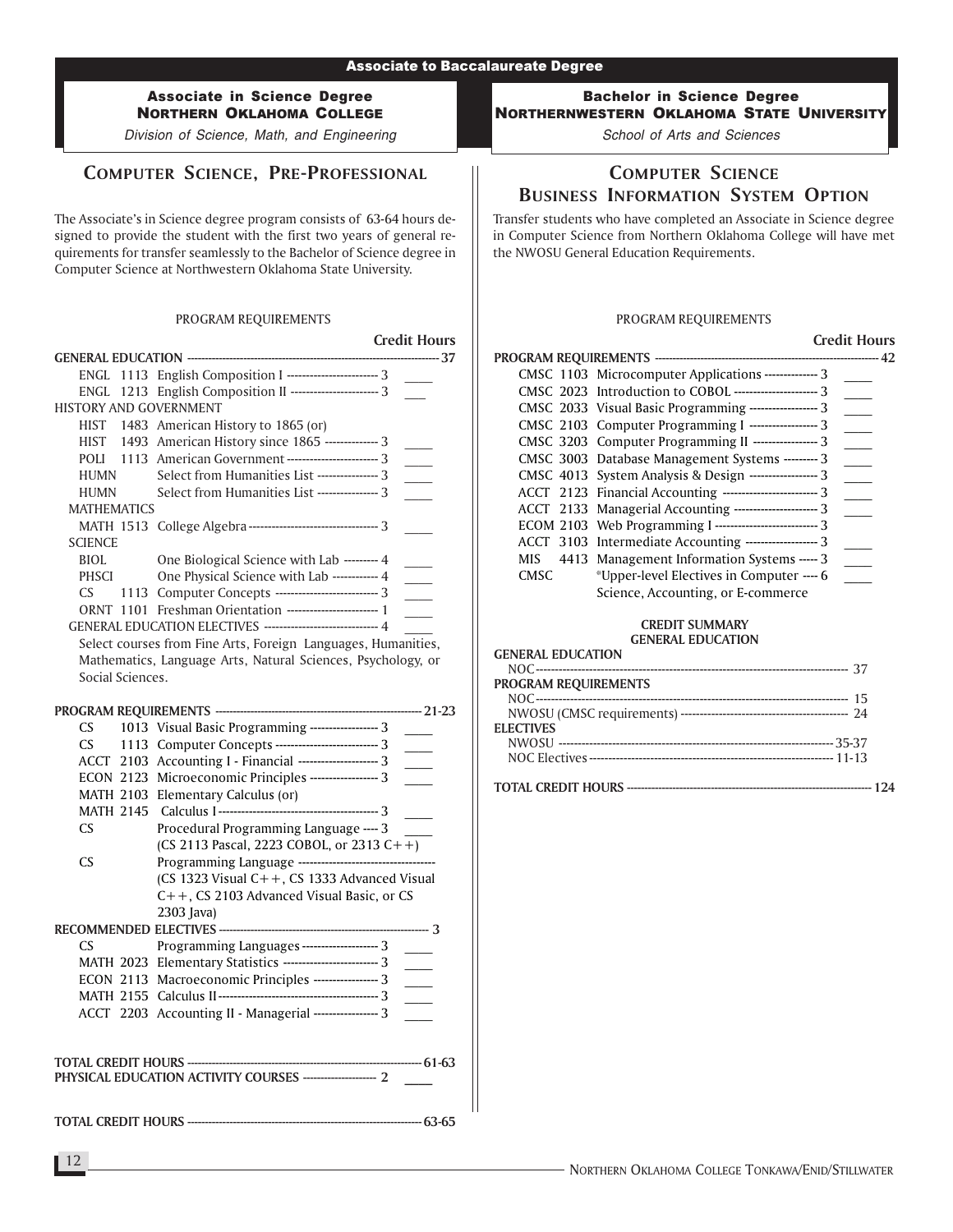# Associate in Science Degree NORTHERN OKLAHOMA COLLEGE

Division of Science, Math, and Engineering

### **MATHEMATICS**

The Associate's in Science degree program in Mathematics consists of 62 hours designed to provide the student with the first two years of general requirements for transfer seamlessly to the Bachelor of Science degree in Mathematics at Northwestern Oklahoma State University.

#### PROGRAM REQUIREMENTS

|                               |                                                                    | <b>Credit Hours</b>         |
|-------------------------------|--------------------------------------------------------------------|-----------------------------|
|                               |                                                                    | -------------- 37           |
|                               | ENGL 1113 English Composition I ------------------------ 3         |                             |
| ENGL                          | 1213 English Composition II -------------------------- 3           |                             |
| <b>HISTORY AND GOVERNMENT</b> |                                                                    |                             |
|                               | HIST 1483 American History to 1865 (or)                            |                             |
|                               | HIST 1493 American History since 1865 -------------- 3             | $\overline{\phantom{a}}$    |
|                               | POLI 1113 American Government ------------------------- 3          | $\overline{\phantom{a}}$    |
| <b>HUMN</b>                   | Select from Humanities List ---------------- 3                     |                             |
| HUMN                          | Select from Humanities List ---------------- 3                     |                             |
| <b>MATHEMATICS</b>            |                                                                    |                             |
|                               | MATH 1513 College Algebra --------------------------------- 3      |                             |
| <b>SCIENCE</b>                |                                                                    |                             |
| <b>BIOL</b>                   | One Biological Science with Lab --------- 4                        |                             |
| <b>PHSCI</b>                  | One Physical Science with Lab ----------- 4                        | $\mathcal{L}^{\text{max}}$  |
| CS                            | 1113 Computer Concepts --------------------------- 3               | $\overline{\phantom{a}}$    |
|                               |                                                                    | $\mathcal{L}^{\mathcal{L}}$ |
|                               | GENERAL EDUCATION ELECTIVES ------------------------------ 4       |                             |
|                               | Select courses from Fine Arts, Foreign Languages, Humanities,      |                             |
|                               | Mathematics, Language Arts, Natural Sciences, Psychology, or       |                             |
| Social Sciences.              |                                                                    |                             |
|                               |                                                                    |                             |
|                               |                                                                    |                             |
|                               |                                                                    | $\overline{\phantom{a}}$    |
|                               |                                                                    |                             |
|                               | MATH 2613 Differential Equations ----------------------- 3         |                             |
|                               |                                                                    |                             |
|                               |                                                                    |                             |
|                               | Physics, Statistics, or Computer Science                           |                             |
|                               |                                                                    |                             |
|                               |                                                                    |                             |
|                               | PHYSICAL EDUCATION ACTIVITY COURSES ---------------------------- 2 |                             |
|                               |                                                                    |                             |
|                               |                                                                    | ----------- 62              |

### Bachelor in Applied Arts and Sciences Degree NORTHERNWESTERN OKLAHOMA STATE UNIVERSITY

School of Arts and Sciences

# **MATHEMATICS**

Transfer students who have completed an Associate in Science degree in Mathematics from Northern Oklahoma College will have met the NWOSU General Education Requirements.

### PROGRAM REQUIREMENTS

|                             |                                                                        | <b>Credit Hours</b> |
|-----------------------------|------------------------------------------------------------------------|---------------------|
|                             |                                                                        |                     |
|                             | MATH 1513 College Algebra ---------------------------------- 3         |                     |
|                             | MATH 1613 College Trigonometry ---------------------------- 3          |                     |
|                             | MATH 2215 Analytical Geometry & Calculus I-------- 5                   |                     |
|                             | MATH 2315 Analytical Geometry & Calculus II ------ 5                   |                     |
| MATH                        | Upper-level Electives at NWOSU in Mathematics:                         |                     |
|                             | must include at least 6 hours of 4000-level for Majors.                |                     |
| <b>CMSC</b>                 | *Math Majors at NWOSU must have a minimum                              |                     |
|                             | of 6 hours of Computer Science.                                        |                     |
|                             | <b>CREDIT SUMMARY</b>                                                  |                     |
|                             | <b>GENERAL EDUCATION</b>                                               |                     |
| <b>GENERAL EDUCATION</b>    |                                                                        |                     |
|                             | NOC (Includes Algebra & Trigonometry) ---------------------------- 37  |                     |
| <b>PROGRAM REQUIREMENTS</b> |                                                                        |                     |
|                             |                                                                        |                     |
|                             |                                                                        |                     |
| <b>ELECTIVES</b>            |                                                                        |                     |
|                             | NWOSU (Minor required & Electives) ----------------------------- 35-37 |                     |
|                             |                                                                        |                     |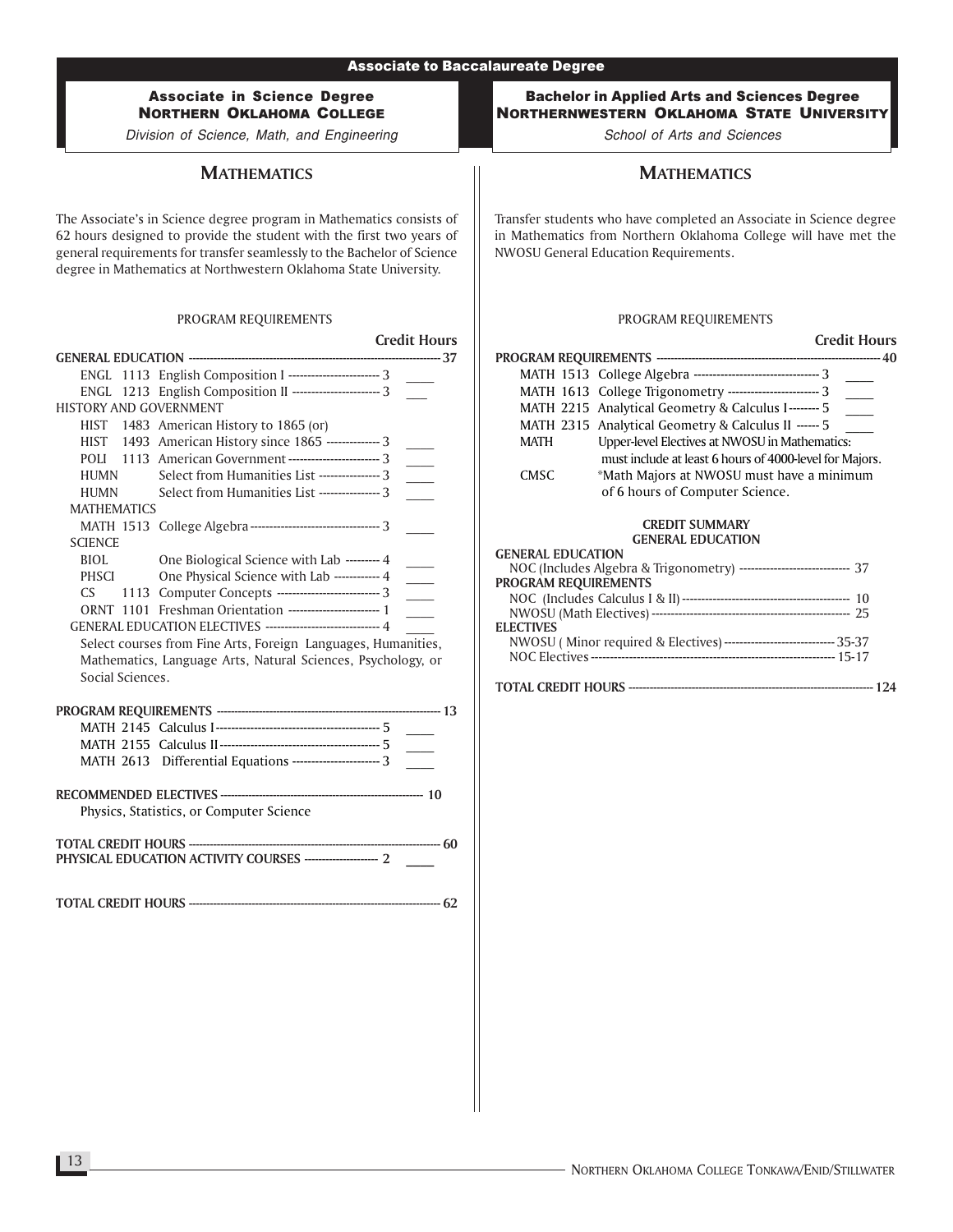Division of Nursing

### NURSING, PRE-PROFESSIONAL

The Associate's in Science degree is designed to directly articulate to the Bachelor of Science in Nursing degree at Northwestern Oklahoma State University. It is imperative that each student work closely with their adviser to ensure appropriate scheduling and completion of the required sequential course work for the degree program.

#### PROGRAM REQUIREMENTS

|                    |                  |                                                               | <b>Credit Hours</b>        |
|--------------------|------------------|---------------------------------------------------------------|----------------------------|
|                    |                  |                                                               | ----------- 37             |
|                    |                  | ENGL 1113 English Composition I ------------------------ 3    |                            |
| ENGL               |                  | 1213 English Composition II --------------------------- 3     |                            |
|                    |                  | <b>HISTORY AND GOVERNMENT</b>                                 |                            |
|                    |                  | HIST 1483 American History to 1865 (or)                       |                            |
|                    |                  | HIST 1493 American History since 1865 -------------- 3        |                            |
| POLI               |                  | 1113 American Government ------------------------- 3          |                            |
| <b>HUMN</b>        |                  | Select from Humanities List ---------------- 3                |                            |
| <b>MATHEMATICS</b> |                  |                                                               |                            |
|                    | <b>MATH 1513</b> | College Algebra --------------------------------- 3           |                            |
|                    | <b>MATH 2023</b> | Elementary Statistics -------------------------- 3            |                            |
| <b>SCIENCE</b>     |                  |                                                               |                            |
| BIOL.              |                  | One Biological Science with Lab --------- 4                   |                            |
| <b>PHSCI</b>       |                  | One Physical Science with Lab ------------ 4                  | $\overline{\phantom{a}}$   |
| CS.                |                  | 1113 Computer Concepts --------------------------- 3          |                            |
|                    |                  | ORNT 1101 Freshman Orientation ------------------------ 1     |                            |
|                    |                  | GENERAL EDUCATION ELECTIVES ------------------------------ 4  |                            |
|                    |                  | Select courses from Fine Arts, Foreign Languages, Humanities, |                            |
|                    |                  | Mathematics, Language Arts, Natural Sciences, Psychology, or  |                            |
|                    | Social Sciences. |                                                               |                            |
|                    |                  |                                                               |                            |
|                    |                  |                                                               | ----------- 14             |
| <b>PSYC</b>        |                  | 1113 General Psychology ---------------------------- 3        | $\sim$ 10 $\pm$            |
| <b>SOCI</b>        |                  | 1113 Principles of Sociology ------------------------- 3      |                            |
| <b>BISI</b>        |                  | 2104 Human Anatomy ------------------------------- 4          |                            |
| <b>BISI</b>        |                  |                                                               |                            |
|                    |                  |                                                               | $\overline{\phantom{a}}$ 6 |
|                    |                  |                                                               |                            |
| PHIL.              |                  |                                                               | $\sim 10$                  |
| <b>LIT</b>         |                  | 2413 Introduction to Literature ------------------ 3          |                            |
|                    |                  |                                                               |                            |
|                    |                  |                                                               |                            |
|                    |                  |                                                               |                            |
|                    |                  | PHYSICAL EDUCATION ACTIVITY COURSES ---------------------- 2  |                            |
|                    |                  |                                                               |                            |

TOTAL CREDIT HOURS ------------------------------------------------------------------- 63-65

Bachelor in Science Degree NORTHERNWESTERN OKLAHOMA STATE UNIVERSITY

School of Professional Studies

# NURSING MAJOR (GENERIC TRACK)

Transfer students who have completed an Associate in Science degree from Northern Oklahoma College and have followed the recommended classes by northwestern will need to complete the following NWOSU General Education Requirements.

#### PROGRAM REQUIREMENTS

|      | <b>Credit Hours</b>                                           |
|------|---------------------------------------------------------------|
|      |                                                               |
| BIOL |                                                               |
|      | PSYC 3123 Human Life-Span Development ----------- 3           |
|      | 60                                                            |
|      | NURS 3007 Introduction to Nursing Concepts ------- 7          |
|      | NURS 3038 Nursing Concepts of Adult Health ------ 8           |
|      | NURS 3222 Nursing Concepts of Mental Health I-2               |
|      | NURS 3225 Nursing Concepts of Mental Health II-5              |
|      | NURS 3103 Pharmacology & Nursing Practice ------- 3           |
|      | NURS 3144 Nurs Concepts of Family Care (Peds) -- 4            |
|      | NURS 3154 Nursing Concepts of Family Care (OB) 4              |
|      | NURS 3334 Nursing Practicum --------------------------- 4     |
|      | NURS 4003 Nursing Research ------------------------------- 3  |
|      | NURS 4204 Community Centered Nursing ----------- 4            |
|      | NURS 4216 Nursing Synthesis ------------------------------- 6 |
|      | NURS 4317 Complex Care Across the Life Span ---- 7            |
|      | NURS 4333 Professional Issues in Nursing ------------ 3       |
|      |                                                               |

| MERLIN JE EDOCZNI JOS    |  |
|--------------------------|--|
| <b>GENERAL EDUCATION</b> |  |
|                          |  |
| PROGRAM REQUIREMENTS     |  |
|                          |  |
|                          |  |
| <b>ELECTIVES</b>         |  |
|                          |  |
|                          |  |
|                          |  |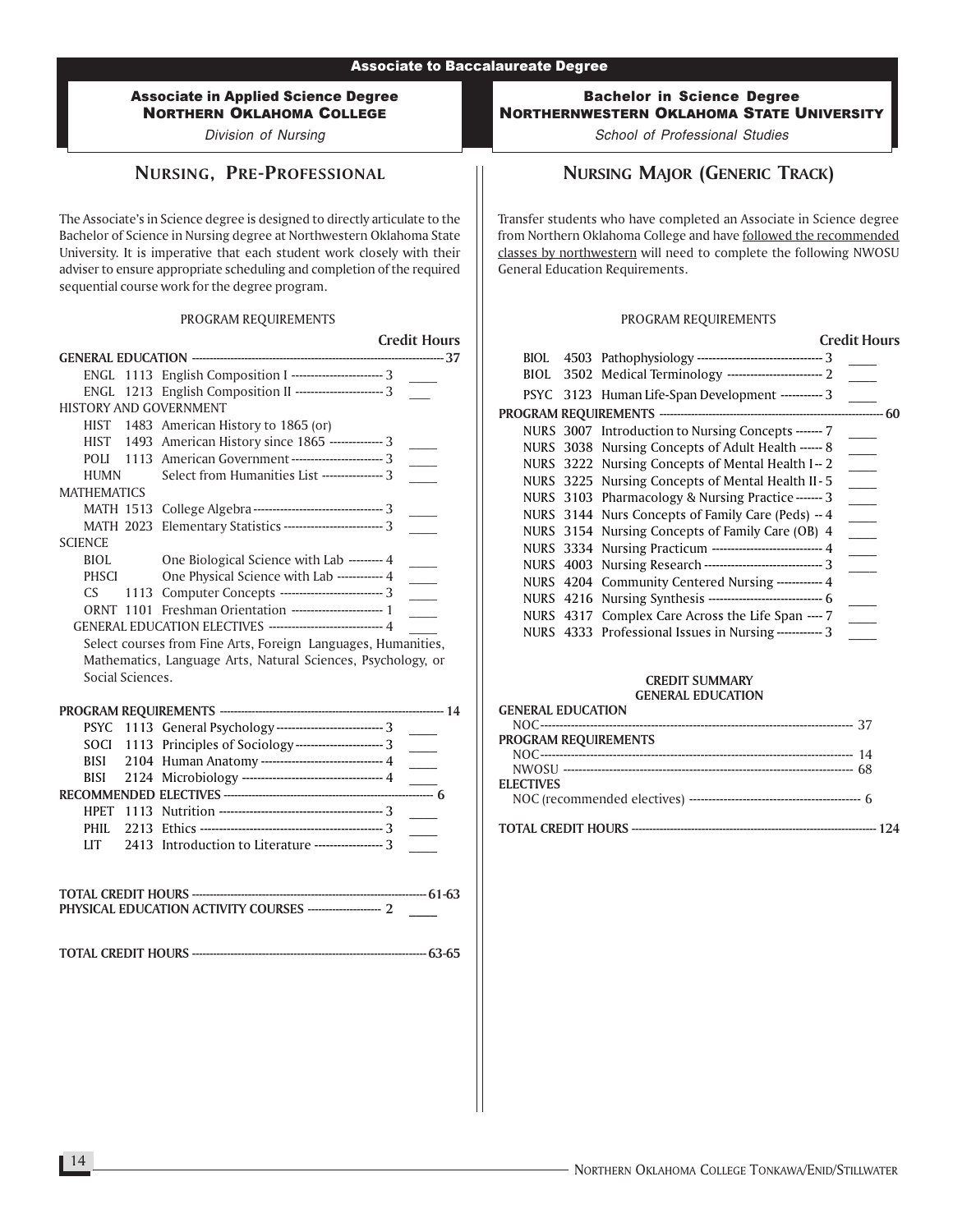Division of Nursing

# NURSING, REGISTERED NURSE (RN)

The Associate's in Applied Science degree is designed to directly articulate to the Bachelor of Science in Nursing degree at Northwestern Oklahoma State University. It is imperative that each student work closely with their adviser to ensure appropriate scheduling and completion of the required sequential course work for the degree program.

#### PROGRAM REQUIREMENTS

|             |           |                                                             | <b>Credit Hours</b>      |
|-------------|-----------|-------------------------------------------------------------|--------------------------|
|             |           |                                                             | ----------- 13           |
| ENGL.       |           | 1113 English Composition I ------------------------- 3      |                          |
| ENGL        |           | 1213 English Composition II ------------------------ 3      |                          |
|             |           | <b>HISTORY AND GOVERNMENT</b>                               |                          |
|             |           | HIST 1483 American History to 1865 (or)                     |                          |
| <b>HIST</b> |           | 1493 American History since 1865 -------------- 3           | $\sim 10^{-1}$           |
| POLI        |           | 1113 American Government ------------------------ 3         |                          |
| ORNT        |           | 1101 Freshman Orientation ----------------------- 1         |                          |
|             |           |                                                             |                          |
| <b>PSYC</b> |           | 1113 General Psychology ---------------------------- 3      |                          |
| SOCI        |           | 1113 Principles of Sociology--------------------------- 3   |                          |
| BISI        |           |                                                             |                          |
|             |           | CHEM 1314 General Chemistry ---------------------------- 4  |                          |
| BISI        |           | 2124 Microbiology ----------------------------------- 4     |                          |
| <b>BISI</b> |           |                                                             |                          |
| BISI        |           |                                                             |                          |
| <b>BISI</b> |           | 2214 Human Anatomy and Physiology ------- 4                 |                          |
|             |           |                                                             |                          |
|             |           | NURS 1114 Fundamentals of Nursing ------------------ 4      |                          |
|             |           | NURS 1124 Fundamentals Practicum ------------------- 4      |                          |
|             |           | NURS 1234 Nursing of Adults I---------------------------- 4 | $\overline{\phantom{a}}$ |
|             |           | NURS 1244 Nursing of Adults I Practicum------------- 4      | $\overline{\phantom{a}}$ |
|             |           |                                                             |                          |
|             |           | NURS 2071 Seminar in Nursing I ------------------------- 1  | $\overline{\phantom{a}}$ |
|             |           | NURS 2072 Seminar in Nursing II ------------------------- 2 | $\overline{\phantom{a}}$ |
|             |           | NURS 2312 Nursing of Child Bearing Family --------- 2       | $\overline{\phantom{a}}$ |
|             |           | NURS 3334 Child Bearing Family Practicum --------- 2        | $\sim$                   |
|             |           | NURS 2322 Nursing of Children --------------------------- 2 | $\overline{\phantom{a}}$ |
|             |           | NURS 2342 Nursing of Children Practicum ----------- 2       | $\sim$                   |
|             | NURS 2415 | Nursing of Adults II---------------------------- 5          |                          |
| NURS        | 2415      | Nursing of Adults II Practicum ----------- 5                |                          |
|             |           |                                                             |                          |
|             |           | <b>TOTAL CREDIT HOURS ----------</b>                        | --------- 68             |
|             |           |                                                             |                          |
|             |           |                                                             | -- 70                    |
|             |           |                                                             |                          |
|             |           |                                                             |                          |

Bachelor in Science Degree NORTHERNWESTERN OKLAHOMA STATE UNIVERSITY

School of Professional Studies

# NURSING MAJOR (AND-BSN)

Transfer students who have completed an Associate in Science degree from Northern Oklahoma College and have followed the recommended classes by northwestern will need to complete the following NWOSU General Education Requirements.

#### PROGRAM REQUIREMENTS

|                  |      |                                                               | <b>Credit Hours</b>        |  |
|------------------|------|---------------------------------------------------------------|----------------------------|--|
| BIOL.            |      | 4503 Pathophysiology ----------------------------------- 3    |                            |  |
| CMSC             |      | Computer Science Course ----------------- 3                   | $\sim$ 10 $\mu$            |  |
|                  |      |                                                               |                            |  |
| <b>PSYC</b>      |      |                                                               |                            |  |
| <b>MATH 1513</b> |      |                                                               |                            |  |
| <b>MATH 1403</b> |      | Contemporary Mathematics --------------- 3                    |                            |  |
| BIOL.            | 3502 | Medical Terminology -------------------------- 2              |                            |  |
| <b>PSYC</b>      | 3123 | Human Life-span Development------------ 3                     | $\sim$                     |  |
| BIOL             |      | 3194 Human Physiology --------------------------- 4           |                            |  |
|                  |      |                                                               |                            |  |
|                  |      |                                                               |                            |  |
|                  |      | NURS 3007 Introduction to Nursing Concepts ------- 7          |                            |  |
|                  |      | NURS 3038 Nursing Concepts of Adult Health ------ 8           |                            |  |
| NURS             |      | 3222 Nursing Concepts of Mental Health I-2                    |                            |  |
|                  |      | NURS 3225 Nursing Concepts of Mental Health II-5              |                            |  |
|                  |      | NURS 3103 Pharmacology & Nursing Practice ------- 3           |                            |  |
| <b>NURS</b>      |      | 3144 Nurs Concepts of Family Care (Peds) - 4                  | $\overline{\phantom{0}}$   |  |
| <b>NURS</b>      |      | 3154 Nursing Concepts of Family Care (OB) 4                   |                            |  |
| <b>NURS</b>      | 3334 | Nursing Practicum --------------------------- 4               |                            |  |
| <b>NURS</b>      |      | 3203 PN/RN Progression ---------------------------- 3         | $\overline{\phantom{0}}$   |  |
| <b>NURS 4003</b> |      | Nursing Research ------------------------------ 3             |                            |  |
| <b>NURS</b>      | 4204 | Community Centered Nursing ------------ 4                     | $\sim$                     |  |
|                  |      | NURS 4216 Nursing Synthesis ------------------------------- 6 | $\mathcal{L}^{\text{max}}$ |  |
|                  |      | NURS 4317 Complex Care Across the Life Span ---- 7            | $\overline{\phantom{0}}$   |  |
|                  |      | NURS 4333 Professional Issues in Nursing ------------ 3       |                            |  |
|                  |      |                                                               |                            |  |
|                  |      |                                                               |                            |  |

| <b>GENERAL EDUCATION</b>                                              |  |
|-----------------------------------------------------------------------|--|
|                                                                       |  |
| <b>PROGRAM REQUIREMENTS</b>                                           |  |
|                                                                       |  |
|                                                                       |  |
|                                                                       |  |
| <b>OBN/NWOSU</b>                                                      |  |
| Articulation Agreement Credit Awarded ---------------------------- 46 |  |
|                                                                       |  |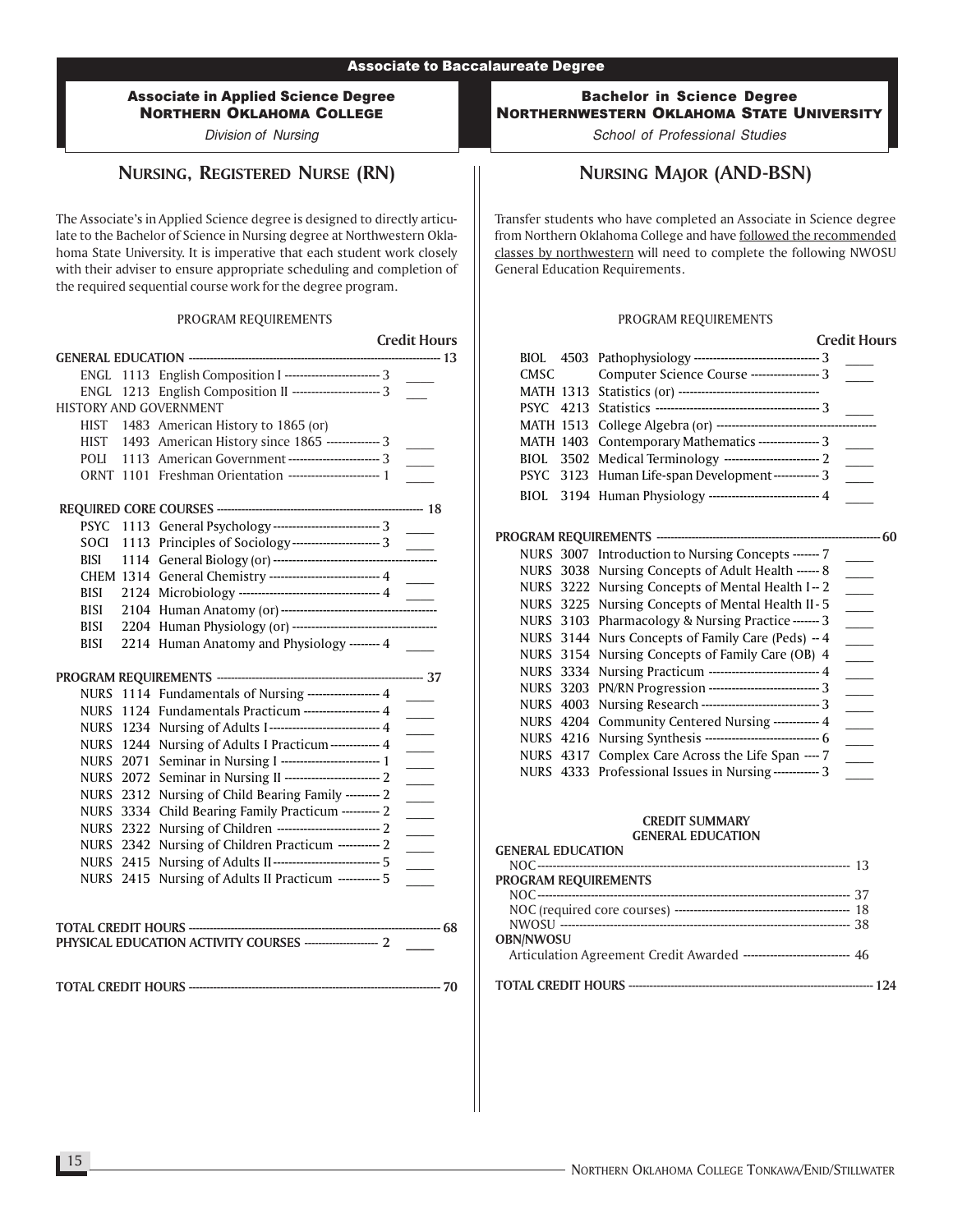Division of Science, Math, and Engineering

# AVIATION MAINTENANCE TECHNICIAN AIRFRAME AND POWERPLANT TECHNOLOGY

The Associate's in Applied Science degree program in Aviation Maintenance Technician: Airframe and Power Plant Technology option Consist of 64 Hours designed to provide the student with the first two years of general requirements for transfer seamlessly to the Bachelor of Applied Arts and Sciences Technical Management at Northwestern Oklahoma State University.

### PROGRAM REQUIREMENTS

|                                                                                                                             |                                                                                                                                  | <b>Credit Hours</b> |  |  |  |  |
|-----------------------------------------------------------------------------------------------------------------------------|----------------------------------------------------------------------------------------------------------------------------------|---------------------|--|--|--|--|
|                                                                                                                             | <b>GENERAL EDUCATION --------------------------</b>                                                                              | --------- 37        |  |  |  |  |
|                                                                                                                             | ENGL 1113 English Composition I ------------------------- 3                                                                      |                     |  |  |  |  |
|                                                                                                                             | ENGL 1213 English Composition II --------------------------- 3                                                                   |                     |  |  |  |  |
|                                                                                                                             | HISTORY AND GOVERNMENT                                                                                                           |                     |  |  |  |  |
|                                                                                                                             | HIST 1483 American History to 1865 (or)                                                                                          |                     |  |  |  |  |
| HIST                                                                                                                        | 1493 American History since 1865 --------------- 3                                                                               |                     |  |  |  |  |
| <b>POLI</b>                                                                                                                 | 1113 American Government ------------------------ 3                                                                              |                     |  |  |  |  |
| <b>HUMN</b>                                                                                                                 | Select from Humanities List ---------------- 3                                                                                   |                     |  |  |  |  |
| <b>HUMN</b>                                                                                                                 | Select from Humanities List ---------------- 3                                                                                   |                     |  |  |  |  |
|                                                                                                                             |                                                                                                                                  | <b>MATHEMATICS</b>  |  |  |  |  |
|                                                                                                                             | MATH 1513 College Algebra* ------------------------------- 3                                                                     |                     |  |  |  |  |
| <b>SCIENCE</b>                                                                                                              |                                                                                                                                  |                     |  |  |  |  |
| <b>BIOL</b>                                                                                                                 | One Biological Science with Lab----------- 4                                                                                     |                     |  |  |  |  |
| <b>PHSCI</b>                                                                                                                | One Physical Science with Lab ------------- 4                                                                                    |                     |  |  |  |  |
| CS.                                                                                                                         | 1113 Computer Concepts ------------------------------ 3                                                                          |                     |  |  |  |  |
|                                                                                                                             |                                                                                                                                  |                     |  |  |  |  |
|                                                                                                                             | GENERAL EDUCATION ELECTIVES ------------------------------- 4                                                                    |                     |  |  |  |  |
|                                                                                                                             | Select courses from Fine Arts, Foreign Languages, Humanities,                                                                    |                     |  |  |  |  |
|                                                                                                                             | Mathematics, Language Arts, Natural Sciences, Psychology, or                                                                     |                     |  |  |  |  |
| Social Sciences.                                                                                                            |                                                                                                                                  |                     |  |  |  |  |
|                                                                                                                             | TECHNICAL/OCCUPATIONAL SPECIALTY ---------------------                                                                           | -- 27               |  |  |  |  |
| <b>GENERAL AVIATION</b>                                                                                                     |                                                                                                                                  | 7                   |  |  |  |  |
|                                                                                                                             | AMT 1007 Hanger and Shop Safety, AMT 1017 Mathematics, AMT                                                                       |                     |  |  |  |  |
|                                                                                                                             | 1027 Physics and Aerodynamics, AMT 1037 Ground Handling and                                                                      |                     |  |  |  |  |
|                                                                                                                             | Servicing, AMT 1047 Weight and Balance, AMT 1057 Materials,                                                                      |                     |  |  |  |  |
|                                                                                                                             | Processes and NDI, AMT 1067 Hardware and Precise Measuring                                                                       |                     |  |  |  |  |
|                                                                                                                             | Instruments, AMT 1077 Cleaning and Corrosion Control, AMT<br>1087 Aircraft Drawings, AMT 1097 Hand and Power Tools, AMT          |                     |  |  |  |  |
|                                                                                                                             |                                                                                                                                  |                     |  |  |  |  |
|                                                                                                                             | 1107 Fluid Lines and Fittings, AMT 1117, FAR's Publications and<br>Records, AMT 1127 Basic Electricity and DC Circuits, AMT 1137 |                     |  |  |  |  |
|                                                                                                                             |                                                                                                                                  |                     |  |  |  |  |
|                                                                                                                             | Battery Service and Inspection, AMT 1147 AC Electrical Circuits.<br>AIRFRAME TECHNOLOGY<br>10                                    |                     |  |  |  |  |
|                                                                                                                             |                                                                                                                                  |                     |  |  |  |  |
| AMT 4100 Assembly and Rigging, AMT 4115 Welding, AMT 4125<br>Finishes and Fabric Covering, AMT 4235 Sheet Metal Structures, |                                                                                                                                  |                     |  |  |  |  |
|                                                                                                                             | AMT 4245 Bonded Structures, Lam and Plastics, AMT 4300 Air                                                                       |                     |  |  |  |  |
|                                                                                                                             | craft Electrical Systems, AMT 4315 Hydraulic and Pneumatic Sys                                                                   |                     |  |  |  |  |
|                                                                                                                             | tems, AMT 4325 Landing Gear Systems, AMT 4335 Atmosphere                                                                         |                     |  |  |  |  |
|                                                                                                                             | and Climate Control, AMT 4405 Fuel, Ice And Rain Control, Fire                                                                   |                     |  |  |  |  |
|                                                                                                                             | Detection and Extinguishing Systems, AMT 4415 Instrument                                                                         |                     |  |  |  |  |
|                                                                                                                             | Position and Warning Pilot, Static Comm/Navy Systems, AMT 4425                                                                   |                     |  |  |  |  |
| Aircraft Inspections.                                                                                                       |                                                                                                                                  |                     |  |  |  |  |
| POWER PLANT TECHNOLOGY                                                                                                      |                                                                                                                                  | 10                  |  |  |  |  |
|                                                                                                                             | AMT 3105 Reciprocating Engine Theory, AMT 3115 Reciprocating                                                                     |                     |  |  |  |  |
|                                                                                                                             | Engine Maintenance and Overhaul, AMT 3125 Ignition and Starting                                                                  |                     |  |  |  |  |
|                                                                                                                             | Systems, AMT 3205 Turbine Engine Theory, AMT 3215 Turbine Engine                                                                 |                     |  |  |  |  |
|                                                                                                                             | Maintenance and Overhaul, AMT 3225 Fuel and Fuel Metering Systems,                                                               |                     |  |  |  |  |
|                                                                                                                             | AMT 3305 Induction and Exhaust Systems, AMT 3315 Lubrication and                                                                 |                     |  |  |  |  |
|                                                                                                                             | Cooling Systems, AMT 3325 Fire Protection Systems, AMT 3335 Propel                                                               |                     |  |  |  |  |
|                                                                                                                             | lers, AMT 3405 Electrical Systems, AMT 3415 Instrument Systems, AMT                                                              |                     |  |  |  |  |
| 3425 Inspections.                                                                                                           |                                                                                                                                  |                     |  |  |  |  |

TOTAL CREDIT HOURS ----------------------------------------------------------------------- 64

Bachelor in Applied Arts and Sciences Degree NORTHERNWESTERN OKLAHOMA STATE UNIVERSITY

School of Arts and Sciences

# TECHNICAL MANAGEMENT

Transfer students who have completed an Associate in Applied Arts and Science degree in Aviation Maintenance Technician: Airframe and Power Plant Technology Option from Northern Oklahoma College will need to complete 21-22 hours (4-5 hours upper 3000/4000 level courses) at NWOSU to satisfy the General Education Requirements.

### PROGRAM REQUIREMENTS

| <b>Credit Hours</b>                                             |
|-----------------------------------------------------------------|
| ACCT 2123 Financial Accounting ------------------------------ 3 |
| ACCT 2133 Managerial Accounting ------------------------- 3     |
|                                                                 |
|                                                                 |
| MGMT 3063 Principles of Management ------------------ 3         |
| MGMT 3433 Organizational Behavior ---------------------- 3      |
| MRKT 3043 Principles of Marketing ---------------------- 3      |
| MIS 4413 Management Information Systems ------ 3                |
| MIS 3003 Data Management Systems ---------------- 3             |
| Directed Upper Level Classes ------------- 14                   |
|                                                                 |

#### TOTAL CREDIT HOURS ----------------------------------------------------------------------- 41

#### CREDIT SUMMARY GENERAL EDUCATION

| <b>GENERAL EDUCATION</b> |  |
|--------------------------|--|
|                          |  |
|                          |  |
| PROGRAM REQUIREMENTS     |  |
|                          |  |
|                          |  |
| <b>ELECTIVES</b>         |  |
|                          |  |
|                          |  |

16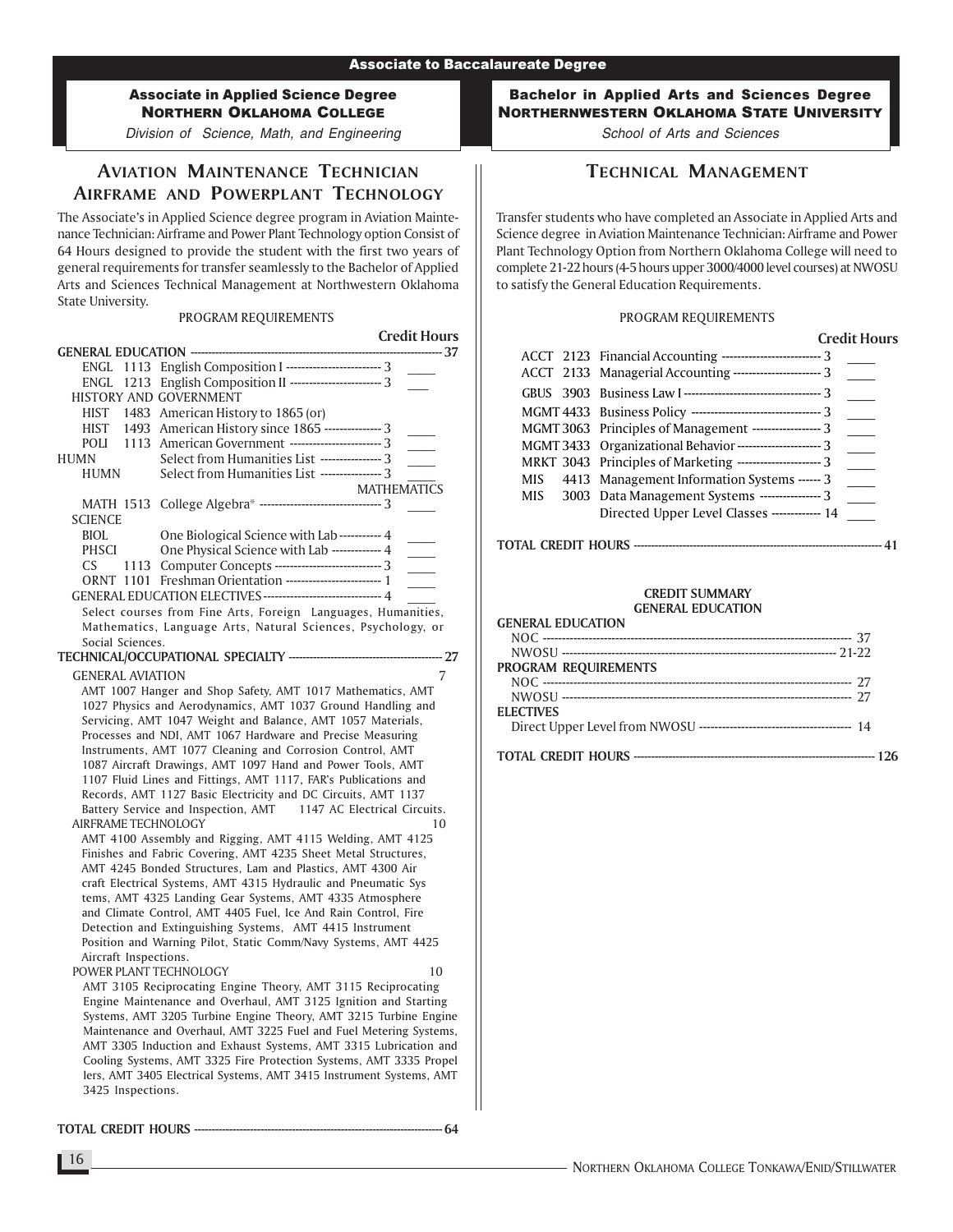Division of Science, Math, and Engineering

# ELECTRONICS TECHNOLOGY

This Associate in Applied Science degree program in Electronics Technology consists of 62 hours designed to provide the student with the first two years of general requirements for transfer seamlessly to the Bachelor of Applied Arts and Sciences Technical Management at Northwestern Oklahoma State University.

#### PROGRAM REQUIREMENTS

Credit Hours

| ENGL               |               | 1113 English Composition I ------------------------- 3    |  |                             |  |
|--------------------|---------------|-----------------------------------------------------------|--|-----------------------------|--|
| ENGL               | 1213          | English Composition II (or)                               |  |                             |  |
|                    | ENGL 1223     | Technical Writing -------------------------------- 3      |  |                             |  |
|                    |               | <b>HISTORY AND GOVERNMENT</b>                             |  |                             |  |
| HIST               |               | 1483 American History to 1865 (or)                        |  |                             |  |
| <b>HIST</b>        | 1493          | American History since 1865 -------------- 3              |  |                             |  |
| POLI               | 1113          | American Government ------------------------ 3            |  |                             |  |
| <b>MATHEMATICS</b> |               |                                                           |  |                             |  |
|                    | MATH 1104     | Technical Math-Algebra/Trig --------------- 4             |  |                             |  |
| <b>MATH 2373</b>   |               | Technical Math-Applied Calculus ---------- 3              |  |                             |  |
| <b>PHYS</b>        | 2812          |                                                           |  |                             |  |
|                    |               |                                                           |  |                             |  |
|                    |               | <b>TECHNICAL CORE -----------------------------------</b> |  | --------- 29                |  |
| CS                 | 1002          | Beginning C Programming ------------------- 2             |  |                             |  |
| CS                 | 2532          | Assembly Programming------------------------ 2            |  |                             |  |
| ET                 | 1103          | Fundamentals of Electricity/Electronics 3                 |  | $\overline{\phantom{a}}$    |  |
| ET                 | 1113          | Electronic Devices & Amplifiers ---------- 3              |  | $\overline{\phantom{a}}$    |  |
| ET                 | 1123          | Electrical Motor Controls ------------------- 3           |  | $\overline{\phantom{a}}$    |  |
| ET                 | 1162          |                                                           |  |                             |  |
| ET                 | 1223          | Electronic Amplifiers -------------------------- 3        |  | $\mathcal{L}^{\text{max}}$  |  |
| ET                 | 1243          | Circuit Analysis I (Dig. Elect. I) ------------- 3        |  |                             |  |
| ET                 | 1311          | Precision Measurements & -----------------------          |  | -------                     |  |
|                    |               | Measuring Devices ----------------------------- 1         |  |                             |  |
| ET                 | 2243          | Operational Amplifier Techniques -------- 3               |  | $\overline{\phantom{a}}$    |  |
| ET                 | 2373          | Digital Logic Analysis ------------------------- 3        |  |                             |  |
| ET                 | 2731          | Electronic Construction and Design ----- 1                |  |                             |  |
|                    | $\frac{1}{2}$ |                                                           |  |                             |  |
| ET                 | 1252          |                                                           |  |                             |  |
| ET                 | 2002          | Hydraulic Systems ------------------------------ 2        |  |                             |  |
| ET                 | 2202          | Mechanical Systems --------------------------- 2          |  | $\sim 10$                   |  |
| ET                 | 2513          | Process Instrumentation & Control ------ 3                |  |                             |  |
| ET                 | 2853          | Programmable Logic Controllers ---------- 3               |  |                             |  |
|                    |               |                                                           |  | —<br>—— 12                  |  |
| CS                 | 1102          | Advanced C Programming ------------------ 2               |  |                             |  |
| ET                 | 2812          | Microcomputer Servicing ------------------ 2              |  | $\mathcal{L}^{\mathcal{L}}$ |  |
| ET                 | 2813          | Microcomputer App. & Servicing -------- 3                 |  | $\overline{\phantom{a}}$    |  |
| ET                 | 2822          | Microcomputer Networks------------------ 2                |  | $\overline{\phantom{a}}$    |  |
| ET                 | 2823          | Microcomputer Troubleshooting & Repair - 3                |  |                             |  |
|                    |               |                                                           |  |                             |  |
|                    |               |                                                           |  |                             |  |
|                    |               |                                                           |  | 62                          |  |
|                    |               |                                                           |  |                             |  |

### Bachelor in Applied Arts and Sciences Degree NORTHERNWESTERN OKLAHOMA STATE UNIVERSITY

School of Arts and Sciences

# TECHNICAL MANAGEMENT

Transfer students who have completed an Associate in Applied Arts and Science degree in Electronics Technology from Northern Oklahoma College will need to complete 21-22 hours (4-5 hours upper 3000/4000 level courses) at NWOSU to satisfy the General Education Requirements.

### PROGRAM REQUIREMENTS

#### Credit Hours

| ACCT 2123 Financial Accounting ----------------------------- 3 |
|----------------------------------------------------------------|
| ACCT 2133 Managerial Accounting ----------------------- 3      |
|                                                                |
| MGMT 4433 Business Policy ---------------------------------- 3 |
| MGMT 3063 Principles of Management ------------------ 3        |
| MGMT 3433 Organizational Behavior ----------------------- 3    |
| MRKT 3043 Principles of Marketing ---------------------- 3     |
| MIS 4413 Management Information Systems ------ 3               |
| MIS 3003 Data Management Systems ---------------- 3            |
| Directed Upper Level Classes ------------ 14                   |

#### TOTAL CREDIT HOURS ----------------------------------------------------------------------- 41

| <b>GENERAL EDUCATION</b>    |
|-----------------------------|
|                             |
|                             |
| <b>PROGRAM REQUIREMENTS</b> |
|                             |
|                             |
|                             |
|                             |
| <b>ELECTIVES</b>            |
|                             |
|                             |
|                             |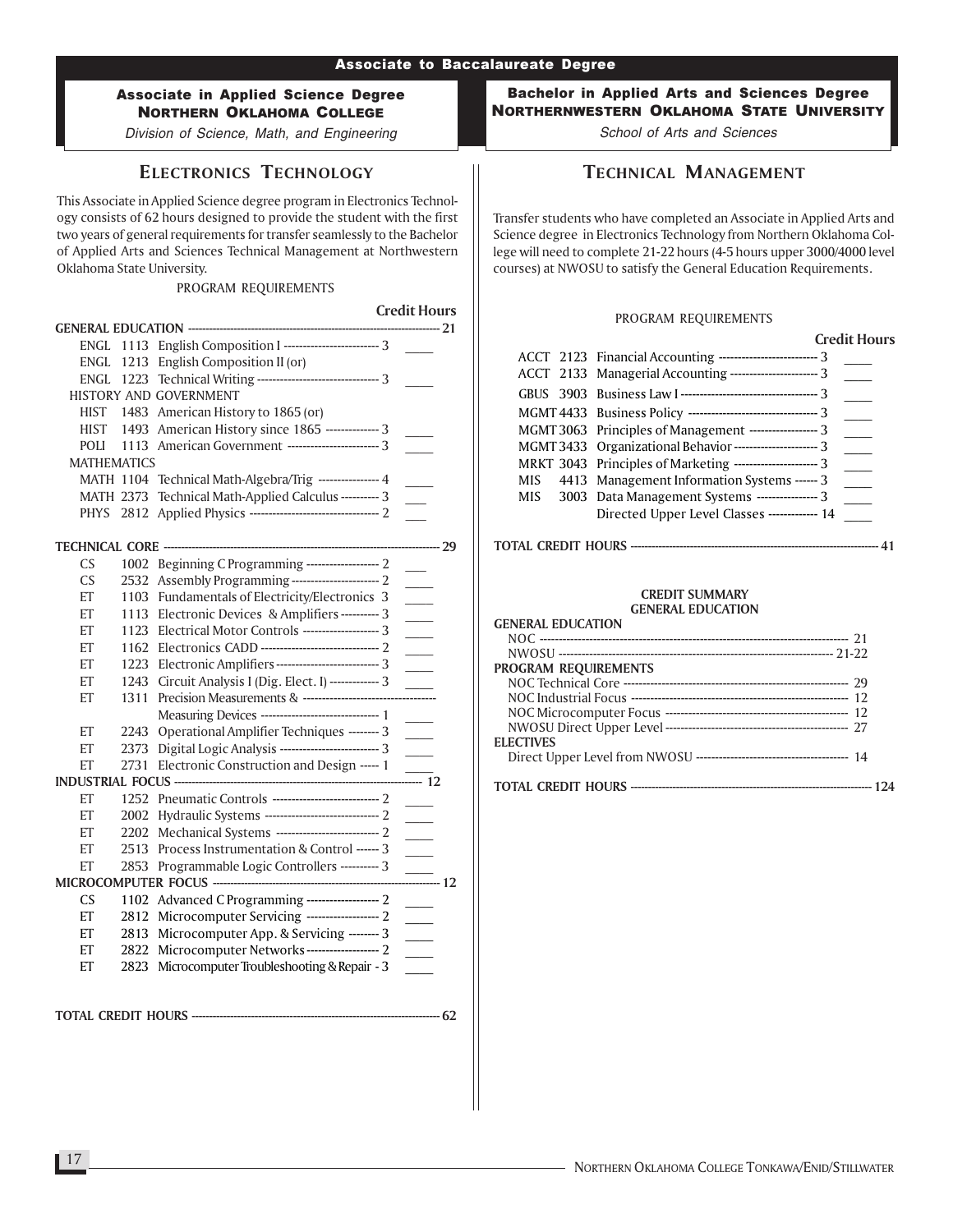Division of Science, Math, and Engineering

# ELECTRONICS TECHNOLOGY ELECTRICAL ENGINEERING TECHNICIAN

The Associate's in Applied Science degree program in Electronics Technology: Electrical Engineering Technician option Consist of 63 Hours designed to provide the student with the first two years of general requirements for transfer seamlessly to the Bachelor of Applied Arts and Sciences Technical Management at Northwestern Oklahoma State University.

#### PROGRAM REQUIREMENTS

|                       |                                                                                                                         | <b>Credit Hours</b>        |
|-----------------------|-------------------------------------------------------------------------------------------------------------------------|----------------------------|
|                       | GENERAL EDUCATION ----------------------                                                                                | ------- 28                 |
|                       | ENGL 1113 English Composition I -------------------------- 3                                                            |                            |
|                       | ENGL 1223 Technical Writing -------------------------------- 3                                                          |                            |
|                       | HISTORY AND GOVERNMENT                                                                                                  |                            |
| HIST                  | 1483 American History to 1865 (or)                                                                                      |                            |
| HIST                  | 1493 American History since 1865 --------------- 3                                                                      |                            |
| POLI<br>1113          | American Government ------------------------ 3                                                                          |                            |
| <b>MATHEMATICS</b>    |                                                                                                                         |                            |
| MATH 1513             | College Algebra (and) -------------------------- 3                                                                      |                            |
| <b>MATH 1613</b>      | Plane Trigonometry (or)<br>Technical Math (and) -------------------------- 3-4                                          |                            |
| MATH 1104             |                                                                                                                         |                            |
| <b>MATH 2373</b>      | Tech. Math Applied Cal. (and) -------------- 3                                                                          |                            |
| <b>MATH 2812</b>      | Technical Math-Applied Physics ----------- 2                                                                            |                            |
| PHYS 1014             | Concepts of Physics (or)                                                                                                |                            |
| <b>CHEM 1014</b>      | Concept of Chemistry (or)                                                                                               |                            |
| PHYS 1114             | General Physics I (and) ----------------------- 4<br>General Physics II ------------------------------ 4                |                            |
| PHYS 1214             |                                                                                                                         |                            |
| CS.                   | 1113 Computer Concepts ----------------------------- 3<br>GENERAL EDUCATION ELECTIVES ------------------------------- 4 |                            |
|                       |                                                                                                                         |                            |
|                       | SPCH 1713 Oral Communication, BSAD 1103 Introduction to Busi-                                                           |                            |
|                       | ness, ECON 2113 Macroeconomic Principles (or) PHYS 1214 General Phys-                                                   |                            |
|                       | ics II (For students interested in transferring to a four year university.                                              |                            |
|                       | PTEC 1313 Safety, Health and Work Practices -------- 3                                                                  |                            |
| <b>PTEC</b><br>2243   | Principles of Quality --------------------------------- 3                                                               |                            |
| ET                    | 2460 Internship in Electronics Tech. ------------- 0-3                                                                  |                            |
|                       | TECHNICAL/OCCUPATIONAL SPECIALTY -----------------------------                                                          | == 29                      |
| <b>CS</b><br>1002     | Beginning C Programming ------------------- 2                                                                           |                            |
| CS                    | 2532 Assembly Programming ----------------------- 2                                                                     | $\overline{\phantom{a}}$   |
| ET                    | 1103 Fundamentals of Electricity/Electronics 3                                                                          |                            |
| ET<br>1113            | Electronic Devices and Amplifiers -------- 3                                                                            | $\overline{\phantom{0}}$   |
| 1123<br>ET            | Electrical Motor Controls -------------------- 3                                                                        | $\sim$                     |
| ET<br>1162            | Electronics CADD -------------------------------- 2                                                                     |                            |
| 1223<br>ET            | Electronic Amplifiers --------------------------- 3                                                                     | $\overline{\phantom{a}}$   |
| ET<br>1243            |                                                                                                                         | $\mathcal{L}^{\text{max}}$ |
| ET<br>1252            | Circuit Analysis I (Dig. Elect. I) ------------ 3<br>Pneumatic Systems -------------------------------- 2               |                            |
| ET<br>1311            | Precision Measurements &                                                                                                | $\sim$                     |
|                       | Measuring Devices ------------------------------ 1                                                                      |                            |
| 2243<br>EТ            | Operational Amplifiers Tech. ---------------- 3                                                                         |                            |
| 2373<br>ET            |                                                                                                                         |                            |
| 2731<br>ЕT            | Electronic Construction & Design -------- 1                                                                             |                            |
|                       |                                                                                                                         |                            |
| TOTAL CREDIT HOURS -- |                                                                                                                         | - 63                       |
|                       |                                                                                                                         |                            |

Bachelor in Applied Arts and Sciences Degree NORTHERNWESTERN OKLAHOMA STATE UNIVERSITY

School of Arts and Sciences

# TECHNICAL MANAGEMENT

Transfer students who have completed an Associate in Applied Arts and Science degree in Aviation Maintenance Technician: Airframe and Power Plant Technology Option from Northern Oklahoma College will need to complete 21-22 hours (4-5 hours upper 3000/4000 level courses) at NWOSU to satisfy the General Education Requirements.

#### PROGRAM REQUIREMENTS

|     |                                                                  | <b>Credit Hours</b> |
|-----|------------------------------------------------------------------|---------------------|
|     | ACCT 2123 Financial Accounting ------------------------------- 3 |                     |
|     | ACCT 2133 Managerial Accounting ------------------------- 3      |                     |
|     |                                                                  |                     |
|     |                                                                  |                     |
|     | MGMT 3063 Principles of Management ------------------- 3         |                     |
|     | MGMT 3433 Organizational Behavior ---------------------- 3       |                     |
|     | MRKT 3043 Principles of Marketing ---------------------- 3       |                     |
| MIS | 4413 Management Information Systems ------ 3                     |                     |
|     | MIS 3003 Data Management Systems ---------------- 3              |                     |
|     | Directed Upper Level Classes ------------- 14                    |                     |
|     |                                                                  |                     |

#### TOTAL CREDIT HOURS ----------------------------------------------------------------------- 41

| <b>GENERAL EDUCATION</b>                                                  |
|---------------------------------------------------------------------------|
|                                                                           |
|                                                                           |
| <b>PROGRAM REQUIREMENTS</b>                                               |
| NOC Technical Occupational Specialty -------------------------------- 6-9 |
| NOC Technical Occupational Specialty II ----------------------------- 29  |
|                                                                           |
| <b>ELECTIVES</b>                                                          |
|                                                                           |
|                                                                           |
|                                                                           |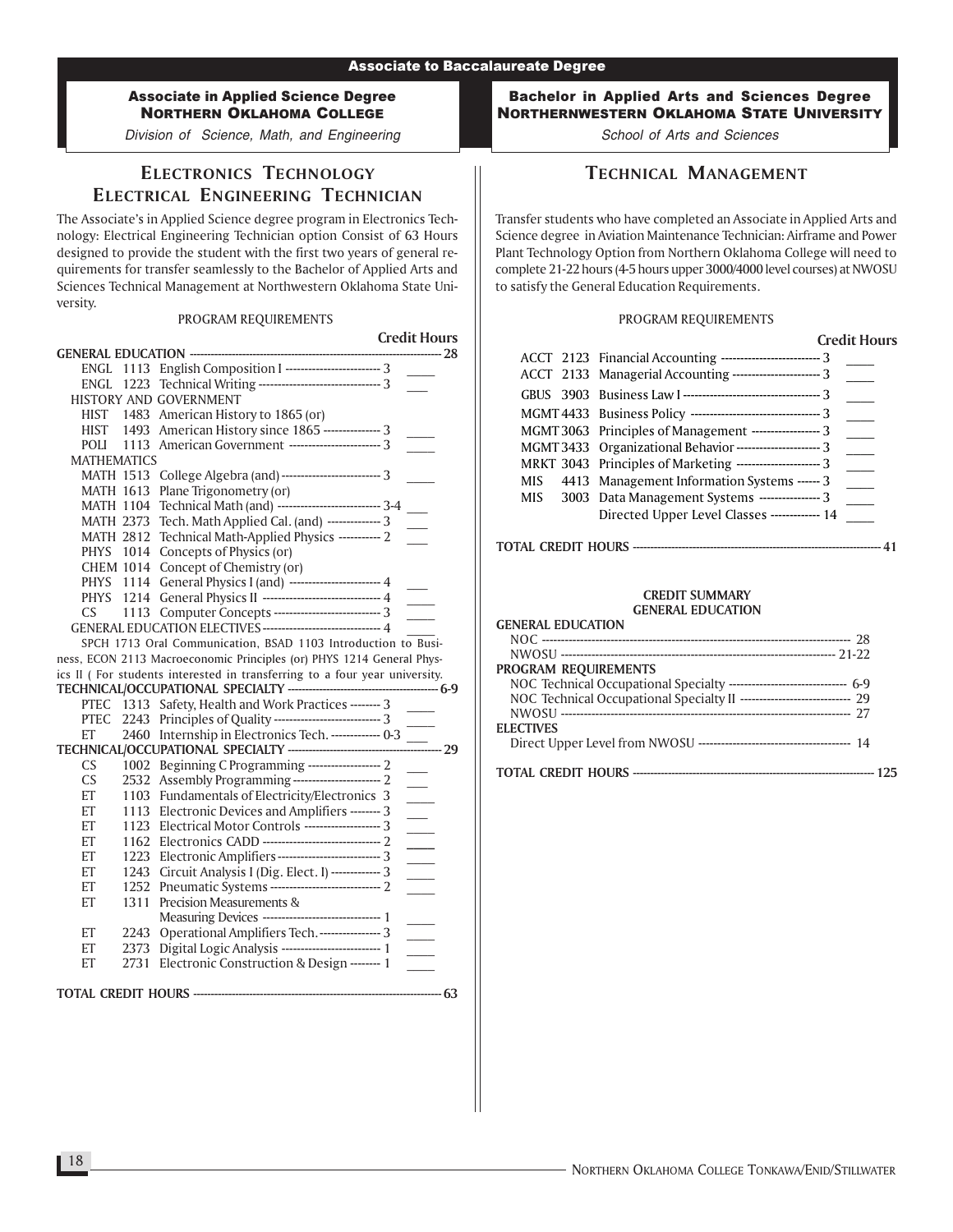Division of Science, Math, and Engineering

### ENGINEERING TECHNOLOGY: DRAFTING AND DESIGN

This Associate in Applied Science degree program in Engineering Technology: Drafting and Design Option consists of 62 hours designed to provide the student with the first two years of general requirements for transfer seamlessly to the Bachelor of Applied Arts and Sciences Technical Management at Northwestern Oklahoma State University.

#### PROGRAM REQUIREMENTS

Credit Hours GENERAL EDUCATION ------------------------------------------------------------------------ 25 ENGL 1113 English Composition I ----------------------------- 3 ENGL 1213 English Composition II (or) ENGL 1223 Technical Writing -------------------------------- 3 \_\_\_\_ HISTORY AND GOVERNMENT HIST 1483 American History to 1865 (or) HIST 1493 American History since 1865 -------------- 3 POLI 1113 American Government -------------------------- 3 MATHEMATICS MATH 1513 College Algebra ---------------------------------- 3 \_\_\_\_ MATH 1613 Plane Trigonometry ------------------------------- 3 PHYS 1114 General Physics I ---------------------------------- 4 GENERAL EDUCATION ELECTIVES ---------------------------------- 3 \_\_\_\_ Select courses from Fine Arts, Foreign Languages, Humanities, Mathematics, Language Arts, Natural Sciences, Psychology, or Sociology Sciences. --------------------------------------------------------- TECHNICAL OCCUPATIONAL SPECIALTY -------------------------------------------- 35 DRFT 1103 Introduction to Drafting ----------------------- 3 DRFT 1113 Introduction to Auto CAD --------------------- 3 DRFT 1143 Technical Drafting I ---------------------------------- 3 DRFT 1152 Technical Drafting II ---------------------------- 2 \_\_\_\_ DRFT 1204 Machine Drafting ---------------------------------- 4 DRFT 2212 Technical Illustration ------------------------------ 2 DRFT 2223 Architectural Drafting I ------------------------- 3 DRFT 2243 Architectural Drafting II------------------------- 3 DRFT 2333 3 D Modeling -------------------------------------- 3 \_\_\_\_ DRFT 2433 Animation ------------------------------------------- 3 \_\_\_\_ DRFT 2453 CAD Practicum ----------------------------------- 3 \_\_\_\_ DRFT 2463 CAD Internship ---------------------------------- 3 \_\_\_\_ TOTAL CREDIT HOURS ------------------------------------------------------------ 60 OR ?62?

Bachelor in Applied Arts and Sciences Degree NORTHERNWESTERN OKLAHOMA STATE UNIVERSITY

School of Arts and Sciences

### TECHNICAL MANAGEMENT

Transfer students who have completed an Associate in Applied Arts and Science degree in Electronics Technology from Northern Oklahoma College will need to complete 21-22 hours (4-5 hours upper 3000/4000 level courses) at NWOSU to satisfy the General Education Requirements.

#### PROGRAM REQUIREMENTS

Credit Hours

|     |                                                                 | Gegericus de Caractería |
|-----|-----------------------------------------------------------------|-------------------------|
|     | ACCT 2123 Financial Accounting ------------------------------ 3 |                         |
|     | ACCT 2133 Managerial Accounting ------------------------ 3      |                         |
|     |                                                                 |                         |
|     |                                                                 |                         |
|     | MGMT 3063 Principles of Management ------------------- 3        |                         |
|     | MGMT 3433 Organizational Behavior ----------------------- 3     |                         |
|     | MRKT 3043 Principles of Marketing ---------------------- 3      |                         |
| MIS | 4413 Management Information Systems ------ 3                    |                         |
| MIS | 3003 Data Management Systems ---------------- 3                 |                         |
|     | Directed Upper Level Classes ------------- 14                   |                         |
|     |                                                                 |                         |

#### TOTAL CREDIT HOURS ----------------------------------------------------------------------- 41

| <b>GENERAL EDUCATION</b> |  |
|--------------------------|--|
|                          |  |
|                          |  |
| PROGRAM REQUIREMENTS     |  |
|                          |  |
|                          |  |
|                          |  |
|                          |  |
| <b>ELECTIVES</b>         |  |
|                          |  |
|                          |  |
|                          |  |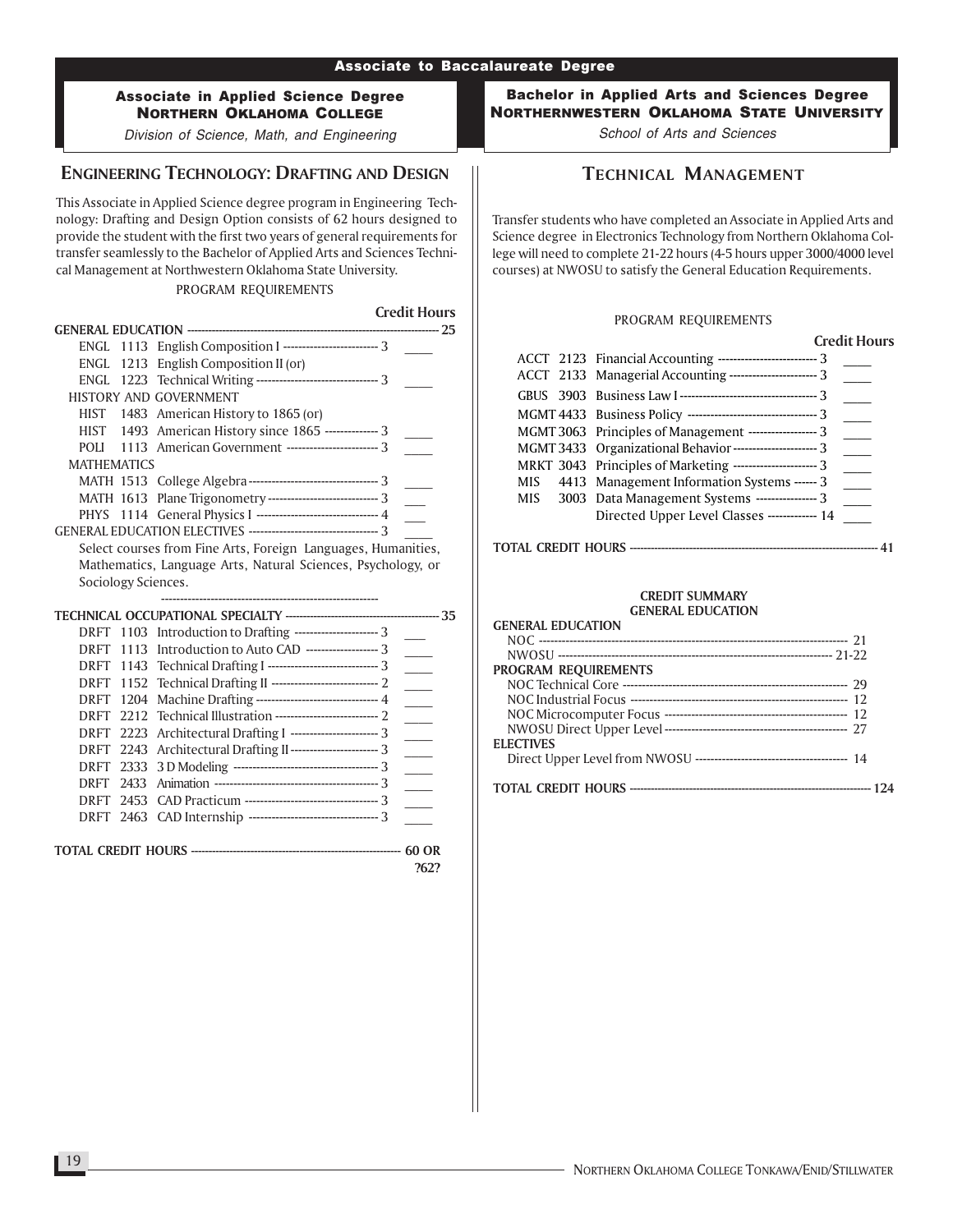Division of Nursing

# HEALTH SERVICE TECHNOLOGY

The Associate's in Science degree Program in Health Service Technology consist of 60 hours designed to provide the student with the first two years of general requirements for transfer seamlessly to the Bachelor of Applied Arts and Sciences Technical Management at Northwestern Oklahoma State University.

### PROGRAM REQUIREMENTS

|                            |                  |                                                                     | <b>Credit Hours</b>         |
|----------------------------|------------------|---------------------------------------------------------------------|-----------------------------|
|                            |                  |                                                                     | $\frac{1}{33}$              |
| ENGL                       |                  | 1113 English Composition I ------------------------- 3              |                             |
| ENGL.                      |                  | 1213 English Composition II (or)                                    |                             |
|                            |                  | SPCH 1713 Introduction to Oral Communication ---- 3                 |                             |
|                            |                  | <b>HISTORY AND GOVERNMENT</b>                                       |                             |
|                            |                  | HIST 1483 American History to 1865 (or)                             |                             |
| HIST                       |                  | 1493 American History since 1865 -------------- 3                   |                             |
| <b>POLI</b>                |                  | 1113 American Government ------------------------ 3                 |                             |
| <b>MATHEMATICS</b>         |                  |                                                                     |                             |
|                            |                  | MATH 1513 College Algebra or Equivalent ------------- 3             |                             |
| <b>SCIENCE</b>             |                  |                                                                     |                             |
| BISI                       |                  | 1114 General Biology --------------------------------- 4            |                             |
| BISI                       |                  | 2214 Human Anatomy and Physio (or)                                  |                             |
| BISI                       |                  | 2104 Human Anatomy (or)                                             |                             |
| BISI                       |                  | 2204 Human Physiology ---------------------------- 4                |                             |
| CS.                        |                  | 1113 Computer Concepts ---------------------------- 3               |                             |
|                            |                  | GENERAL EDUCATION ELECTIVES -------------------------------- 3-7    |                             |
|                            |                  | Select courses from Fine Arts, Foreign Languages, Humanities,       |                             |
|                            |                  | Mathematics, Language Arts, Natural Sciences, Psychology, or        |                             |
|                            | Social Sciences. |                                                                     |                             |
|                            |                  |                                                                     |                             |
| HLST                       |                  |                                                                     |                             |
|                            |                  | 1112 Medical Terminology --------------------------- 2              |                             |
| HLST –<br><b>HLST</b>      |                  | Medical Asepsis -------------------------------- 1                  | $\mathcal{L}^{\mathcal{L}}$ |
|                            | 1111             | Medical Ethics ---------------------------------- 1                 |                             |
| <b>HLST</b>                | 1211             |                                                                     |                             |
| <b>HLST</b>                | 1311             |                                                                     | $-20^*$                     |
|                            |                  |                                                                     |                             |
| <b>HLST</b><br><b>HLST</b> | 1410<br>1420     |                                                                     |                             |
|                            |                  |                                                                     |                             |
| <b>HLST</b>                | 1430             |                                                                     |                             |
| HLST                       | 1510             |                                                                     |                             |
| <b>HLST</b>                | 1610             | Therapeutic Care I ----------------------------- 1-6                |                             |
| <b>HLST</b>                | 1620             | Therapeutic Care II ---------------------------- 1-6                |                             |
| <b>HLST</b>                | 1630             | Therapeutic Care III --------------------------- 1-6                |                             |
| <b>HLST</b>                | 1710             | Medical Assisting I ----------------------------- 1-6               |                             |
| <b>HLST</b>                |                  | 1720 Medical Assisting II ---------------------------- 1-6          |                             |
|                            |                  | *General Education courses may be selected in lieu of the Technical |                             |
|                            |                  | Occupational Specialty courses: General Psychology, Principles of   |                             |

Sociology, Ethics of the Workplace, Business Ethics, Microbiology, or General Chemistry I.

TOTAL CREDIT HOURS ----------------------------------------------------------------------- 60

Bachelor in Applied Arts and Sciences Degree NORTHERNWESTERN OKLAHOMA STATE UNIVERSITY

School of Arts and Sciences

# TECHNICAL MANAGEMENT

Transfer students who have completed an Associate in Applied Arts and Science degree in Health Service Technology from Northern Oklahoma College will need to complete 21-22 hours (4-5 hours of upper 3000/4000 level courses) at NWOSU to satisfy the General Education Requirements.

### PROGRAM REQUIREMENTS

### Credit Hours

|     | ACCT 2123 Financial Accounting ------------------------------ 3<br>ACCT 2133 Managerial Accounting ------------------------- 3 |  |
|-----|--------------------------------------------------------------------------------------------------------------------------------|--|
|     |                                                                                                                                |  |
|     |                                                                                                                                |  |
|     | MGMT 3063 Principles of Management ------------------ 3                                                                        |  |
|     | MGMT 3433 Organizational Behavior ---------------------- 3                                                                     |  |
|     | MRKT 3043 Principles of Marketing ---------------------- 3                                                                     |  |
|     | MIS 4413 Management Information Systems ------ 3                                                                               |  |
| MIS | 3003 Data Management Systems ---------------- 3                                                                                |  |
|     | Directed Upper Level Classes ------------- 14                                                                                  |  |

### TOTAL CREDIT HOURS ----------------------------------------------------------------------- 41

| <b>GENERAL EDUCATION</b>    |
|-----------------------------|
|                             |
|                             |
| <b>PROGRAM REQUIREMENTS</b> |
|                             |
|                             |
|                             |
| <b>ELECTIVES</b>            |
|                             |
|                             |
|                             |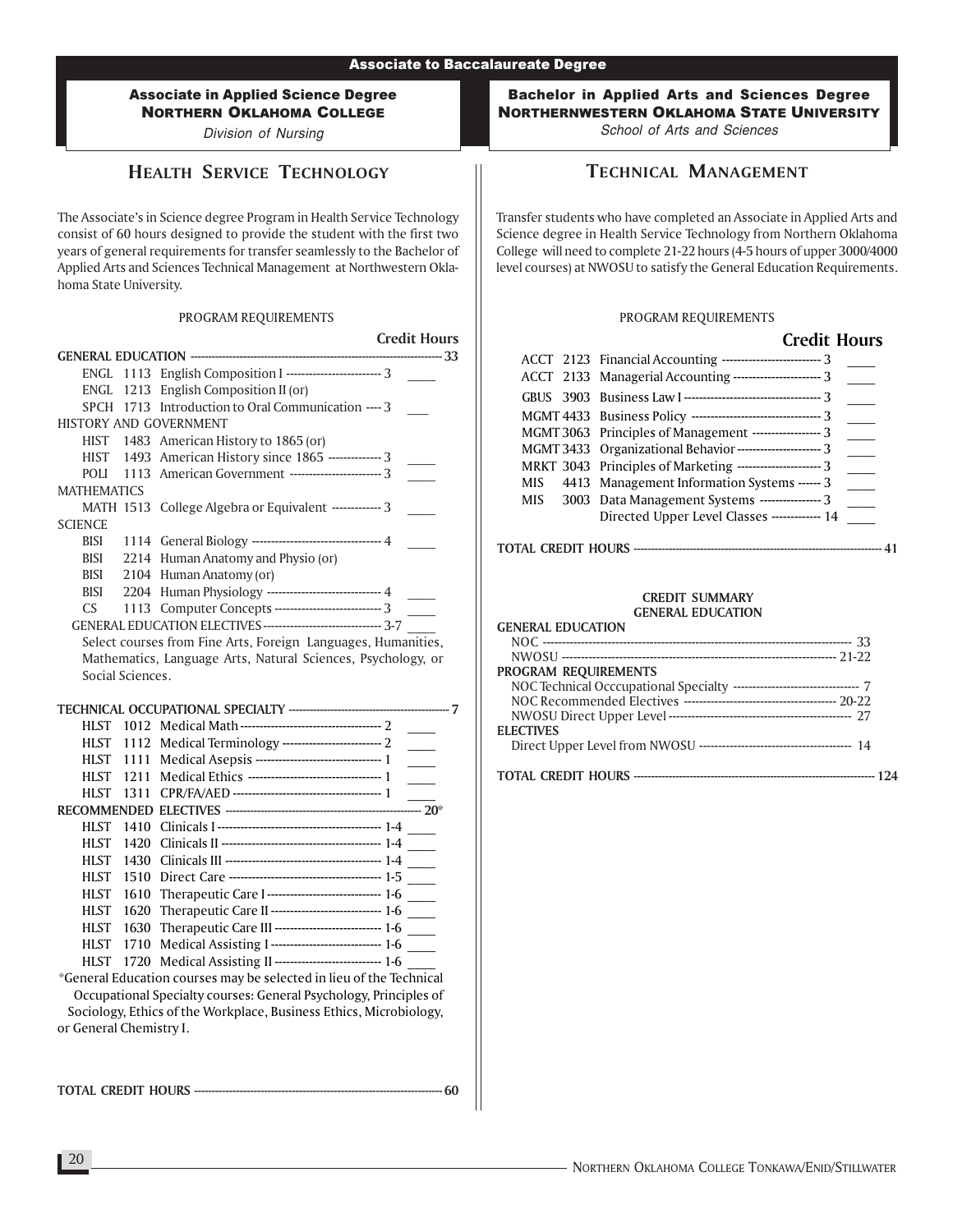Division of Science, Math, and Engineering

# INDUSTRIAL TECHNOLOGY MECHANICAL TECHNOLOGY

This Associate's in Applied Science degree program in Industrial Technology: Mechanical Technology Option consists of 62 hours designed to provide the student with the first two years of genral requirements for transfer seamlessly to the Bachelor of Applied Arts and Sciences Technical Management at Northwestern Oklahoma State University.

#### PROGRAM REQUIREMENTS

|                        |                                                                          | <b>Credit Hours</b>         |
|------------------------|--------------------------------------------------------------------------|-----------------------------|
|                        | GENERAL EDUCATION -----------------------                                |                             |
|                        | ENGL 1113 English Composition I ------------------------ 3               |                             |
| ENGL 1213              | English Composition II (or)                                              |                             |
|                        | SPCH 1713 Introduction to Oral Communication (or)                        |                             |
|                        | ENGL 1223 Technical Writing --------------------------------- 3          |                             |
| HISTORY AND GOVERNMENT |                                                                          |                             |
| <b>HIST</b>            | 1483 American History to 1865 (or)                                       |                             |
| HIST<br>1493           | American History since 1865 -------------- 3                             |                             |
| POLI<br>1113           | American Government ------------------------ 3                           |                             |
| <b>MATHEMATICS</b>     |                                                                          |                             |
| <b>MATH 1513</b>       | College Algebra (or)                                                     |                             |
| <b>MATH 1483</b>       | Contemporary College Math---------------- 3                              |                             |
| <b>CS</b><br>1113      | Computer Concepts --------------------------- 3                          | $\sim 10^{-1}$              |
| <b>HUMN 2123</b>       | Development of Science Through History -- 3                              | $\mathbb{R}^n$              |
| BSAD<br>1103           | Introduction to Business --------------------- 3                         | $\mathcal{L}^{\text{max}}$  |
| PHSC<br>1114           | General Physical Science -------------------- 4                          |                             |
|                        | TECHNICAL OCCUPATIONAL SPECIALTY --------------------------------- 14-18 |                             |
| <b>PTEC</b><br>1124    | Pro Troubleshooting ------------------------- 4                          |                             |
| <b>PTEC</b><br>1313    | Safety, Health and Work Practices ------- 3                              | $\overline{\phantom{a}}$    |
| <b>PTEC</b><br>2014    | Principles of Technology I-Equipment -- 4                                |                             |
| <b>PTEC</b><br>2243    | Principles of Quality -------------------------- 3                       | $\mathcal{L}^{\mathcal{L}}$ |
| <b>PTEC</b><br>2224    | Process Troubleshooting ------------------- 4                            | $\sim$                      |
| <b>PTEC</b><br>2301    | Industrial Observations ----------------------- 1                        |                             |
| <b>ITMT</b><br>2124    | Mechanical Troubleshooting Technology --- 4                              | $\sim$ 10 $\pm$             |
| <b>ITMT</b><br>2324    | Mechanical Operations ---------------------- 4                           |                             |
| <b>ITMT</b><br>2460    | Internship in Industrial Technology:                                     |                             |
|                        | Mechanical Technology----------------------- 0-4                         |                             |
|                        | TECHNICAL OCCUPATIONAL INDUSTRIAL SPECIALTY ----------- 16-20            |                             |
| <b>ITMT</b><br>1111    | Introduction to Print Reading ------------ 1                             |                             |
| <b>ITMT</b>            | 1213 Introduction to Welding -------------------- 3                      |                             |
| <b>ITMT</b><br>1311    | Introduction to Metallurgy ----------------- 1                           | $\overline{\phantom{a}}$    |
| <b>ITMT</b>            | 1414 Introduction to Mechanical Equipment 4                              | $\overline{\phantom{a}}$    |
| <b>ITMT</b>            | 1512 Introduction to Machining ------------------ 2                      | $\overline{\phantom{a}}$    |
| <b>ITMT</b>            | 2123 Introduction to Hydraulics ------------------ 3                     | $\overline{\phantom{a}}$    |
| <b>ITMT</b>            | 2222 Introduction to Electricity & Electronics ---- 2                    | $\frac{1}{2}$ 0-4           |
|                        |                                                                          |                             |

Industry specific elective courses and/or work certificates may be utilized for this degree that contain the following technical specific areas: Codes and Standards, Confined Space Entry/ Standby, Drafting, Engine Lathes, Furnaces, Gas Testing/Personal Monitors, Hand Tools, Heat Exchangers and Coolers, Instrumentation/Electrical, Insulation Fabrication, Pipefitting, Reactors, Refinery Safety, Reliability Issues, Management Procedures, Rigging, Scaffolding, Towers and Drums, Tube Reading and other upon advisor's approval. General Education courses may also be utilized for elective course credit.

TOTAL CREDIT HOURS ----------------------------------------------------------------------- 62

Bachelor in Applied Arts and Sciences Degree NORTHERNWESTERN OKLAHOMA STATE UNIVERSITY

School of Arts and Sciences

# TECHNICAL MANAGEMENT

Transfer students who have completed an Associate in Applied Arts and Science degree in Industrial Technology: Mechanical Technology Option from Northern Oklahoma College will need to complete 21-22 hours (4-5 hours upper 3000/4000 level courses) at NWOSU to satisfy the General Education Requirements.

#### PROGRAM REQUIREMENTS

|  | <b>Credit Hours</b>                                           |  |
|--|---------------------------------------------------------------|--|
|  | ACCT 2123 Financial Accounting -------------------------- 3   |  |
|  | ACCT 2133 Managerial Accounting ---------------------- 3      |  |
|  |                                                               |  |
|  | MGMT 4433 Business Policy --------------------------------- 3 |  |
|  | MGMT 3063 Principles of Management ------------------ 3       |  |
|  | MGMT 3433 Organizational Behavior ---------------------- 3    |  |
|  | MRKT 3043 Principles of Marketing ---------------------- 3    |  |
|  | MIS 4413 Management Information Systems ------ 3              |  |
|  | MIS 3003 Data Management Systems ---------------- 3           |  |
|  | Directed Upper Level Classes ------------- 14                 |  |

### TOTAL CREDIT HOURS ----------------------------------------------------------------------- 41

#### CREDIT SUMMARY GENERAL EDUCATION

| <b>GENERAL EDUCATION</b>                                                  |  |
|---------------------------------------------------------------------------|--|
|                                                                           |  |
|                                                                           |  |
| NWOSU *4-5 hours upper 3000/4000 level courses --------- 21-22            |  |
| PROGRAM REQUIREMENTS                                                      |  |
| NOC Technical Occupational Specialty ------------------------------ 14-18 |  |
| NOC Technical Occupational Industrial Specialty --------------- 16-20     |  |
| NOC Industry Specific Elective Courses ----------------------------- 0-4  |  |
| NWOSU Technical Management Requirements -------------------- 27           |  |
| <b>ELECTIVES</b>                                                          |  |
|                                                                           |  |
|                                                                           |  |

NORTHERN OKLAHOMA COLLEGE TONKAWA/ENID/STILLWATER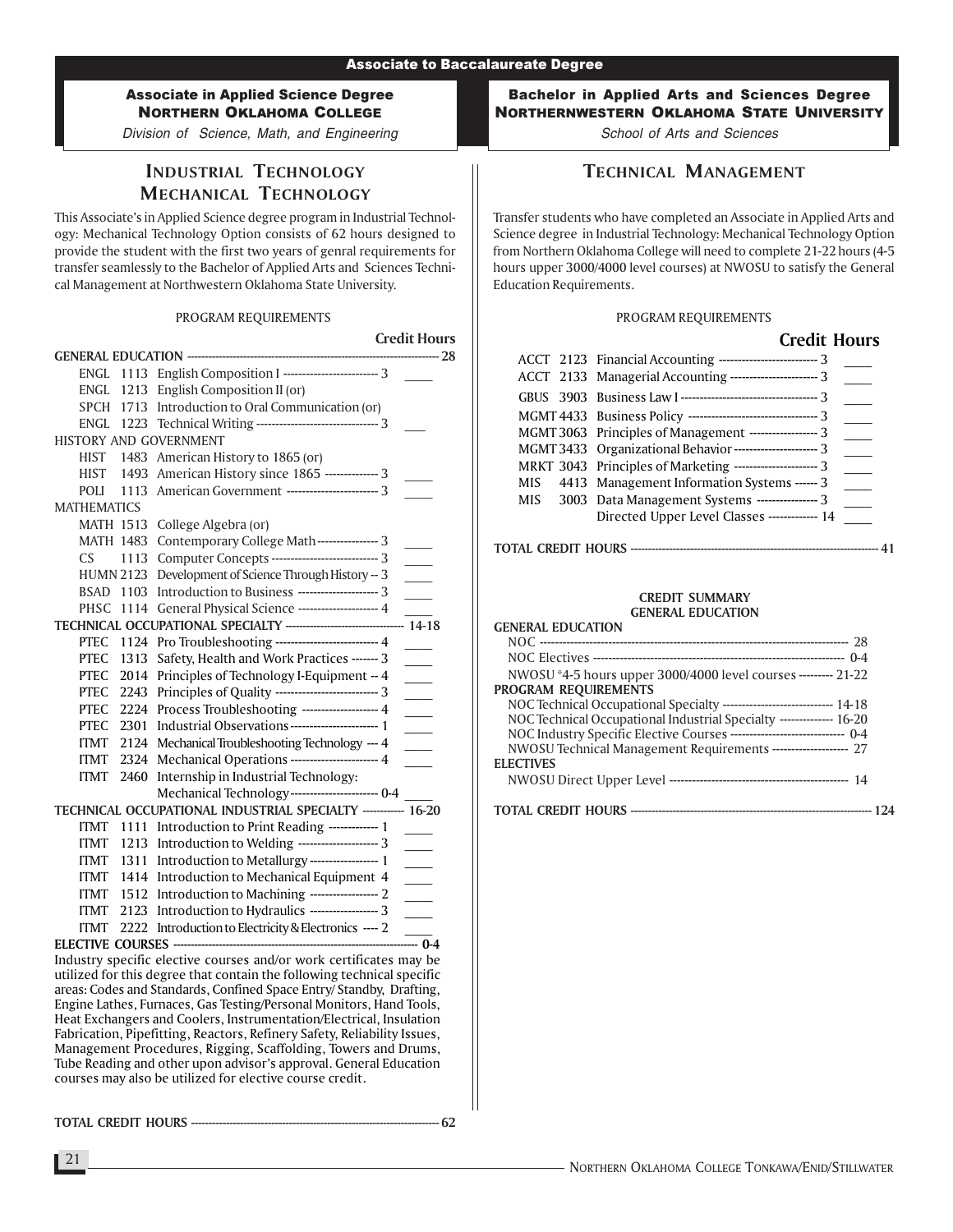Division of Business

# INFORMATION TECHNOLOGY INTERACTIVE MEDIA OPTION

This Associate in Applied Science degree Program in Information Technology: Interactive Media Option consist of 60 hours designed to provide the student with the first two years of general requirements for transfer seamlessly to the Bachelor of Applied Arts and Sciences Technical Management at Northwestern Oklahoma State University.

### PROGRAM REQUIREMENTS

|                               |                                                         | <b>Credit Hours</b>      |
|-------------------------------|---------------------------------------------------------|--------------------------|
|                               |                                                         |                          |
| ENGL                          | 1113 English Composition I -------------------------- 3 |                          |
|                               | ENGL 1213 English Composition II (or)                   |                          |
|                               | ENGL 1223 Technical Writing (or)                        |                          |
| <b>BSAD 2113</b>              | Business Communication --------------------- 3          |                          |
| <b>HISTORY AND GOVERNMENT</b> |                                                         |                          |
|                               | HIST 1483 American History to 1865 (or)                 |                          |
|                               | HIST 1493 American History since 1865 -------------- 3  |                          |
| POLI<br>1113                  | American Government ------------------------ 3          |                          |
| <b>MATHEMATICS</b>            |                                                         |                          |
| <b>MATH 1513</b>              | College Algebra (or)                                    |                          |
| <b>MATH 1483</b>              | Contemporary College Math---------------- 3             |                          |
| 2223<br>PHII.                 |                                                         |                          |
| <b>TECHNICAL CORE -----</b>   |                                                         | $-27-33$                 |
| <b>ITEC</b><br>1213           | Introduction to Multimedia ----------------- 3          |                          |
| <b>ITEC</b><br>1523           | Digital Imaging I -------------------------------- 3    |                          |
| <b>ITEC</b><br>1533           |                                                         | $\sim$                   |
| <b>ITEC</b><br>1543           | Graphic Design I ---------------------------------- 3   | $\sim$                   |
| <b>ITEC</b><br>2523           |                                                         |                          |
| <b>ITEC</b><br>2533           |                                                         | $\sim$                   |
| <b>ITEC</b><br>2543           | Graphics Design II ----------------------------- 3      |                          |
| 2553<br><b>ITEC</b>           | Multimedia Project ----------------------------- 3      | $\overline{\phantom{a}}$ |
| <b>ITEC</b><br>2563           | Digital Imaging III------------------------------- 3    | $\sim$ 10 $\pm$          |
| <b>ITEC</b><br>2573           | Modeling & Animation ----------------------- 3          |                          |
| <b>ITEC</b><br>2583           |                                                         |                          |
|                               |                                                         | $-9-15$                  |
| <b>ITEC</b>                   | Multimedia Authoring I ---------------------- 3         |                          |
| <b>ITEC</b><br>1423           | Multimedia Authoring II --------------------- 3         |                          |
| <b>ITEC</b><br>1433           | Multimedia Authoring III -------------------- 3         |                          |
| 1443<br><b>ITEC</b>           | Web Authoring I --------------------------------- 3     |                          |
| <b>ITEC</b><br>2443           | Multimedia Portfolio -------------------------- 3       |                          |

TOTAL CREDIT HOURS ----------------------------------------------------------------------- 60

Bachelor in Applied Arts and Sciences Degree NORTHERNWESTERN OKLAHOMA STATE UNIVERSITY

School of Arts and Sciences

# TECHNICAL MANAGEMENT

Transfer students who have completed an Associate in Applied Arts and Science degree in Health Service Technology from Northern Oklahoma College will need to complete 21-22 hours (4-5 hours of upper 3000/4000 level courses) at NWOSU to satisfy the General Education Requirements.

#### PROGRAM REQUIREMENTS

### Credit Hours

| ACCT 2123 Financial Accounting ----------------------------- 3<br>ACCT 2133 Managerial Accounting ----------------------- 3 |  |
|-----------------------------------------------------------------------------------------------------------------------------|--|
|                                                                                                                             |  |
|                                                                                                                             |  |
| MGMT 3063 Principles of Management ------------------ 3                                                                     |  |
| MGMT 3433 Organizational Behavior ---------------------- 3                                                                  |  |
| MRKT 3043 Principles of Marketing ---------------------- 3                                                                  |  |
| MIS 4413 Management Information Systems ------ 3                                                                            |  |
| MIS 3003 Data Management Systems ---------------- 3                                                                         |  |
| Directed Upper Level Classes ------------- 14                                                                               |  |

### TOTAL CREDIT HOURS ----------------------------------------------------------------------- 41

| <b>GENERAL EDUCATION</b>                                         |
|------------------------------------------------------------------|
|                                                                  |
|                                                                  |
| PROGRAM REQUIREMENTS                                             |
|                                                                  |
|                                                                  |
| NWOSU Technical Management Requirements --------------------- 27 |
| <b>ELECTIVES</b>                                                 |
|                                                                  |
|                                                                  |
|                                                                  |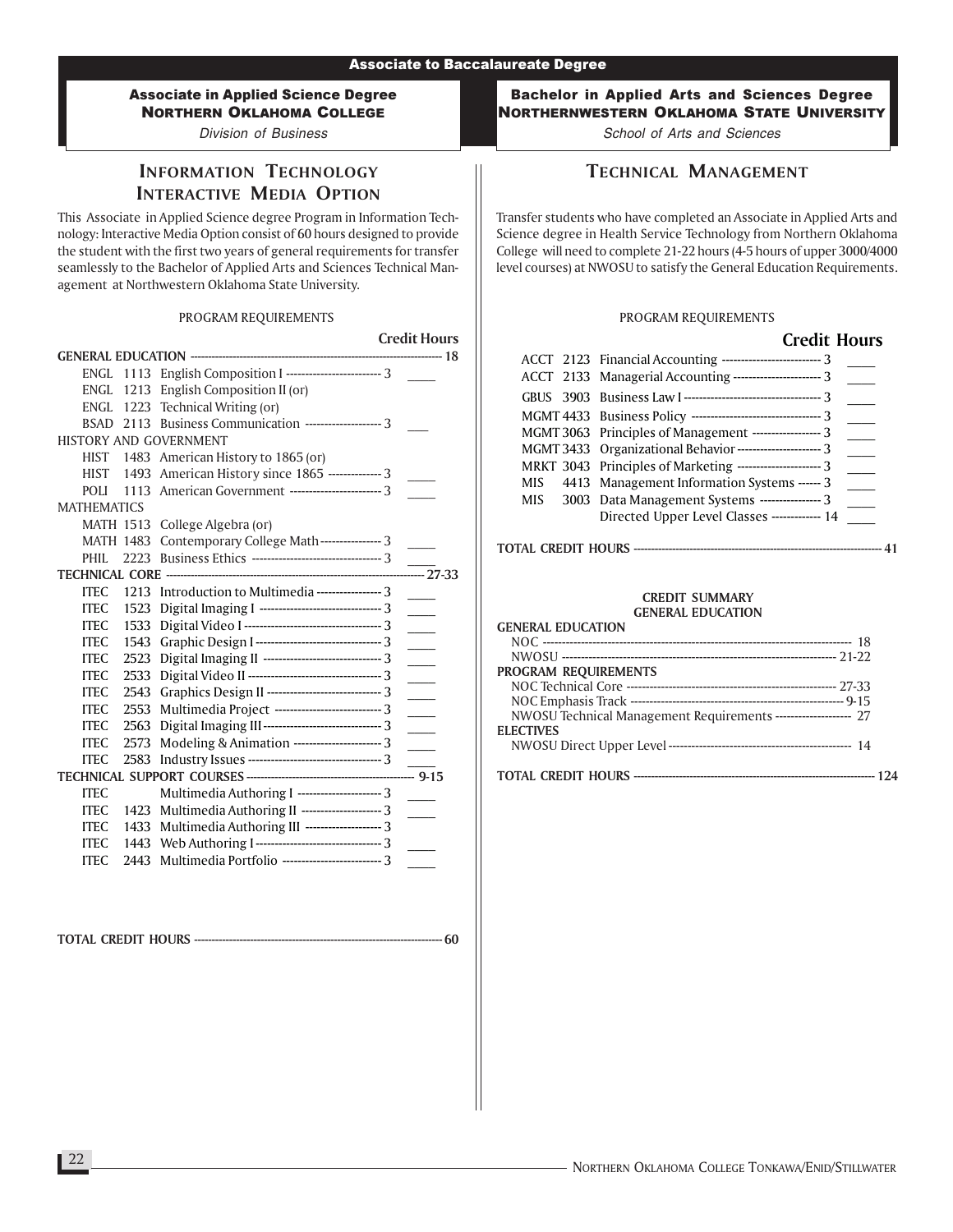Division of Business

# INFORMATION TECHNOLOGY NETWORK ENGINEERING

This Associate's in Applied Science degree program in Information Technology: Network Engineering Option consists of 60 hours designed to provide the student with the first two years of general requirements for transfer seamlessly to the Bachelor of Applied Arts and Sciences Technical Management at Northwestern Oklahoma State University.

### PROGRAM REQUIREMENTS

|                                     |                                                                                                   | <b>Credit Hours</b>      |
|-------------------------------------|---------------------------------------------------------------------------------------------------|--------------------------|
| <b>GENERAL EDUCATION ----------</b> |                                                                                                   | -------- 18              |
| ENGL<br>1113                        | English Composition I (or)                                                                        |                          |
| ENGL<br>1213                        | English Composition II (or)                                                                       |                          |
| ENGL                                | 1223 Technical Writing ---------------------------------- 3                                       |                          |
| BSAD 2113                           | Business Communications ------------------- 3                                                     |                          |
| HISTORY AND GOVERNMENT              |                                                                                                   |                          |
| 1483<br>HIST                        | American History to 1865 (or)                                                                     |                          |
| HIST<br>1493                        | American History since 1865 --------------- 3                                                     |                          |
| POLI<br>1113                        | American Government ----------------------- 3                                                     |                          |
| <b>MATHEMATICS</b>                  |                                                                                                   |                          |
| <b>MATH 1513</b>                    | College Algebra (or) ---------------------------- 3                                               |                          |
| <b>MATH 1483</b>                    | Contemporary College Math--------------- 3                                                        |                          |
| 2223<br>PHIL                        |                                                                                                   |                          |
|                                     |                                                                                                   | $\frac{1}{2}$            |
|                                     | CORE OCCUPATIONAL SPECIALTY ------------------------------- 12                                    |                          |
| <b>ITEC</b>                         | 1113 PC Technician I-Hardware ------------------- 3                                               |                          |
| ITEC<br>1123                        | PC Technician II- Operating Systems ---- 3                                                        |                          |
| ITEC                                | 2106 Information Technology Essentials ------ 6                                                   |                          |
|                                     | Select one emphasis track below-24 hours plus 6-15 additional hours                               |                          |
|                                     | form Occupational Electives or from one of the other emphasis areas.                              |                          |
|                                     | Other hours may be substituted with Instructor approval.                                          |                          |
| ADMINISTRATIVE EMPHASIS:            |                                                                                                   |                          |
| ITEC                                | 1146 Network Operating Systems --------------- 6                                                  |                          |
| <b>ITEC</b><br>1136                 | Network Administration --------------------- 6                                                    |                          |
| 2156<br><b>ITEC</b>                 | Server Implementation and Support ---- 6                                                          |                          |
| 2166<br><b>ITEC</b>                 | Network Management ---------------------------- 6                                                 |                          |
| NETWORK EMPHASIS                    |                                                                                                   |                          |
| <b>ITEC</b><br>2116                 | Networking Fundamentals ------------------ 6                                                      |                          |
| <b>ITEC</b><br>2126                 | Router Theory and Configuration -------- 6                                                        |                          |
| <b>ITEC</b><br>2136                 | Advanced Routing & Switching Design ----- 6                                                       | $\overline{\phantom{a}}$ |
| <b>ITEC</b><br>2146                 | Advanced Network Design & Management 6                                                            |                          |
|                                     | TELECOMMUNICATIONS EMPHASIS                                                                       |                          |
| <b>TCOM 1102</b>                    | Tools and Equipment Principles ---------- 2                                                       |                          |
| <b>TCOM 1763</b>                    | Introduction to Telecommunications --- 3                                                          |                          |
| <b>TCOM 1644</b>                    | DC and AC Circuit Analysis ---------------- 4<br>Voice and Data Cabling ----------------------- 6 |                          |
| <b>TCOM 2116</b>                    |                                                                                                   | $-\overline{6-15}$       |
| <b>ITEC</b><br>1233                 | Internet Security -------------------------------- 3                                              |                          |
| 1223<br><b>ITEC</b>                 | Network Security ----------------------------- 3                                                  |                          |
| <b>ITEC</b><br>1253                 | Voice, Video and Data Integration ------------ 3-6                                                |                          |
| <b>ITEC</b><br>2783                 | Wireless Technologies ----------------------- 3                                                   |                          |
| <b>ITEC</b><br>2236                 | Advanced Routing ------------------------------ 6                                                 |                          |
| <b>ITEC</b><br>2246                 |                                                                                                   |                          |
| <b>ITEC</b><br>2256                 | Multilayer Switching -------------------------- 6                                                 |                          |
| 2556<br>ITEC                        | Network Troubleshooting ------------------- 6                                                     |                          |
| ITEC<br>2213                        | Employability Skills ---------------------------- 3                                               |                          |
| <b>TCOM 2440</b>                    | Special Projects --------------------------------- 1-6                                            |                          |
| <b>ITEC</b><br>2216                 | Networking Projects/Electives ------------ 1-6                                                    |                          |
|                                     |                                                                                                   |                          |

TOTAL CREDIT HOURS ----------------------------------------------------------------------- 60

Bachelor in Applied Arts and Sciences Degree NORTHERNWESTERN OKLAHOMA STATE UNIVERSITY School of Arts and Sciences

TECHNICAL MANAGEMENT

Transfer students who have completed an Associate in Applied Arts and Science degree in Information Technology: Network Engineering Option from Northern Oklahoma College will need to complete 21-22 hours (4-5 hours upper 3000/4000 level courses) at NWOSU to satisfy the General Education Requirements.

### PROGRAM REQUIREMENTS

| <b>Credit Hours</b>                                         |
|-------------------------------------------------------------|
| ACCT 2123 Financial Accounting -------------------------- 3 |
| ACCT 2133 Managerial Accounting ------------------------ 3  |
|                                                             |
|                                                             |
| MGMT 3063 Principles of Management ------------------- 3    |
| MGMT 3433 Organizational Behavior ---------------------- 3  |
| MRKT 3043 Principles of Marketing ---------------------- 3  |
| MIS 4413 Management Information Systems ------ 3            |
| MIS 3003 Data Management Systems ----------------- 3        |
| Directed Upper Level Classes ------------- 14               |

### TOTAL CREDIT HOURS ----------------------------------------------------------------------- 41

#### CREDIT SUMMARY GENERAL EDUCATION

| <b>GENERAL EDUCATION</b>                                        |
|-----------------------------------------------------------------|
|                                                                 |
| NWOSU *4-5 hours upper 3000/4000 level courses --------- 21-22  |
| PROGRAM REQUIREMENTS                                            |
|                                                                 |
|                                                                 |
| NWOSU Technical Management Requirements -------------------- 27 |
| <b>ELECTIVES</b>                                                |
|                                                                 |
|                                                                 |
|                                                                 |

23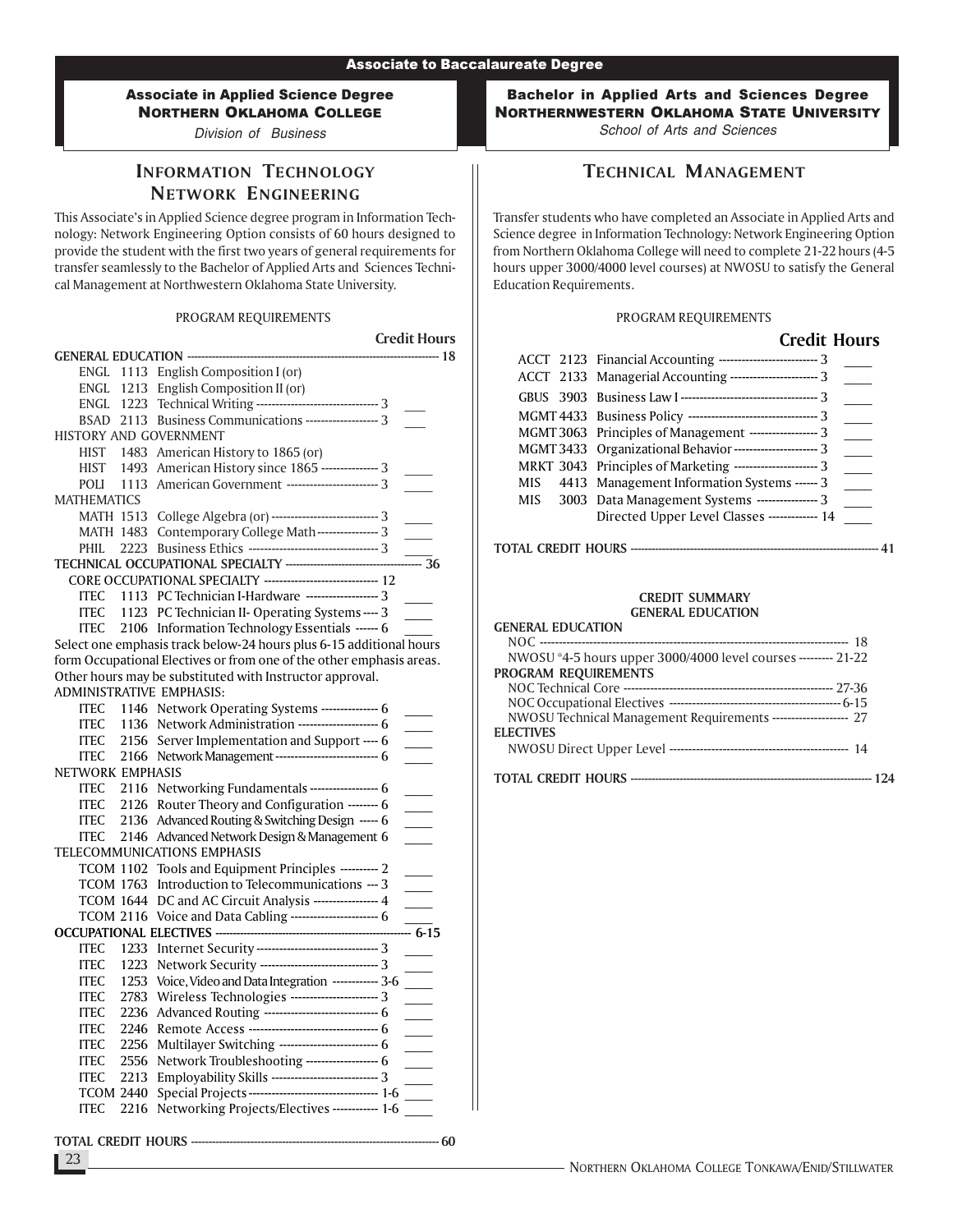Division of Business

# INFORMATION TECHNOLOGY WEB DEVELOPEMENT OPTION

This Associate in Applied Science degree Program in Information Technology: Web Developement Option consist of 60 hours designed to provide the student with the first two years of general requirements for transfer seamlessly to the Bachelor of Applied Arts and Sciences Technical Management at Northwestern Oklahoma State University.

### PROGRAM REQUIREMENTS

|                                     |                                                                       | <b>Credit Hours</b>      |
|-------------------------------------|-----------------------------------------------------------------------|--------------------------|
| ENGL                                | 1113 English Composition I ---------------------------- 3             |                          |
| ENGL                                | 1213 English Composition II (or)                                      |                          |
|                                     | ENGL 1223 Technical Writing (or)                                      |                          |
|                                     | BSAD 2113 Business Communication -------------------- 3               |                          |
| HISTORY AND GOVERNMENT              |                                                                       |                          |
|                                     | HIST 1483 American History to 1865 (or)                               |                          |
| HIST                                | 1493 American History since 1865 -------------- 3                     |                          |
| POLI<br>1113                        | American Government ------------------------ 3                        |                          |
| <b>MATHEMATICS</b>                  |                                                                       |                          |
|                                     | MATH 1513 College Algebra (or)                                        |                          |
|                                     | MATH 1483 Contemporary College Math---------------- 3                 | $\overline{\phantom{a}}$ |
| <b>PHIL</b>                         |                                                                       |                          |
|                                     | TECHNICAL OCCUPATIONAL SPECIALTY -------------------------            | $-$ 24                   |
|                                     | Select courses from the following technical-occupational specialty    |                          |
|                                     | area to total a minimum of 24 hours. Note: Courses may be substituted |                          |
|                                     | from the emphasis track areas or other courses may be substituted     |                          |
| with instructor approval.           |                                                                       |                          |
| <b>ITEC</b>                         |                                                                       |                          |
| <b>ITEC</b>                         |                                                                       |                          |
| <b>ITEC</b>                         | 1346 HTML and Internet Fundamentals ------- 6                         | $\overline{\phantom{a}}$ |
| <b>ITEC</b>                         | 1356 Interface Design, Architecture and Layout -- 6                   | $\overline{\phantom{a}}$ |
| <b>ITEC</b>                         | 1413 Introduction to Object Oriented Program -- 3                     |                          |
| <b>ITEC</b>                         | 1513 Java Programming ------------------------------- 3               |                          |
| <b>ITEC</b>                         | 2213 Employability Skills ----------------------------- 3             | $\overline{\phantom{a}}$ |
| <b>ITEC</b>                         |                                                                       |                          |
| <b>ITEC</b>                         | 2356 Web Projects/Electives ----------------------- 6                 | $\frac{1}{2}$ 18         |
|                                     | Select one emphasis track area to total a minimum of 18 hours.        |                          |
|                                     | Note: other courses may be substituted with instructor approval.      |                          |
| <b>ITEC</b>                         | 2366 E-Commerce Concepts and Implementation 6                         |                          |
| <b>ITEC</b><br>2373                 | Server Networking and Security --------- 3                            |                          |
| <b>ITEC</b>                         | 2386 Internet Programming ------------------------ 6                  |                          |
| <b>ITEC</b>                         | 2440 Website Management and Analysis ----- 3-6                        |                          |
|                                     | GRAPHICS/MEDIA DESIGN FOCUS:                                          |                          |
| <b>ITEC</b>                         |                                                                       |                          |
| <b>ITEC</b>                         |                                                                       |                          |
| <b>ITEC</b>                         | 2346 Imaging, Virtual Reality and Digital Video - 6                   |                          |
| WEB PROGRAMMING FOCUS:              |                                                                       |                          |
| <b>ITEC</b>                         | 2303 Database Management ----------------------- 3                    | $\sim$                   |
| <b>ITEC</b>                         | 2373 Server Networking and Security --------- 3                       |                          |
| <b>ITEC</b>                         | 2386 Internet Programming ------------------------- 6                 | $\overline{\phantom{a}}$ |
| <b>ITEC</b>                         | 2396 Web Applications Development ---------- 6                        |                          |
|                                     |                                                                       |                          |
|                                     |                                                                       |                          |
| <b>TOTAL CREDIT HOURS ---------</b> |                                                                       | - 60                     |

Bachelor in Applied Arts and Sciences Degree NORTHERNWESTERN OKLAHOMA STATE UNIVERSITY School of Arts and Sciences

# TECHNICAL MANAGEMENT

Transfer students who have completed an Associate in Applied Arts and Science degree in Information Technology: Web Developement Option from Northern Oklahoma College will need to complete 21-22 hours (4- 5 hours of upper 3000/4000 level courses) at NWOSU to satisfy the General Education Requirements.

### PROGRAM REQUIREMENTS

Credit Hours

|     | Credit Hours                                                    |
|-----|-----------------------------------------------------------------|
|     | ACCT 2123 Financial Accounting ------------------------------ 3 |
|     | ACCT 2133 Managerial Accounting ------------------------- 3     |
|     |                                                                 |
|     |                                                                 |
|     | MGMT 3063 Principles of Management ------------------- 3        |
|     | MGMT 3433 Organizational Behavior ---------------------- 3      |
|     | MRKT 3043 Principles of Marketing ----------------------- 3     |
| MIS | 4413 Management Information Systems ------ 3                    |
|     | MIS 3003 Data Management Systems ---------------- 3             |
|     | Directed Upper Level Classes ------------- 14                   |

### TOTAL CREDIT HOURS ----------------------------------------------------------------------- 41

| <b>GENERAL EDUCATION</b>                                                    |
|-----------------------------------------------------------------------------|
|                                                                             |
|                                                                             |
| PROGRAM REQUIREMENTS                                                        |
| NOC Technical Occupational Specialty ----------------------------------- 24 |
|                                                                             |
| NOC Technical-Occupational Electives -------------------------------- 1-2   |
| NWOSU Technical Management Requirements -------------------- 27             |
| <b>ELECTIVES</b>                                                            |
|                                                                             |
|                                                                             |
|                                                                             |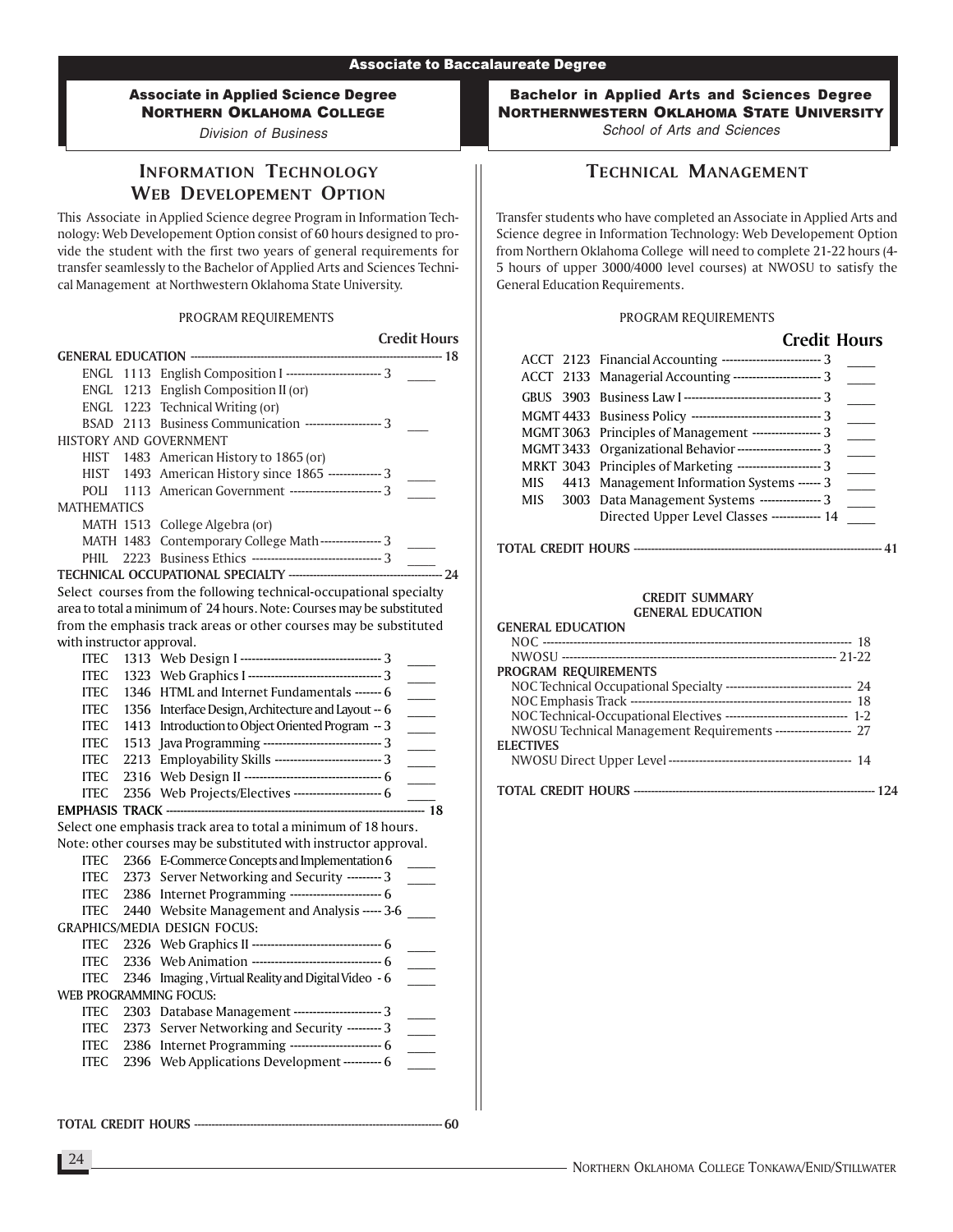Division of Business

# OFFICE MANAGEMENT

This Associate's in Applied Science degree program in Office Management consists of 60 hours designed to provide the student with the first two years of general requirements for transfer seamlessly to the Bachelor of Applied Arts and Sciences Technical Management at Northwestern Oklahoma State University.

### PROGRAM REQUIREMENTS

|                         |                                                                                | <b>Credit Hours</b>      |
|-------------------------|--------------------------------------------------------------------------------|--------------------------|
|                         |                                                                                | --------- 18             |
|                         | ENGL 1113 English Composition I ------------------------- 3                    |                          |
|                         | ENGL 1213 English Composition II (or)                                          |                          |
|                         | BSAD 2113 Business Communications ------------------- 3                        |                          |
| HISTORY AND GOVERNMENT  |                                                                                |                          |
|                         | HIST 1483 American History to 1865 (or)                                        |                          |
| HIST                    | 1493 American History since 1865 --------------- 3                             |                          |
| POLI                    | 1113 American Government ------------------------ 3                            |                          |
| <b>CS</b>               | 1113 Computer Concepts ---------------------------- 3                          |                          |
|                         | Select courses from Fine Arts, Foreign Languages, Humanities, Lan-             |                          |
| guage Arts and Sciences |                                                                                |                          |
|                         |                                                                                |                          |
|                         | BSAD 1103 Introduction to Business ---------------------- 3                    |                          |
|                         | ACCT 1113 Basic Business Records (or)                                          |                          |
|                         | ACCT 2103 Accounting I-Financial ------------------------ 3                    |                          |
| CS.<br>2123             | Business Technologies & Application -- 3                                       |                          |
| MATH 1513               | College Algebra --------------------------------- 3                            | $\sim$                   |
| <b>ACCT 2103</b>        | Accounting I- Financial (or)                                                   |                          |
| ACCT 2203               | Accounting II-Managerial ------------------- 3                                 |                          |
| <b>ECON 2123</b>        | Microeconomic Principles (or)                                                  |                          |
| <b>ECON 2113</b>        | Macroeconomic Principles ------------------ 3                                  |                          |
|                         | *Courses may be taken at NOC or a Career Tech Center                           |                          |
|                         | TECHNICAL OCCUPATIONAL SPECIALTY REQUIREMENTS                                  | 15                       |
|                         | OFAD 2243 Office Management ---------------------------- 3                     |                          |
| OFAD 2333               | Beginning Word Processing --------------- 3                                    |                          |
| OFAD 2343               | Advanced Word Processing ---------------- 3                                    |                          |
| OFAD 2213               |                                                                                |                          |
| <b>BMGT 1213</b>        |                                                                                |                          |
|                         | SUGGESTED ELECTIVES FROM NOC OR CAREER TECH CENTER                             | 6-15                     |
| ACCT 2123               | Microcomputer Accounting I* ------------ 3                                     |                          |
| <b>BMGT 2163</b>        | Marketing on the Internet (or)                                                 |                          |
|                         |                                                                                |                          |
| <b>BMGT 2143</b>        |                                                                                |                          |
| <b>ECON 2113</b>        | Macroeconomic Principles (or)<br>Microeconomic Principles ------------------ 3 |                          |
| <b>ECON 2123</b>        |                                                                                |                          |
| <b>BMGT 2233</b>        | Human Resource Management ----------- 3                                        |                          |
| <b>BMGT 2240</b>        | Business Internship ---------------------------- 3                             |                          |
| <b>BMGT 2263</b>        | Principles of Management ----------------- 3                                   |                          |
| <b>BMGT 2313</b>        |                                                                                | $\overline{\phantom{a}}$ |
| <b>OFAD 1103</b>        | Beginning Keyboarding & Formatting ---- 3                                      |                          |
| <b>OFAD 1113</b>        | Business Calculations ------------------------- 3                              | $\sim$                   |
| <b>OFAD 2112</b>        | Records Management ------------------------ 2                                  |                          |
| OFAD 2113               | Desktop Publishing ---------------------------- 3                              | $\equiv$                 |
| <b>OFAD 2240</b>        |                                                                                |                          |
| 1213<br><b>ITEC</b>     | Introduction to Multimedia ---------------- 3                                  |                          |
| <b>ITEC</b><br>1313     |                                                                                |                          |
| <b>ITEC</b><br>1323     |                                                                                |                          |
| <b>ITEC</b><br>2213     | Employability Skills ---------------------------- 3                            |                          |
| <b>ITEC</b><br>2316     |                                                                                |                          |
| <b>ITEC</b>             |                                                                                |                          |
|                         | * Courses may be taken at NOC or a Career Tech Center                          |                          |
|                         |                                                                                | --------- 60             |

Bachelor in Applied Arts and Sciences Degree NORTHERNWESTERN OKLAHOMA STATE UNIVERSITY School of Arts and Sciences

TECHNICAL MANAGEMENT

Transfer students who have completed an Associate in Applied Arts and Science degree in Office Management from Northern Oklahoma College will need to complete 21-22 hours (4-5 hours upper 3000/4000 level courses) at NWOSU to satisfy the General Education Requirements.

### PROGRAM REQUIREMENTS

| <b>Credit Hours</b>                                             |
|-----------------------------------------------------------------|
| ACCT 2123 Financial Accounting ------------------------------ 3 |
| ACCT 2133 Managerial Accounting ------------------------ 3      |
|                                                                 |
|                                                                 |
| MGMT 3063 Principles of Management ------------------- 3        |
| MGMT 3433 Organizational Behavior ---------------------- 3      |
| MRKT 3043 Principles of Marketing ---------------------- 3      |
| MIS 4413 Management Information Systems ------ 3                |
| MIS 3003 Data Management Systems ----------------- 3            |
| Directed Upper Level Classes ------------- 14                   |

### TOTAL CREDIT HOURS ----------------------------------------------------------------------- 41

| <b>GENERAL EDUCATION</b>                                         |
|------------------------------------------------------------------|
|                                                                  |
| NWOSU *4-5 hours upper 3000/4000 level courses --------- 21-22   |
| PROGRAM REQUIREMENTS                                             |
|                                                                  |
| NOC Technical Occupational Specialty Requirements ----------- 15 |
|                                                                  |
| NWOSU Technical Management Requirements --------------------- 27 |
| <b>ELECTIVES</b>                                                 |
|                                                                  |
|                                                                  |
|                                                                  |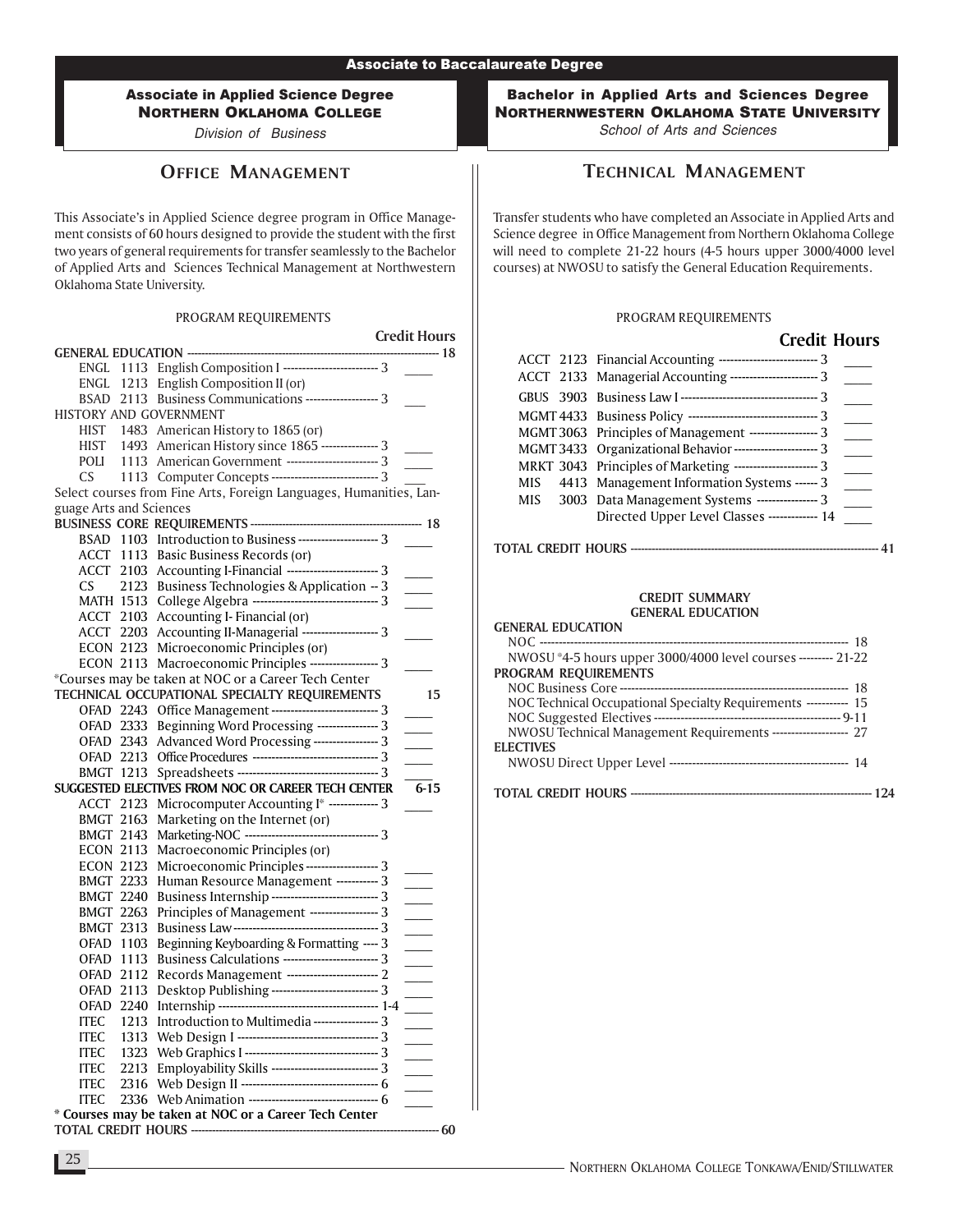Division of Business

# OFFICE MANAGEMENT MEDICAL ASSISTANT OPTION

This Associate in Applied Science degree Program in Office Management: Medical Assistant Option consist of 60 hours designed to provide the student with the first two years of general requirements for transfer seamlessly to the Bachelor of Applied Arts and Sciences Technical Management at Northwestern Oklahoma State University.

#### PROGRAM REQUIREMENTS

|                               |                                                                                                                        | <b>Credit Hours</b>      |                 |
|-------------------------------|------------------------------------------------------------------------------------------------------------------------|--------------------------|-----------------|
|                               |                                                                                                                        |                          | ---------- 18   |
|                               | ENGL 1113 English Composition I ------------------------- 3                                                            |                          |                 |
|                               | ENGL 1213 English Composition II (or)                                                                                  |                          |                 |
|                               | BSAD 2113 Business Communication                                                                                       | 3                        |                 |
| <b>HISTORY AND GOVERNMENT</b> |                                                                                                                        |                          |                 |
|                               |                                                                                                                        |                          |                 |
|                               | HIST 1483 American History to 1865 (or)<br>HIST 1493 American History since 1865 --------------3                       |                          |                 |
| POLI                          | 1113 American Government ------------------------ 3                                                                    |                          |                 |
| CS                            | 1113 Computer Concepts ---------------------------- 3                                                                  |                          |                 |
|                               | Select courses from Fine Arts, Foreign Languages, Humanities, Lan-                                                     |                          |                 |
| guage Arts and Sciences       |                                                                                                                        |                          |                 |
|                               |                                                                                                                        |                          |                 |
|                               | BSAD 1103 Introduction to Business ----------------------- 3                                                           |                          |                 |
|                               | ACCT 1113 Basic Business Records (or)                                                                                  |                          |                 |
|                               | ACCT 2103 Accounting I-Financial -------------------------- 3                                                          |                          |                 |
| CS.                           | 2123 Business Technologies & Application -- 3                                                                          |                          |                 |
|                               | MATH 1513 College Algebra ---------------------------------- 3                                                         |                          |                 |
|                               | ACCT 2103 Accounting I-Financial (or)                                                                                  |                          |                 |
|                               | ACCT 2203 Accounting II-Managerial -------------------- 3                                                              |                          |                 |
|                               |                                                                                                                        |                          |                 |
|                               | ECON 2123 Microeconomic Principles (or)<br>ECON 2113 Macreconomic Principles -------------------- 3                    |                          |                 |
|                               | *Courses may be taken at NOC or a Career Tech Center                                                                   |                          |                 |
|                               | TECHNICAL OCCUPATIONAL SPECIALTY REQUIREMENTS                                                                          |                          | 14              |
|                               | OFAD 1405 Medical Fundamentals I ---------------------- 5                                                              |                          |                 |
|                               |                                                                                                                        | $\overline{\phantom{a}}$ |                 |
|                               | HLST 1112 Medical Terminology -------------------------------- 2<br>HLST 1226 Personal & Professional Developement - 6 |                          |                 |
|                               |                                                                                                                        |                          |                 |
|                               | TECHNICAL OCCUPATIONAL SPECIALTY AREAS OF EMPHASIS                                                                     |                          | $\overline{10}$ |
|                               | Students may choose either one emphasis area or a combination of                                                       |                          |                 |
|                               | back office and front office emphasis areas.                                                                           |                          |                 |
| CLINICAL (back office)        |                                                                                                                        |                          |                 |
|                               | OFAD 1415 Medical Fundamentals II --------------------- 5                                                              |                          |                 |
|                               | OFAD 2213 Office Procedures ---------------------------------- 3                                                       |                          |                 |
| ADMINISTRATIVE (front office) |                                                                                                                        |                          |                 |
|                               | OFAD 2213 Office Procedures---------------------------------- 3                                                        |                          |                 |
|                               |                                                                                                                        | $\overline{\phantom{a}}$ |                 |
|                               | OFAD 1131 Insurance and Billing --------------------------- 1                                                          |                          | $\sim 10^{-1}$  |
|                               | OFAD 1141 Medical Transcription ------------------------ 1                                                             |                          |                 |
|                               |                                                                                                                        |                          |                 |
|                               |                                                                                                                        |                          |                 |
|                               |                                                                                                                        |                          |                 |
|                               |                                                                                                                        |                          |                 |
|                               |                                                                                                                        |                          | --- 60          |
|                               |                                                                                                                        |                          |                 |
|                               |                                                                                                                        |                          |                 |

Bachelor in Applied Arts and Sciences Degree NORTHERNWESTERN OKLAHOMA STATE UNIVERSITY

School of Arts and Sciences

# TECHNICAL MANAGEMENT

Transfer students who have completed an Associate in Applied Arts and Science degree in Office Management: Medical Assistant Option from Northern Oklahoma College will need to complete 21-22 hours (4-5 hours of upper 3000/4000 level courses) at NWOSU to satisfy the General Education Requirements.

#### PROGRAM REQUIREMENTS

|     | <b>Credit Hours</b>                                           |  |
|-----|---------------------------------------------------------------|--|
|     | ACCT 2123 Financial Accounting ---------------------------- 3 |  |
|     | ACCT 2133 Managerial Accounting ----------------------- 3     |  |
|     |                                                               |  |
|     |                                                               |  |
|     | MGMT 3063 Principles of Management ------------------ 3       |  |
|     | MGMT 3433 Organizational Behavior ---------------------- 3    |  |
|     | MRKT 3043 Principles of Marketing ----------------------- 3   |  |
|     | MIS 4413 Management Information Systems ------ 3              |  |
| MIS | 3003 Data Management Systems ---------------- 3               |  |
|     | Directed Upper Level Classes ------------- 14                 |  |

#### TOTAL CREDIT HOURS ----------------------------------------------------------------------- 41

| <b>GENERAL EDUCATION</b>                                              |
|-----------------------------------------------------------------------|
|                                                                       |
|                                                                       |
| <b>PROGRAM REQUIREMENTS</b>                                           |
|                                                                       |
| NOC Technical-Occupational Requirements -------------------------- 14 |
| NOC Technical-Occupational Specialty Areas of Emphasis ---- 1-2       |
| NWOSU Technical Management Requirements -------------------- 27       |
| <b>ELECTIVES</b>                                                      |
|                                                                       |
|                                                                       |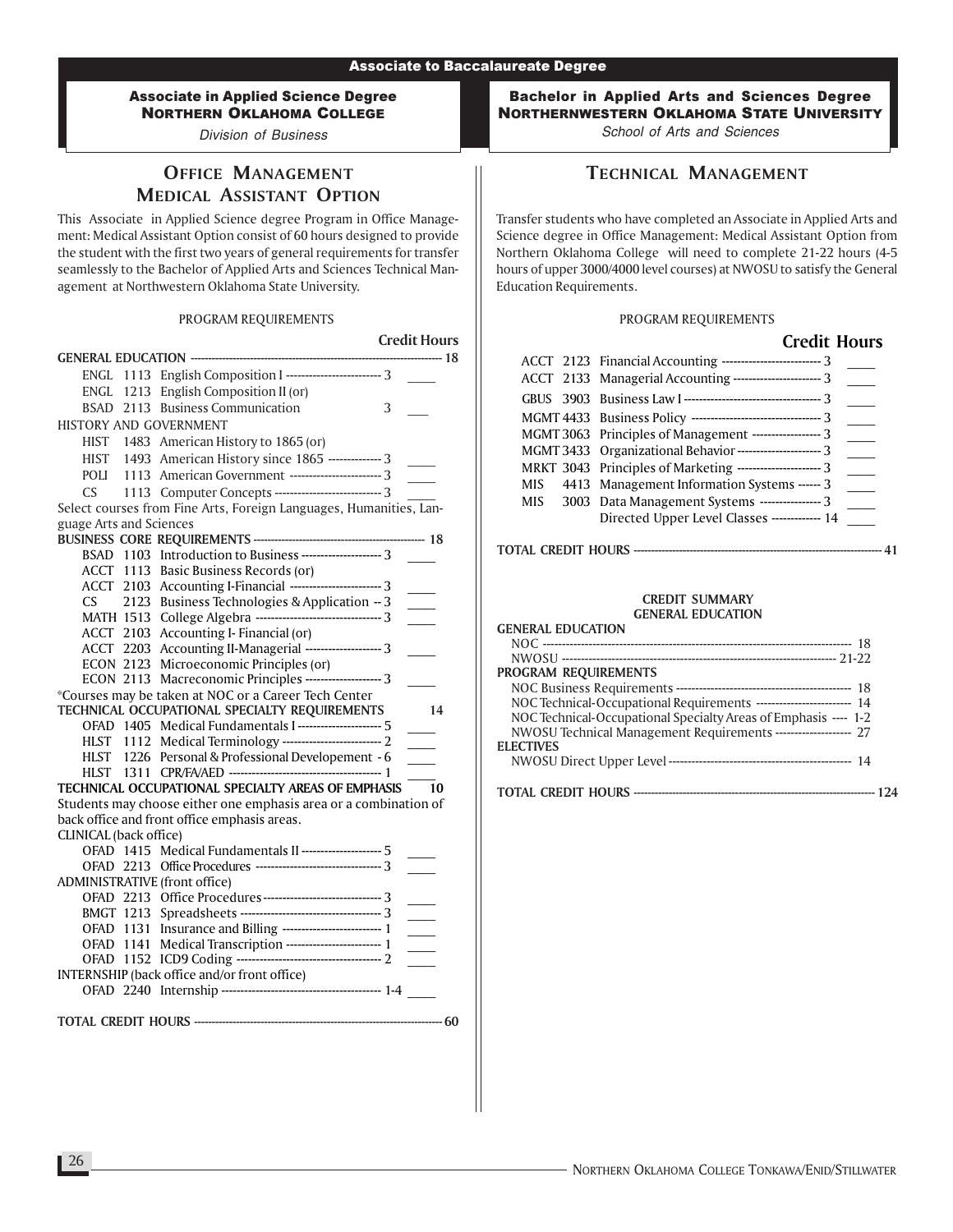Division of Nursing

# **RADIOGRAPHY**

This Associate's in Applied Science degree program in Radiography consists of 70 hours designed to provide the student with the first two years of general requirements for transfer seamlessly to the Bachelor of Applied Arts and Sciences Technical Management at Northwestern Oklahoma State University.

#### PROGRAM REQUIREMENTS

Credit Hours GENERAL EDUCATION ------------------------------------------------------------------------ 18 ENGL 1113 English Composition I ---------------------------- 3 ENGL 1213 English Composition II ---------------------------- 3 HISTORY AND GOVERNMENT HIST 1483 American History to 1865 (or) HIST 1493 American History since 1865 --------------- 3 POLI 1113 American Government -------------------------- 3 MATH 1513 College Algebra ---------------------------------- 3 \_\_\_\_ CS 1113 Computer Concepts --------------------------------- 3 TECHNICAL OCCUPATIONAL SPECIALTY -------------------------------------------- 52 RADT 1022 Radiation Protection--------------------------- 2 \_\_\_\_ RADT 1053 Principles of Radiographic Imaging I ---- 3 RADT 1055 Positioning & Radiographic Evaluation I ----- 5 RADT 1062 Introduction to Radiologic Technology-2 RADT 1073 Methods of Patient Care ---------------------- 3 RADT 1111 Clinical Training I ---------------------------------- 1 RADT 1112 Clinical Training III ------------------------------ 2 \_\_\_\_ RADT 1122 Clinical Training II------------------------------- 2 \_\_\_\_ RADT 1134 Principles of Radiographic Imaging II --- 4 RADT 1155 Positioning & Radiographic Evaluation II ---- 5 RADT 1222 Radiation Biology ---------------------------------- 2 RADT 1443 Medical Terminology --------------------------- 3 RADT 2115 Physics of X-ray Equipment ----------------- 5 RADT 2132 Special Imaging & Therapeutic Modalities - 2 RADT 2142 Advanced Radiographic Evaluation ------ 2 RADT 2162 Radiographic Pathology ----------------------- 2 RADT 2211 Clinical Training IV -------------------------------- 1 RADT 2232 Radiology Management ----------------------- 2 RADT 2312 Clinical Training V --------------------------------- 2 RADT 2322 Clinical Training VI ----------------------------- 2 \_\_\_\_

TOTAL CREDIT HOURS ----------------------------------------------------------------------- 70

Bachelor in Applied Arts and Sciences Degree NORTHERNWESTERN OKLAHOMA STATE UNIVERSITY School of Arts and Sciences

TECHNICAL MANAGEMENT

Transfer students who have completed an Associate in Applied Arts and Science degree in Radiography from Northern Oklahoma College will need to complete 21-22 hours (4-5 hours upper 3000/4000 level courses) at NWOSU to satisfy the General Education Requirements.

#### PROGRAM REQUIREMENTS

|       | <b>Credit Hours</b>                                             |
|-------|-----------------------------------------------------------------|
|       | ACCT 2123 Financial Accounting ------------------------------ 3 |
|       | ACCT 2133 Managerial Accounting ------------------------ 3      |
|       |                                                                 |
|       |                                                                 |
|       | MGMT 3063 Principles of Management ------------------- 3        |
|       | MGMT 3433 Organizational Behavior ---------------------- 3      |
|       | MRKT 3043 Principles of Marketing ---------------------- 3      |
| MIS — | 4413 Management Information Systems ------ 3                    |
|       | MIS 3003 Data Management Systems ---------------- 3             |
|       | Directed Upper Level Classes ------------- 14                   |

TOTAL CREDIT HOURS ----------------------------------------------------------------------- 41

| <b>GENERAL EDUCATION</b>                                                  |
|---------------------------------------------------------------------------|
|                                                                           |
| NWOSU *4-5 hours upper 3000/4000 level courses --------- 21-22            |
| PROGRAM REQUIREMENTS                                                      |
| NOC Technical Occupational Specialty --------------------------------- 52 |
| NWOSU Technical Management Requirements -------------------- 27           |
| <b>ELECTIVES</b>                                                          |
|                                                                           |
|                                                                           |
|                                                                           |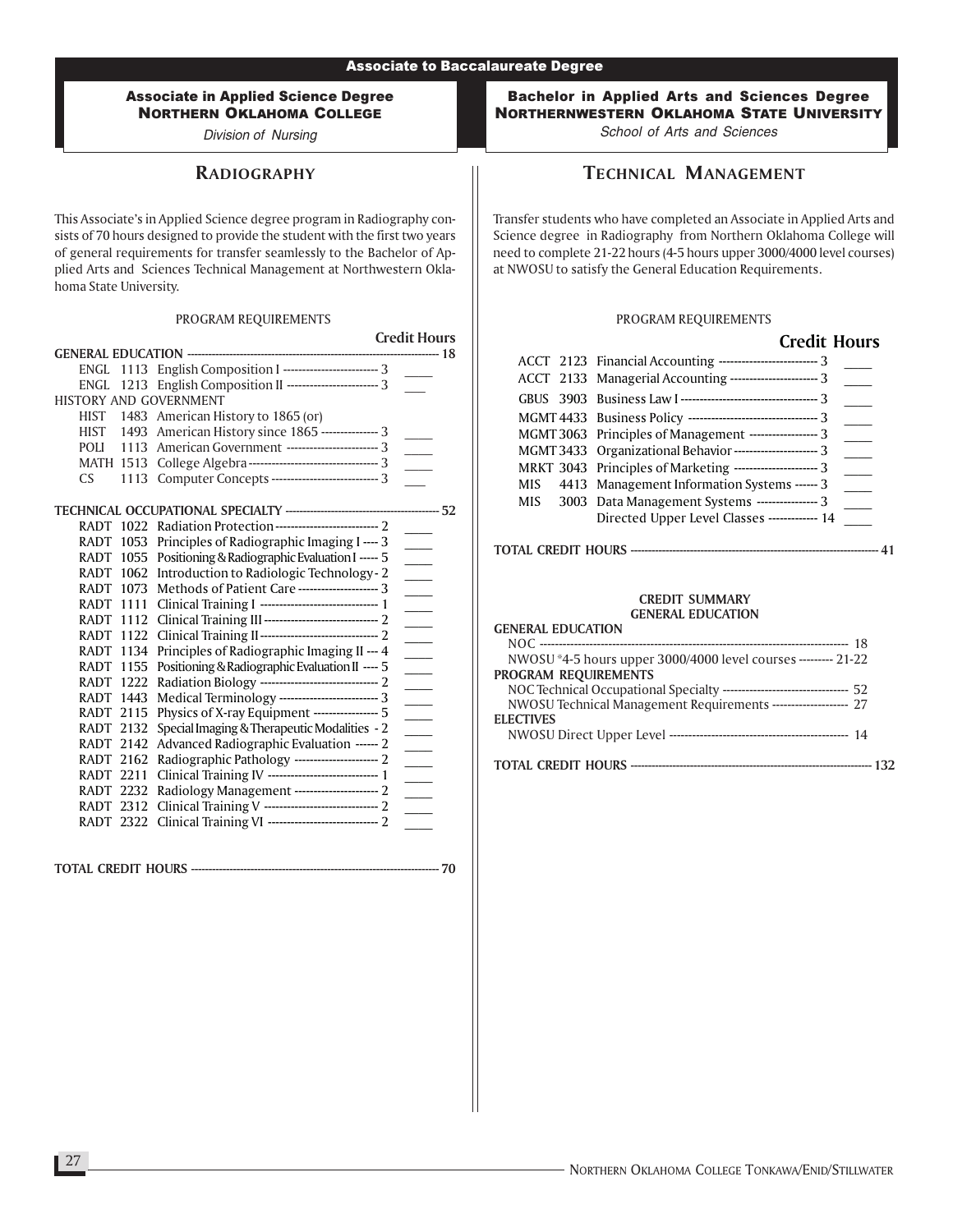Division of Nursing

# RESPIRATORY CARE

This Associate in Applied Science degree Program in Respiratory Care consist of 69 hours designed to provide the student with the first two years of general requirements for transfer seamlessly to the Bachelor of Applied Arts and Sciences Technical Management at Northwestern Oklahoma State University.

### PROGRAM REQUIREMENTS

|                            |              |                                                                                                      | <b>Credit Hours</b>      |
|----------------------------|--------------|------------------------------------------------------------------------------------------------------|--------------------------|
|                            |              |                                                                                                      |                          |
|                            |              | ENGL 1113 English Composition I ------------------------- 3                                          |                          |
|                            |              | HISTORY AND GOVERNMENT                                                                               |                          |
| HIST                       |              | 1483 American History to 1865 (or)                                                                   |                          |
| <b>HIST</b>                |              | 1493 American History since 1865 -------------- 3                                                    |                          |
| <b>POLI</b>                |              | 1113 American Government ------------------------ 3                                                  |                          |
| <b>BISI</b>                |              | 1114 General Biology (or)                                                                            |                          |
|                            |              | CHEM 1314 General Chemistry ----------------------------- 4                                          |                          |
| <b>BISI</b>                | 2214         | Human Anatomy & Physiology ------------- 4                                                           |                          |
| CS.                        |              | 1113 Computer Concepts ---------------------------- 3                                                |                          |
|                            |              | TECHNICAL OCCUPATIONAL SPECIALTY -----------------------------                                       | $\frac{1}{49}$           |
| <b>RESP</b>                | 1114         | Introduction to RC Procedures ------------ 4                                                         |                          |
| <b>RESP</b>                | 1121         |                                                                                                      |                          |
| <b>RESP</b>                | 1133         | Clinical Pharmacology ------------------------- 3                                                    | $\sim$                   |
| <b>RESP</b>                | 1214         | Respiratory Care Procedures II------------ 4                                                         |                          |
| <b>RESP</b>                | 1223         | Clinical Applications II ------------------------ 3                                                  | $\sim$ 10 $\pm$          |
| <b>RESP</b>                | 1232         | Clinical Applications III ---------------------- 2                                                   |                          |
| <b>RESP</b>                | 1243         | Pulmonary Pathology -------------------------- 3                                                     |                          |
| <b>RESP</b>                | 1253         | Cardiopulmonary Anatomy & Physiology ---- 3                                                          |                          |
| <b>RESP</b>                | 2124         | <b>Advanced Clinical Applications I ---------- 4</b>                                                 |                          |
| <b>RESP</b>                | 2224         | Advanced Clinical Applications II --------- 4                                                        | $\overline{\phantom{0}}$ |
| <b>RESP</b>                | 2232         | Advanced Clinical Applications III -------- 2                                                        | $\sim 10$                |
| <b>RESP</b>                | 2422         | Pulmonary Diagnosis & Rehab -------------- 2                                                         |                          |
| <b>RESP</b>                | 2445         | Mechanical Ventilation --------------------------- 5                                                 | $\overline{a}$           |
| <b>RESP</b>                | 2513         | Introduction to Critical Care --------------- 3                                                      | $\sim 10^{-1}$           |
| <b>RESP</b><br><b>RESP</b> | 2613<br>2621 | Pediatric/Neonatal Respiratory Care ---------- 3<br>Board Exam Review ---------------------------- 1 |                          |
| <b>RESP</b>                | 2622         | Professional Development of the                                                                      | $\sim$                   |
|                            |              | Respiratory Care Practitioner-------------- 2                                                        |                          |
|                            |              |                                                                                                      |                          |
|                            |              |                                                                                                      |                          |

TOTAL CREDIT HOURS ----------------------------------------------------------------------- 69

Bachelor in Applied Arts and Sciences Degree NORTHERNWESTERN OKLAHOMA STATE UNIVERSITY School of Arts and Sciences

TECHNICAL MANAGEMENT

Transfer students who have completed an Associate in Applied Arts and Science degree in Respiratory Care from Northern Oklahoma College will need to complete 21-22 hours (4-5 hours of upper 3000/4000 level courses) at NWOSU to satisfy the General Education Requirements.

### PROGRAM REQUIREMENTS

 $C_{\text{max}}$  H<sub>2</sub> H<sub>3</sub> H<sub>3</sub>  $\sim$ 

|  | Crean Hours                                                    |  |
|--|----------------------------------------------------------------|--|
|  | ACCT 2123 Financial Accounting --------------------------- 3   |  |
|  | ACCT 2133 Managerial Accounting ----------------------- 3      |  |
|  |                                                                |  |
|  | MGMT 4433 Business Policy ---------------------------------- 3 |  |
|  | MGMT 3063 Principles of Management ------------------ 3        |  |
|  | MGMT 3433 Organizational Behavior ---------------------- 3     |  |
|  | MRKT 3043 Principles of Marketing ---------------------- 3     |  |
|  | MIS 4413 Management Information Systems ------ 3               |  |
|  | MIS 3003 Data Management Systems ---------------- 3            |  |
|  | Directed Upper Level Classes ------------- 14                  |  |

### TOTAL CREDIT HOURS ----------------------------------------------------------------------- 41

| <b>GENERAL EDUCATION</b>                                                  |
|---------------------------------------------------------------------------|
|                                                                           |
|                                                                           |
| <b>PROGRAM REQUIREMENTS</b>                                               |
| NOC Technical Occupational Specialty --------------------------------- 49 |
| NWOSU Technical Management Requirements -------------------- 27           |
| <b>ELECTIVES</b>                                                          |
|                                                                           |
|                                                                           |
|                                                                           |